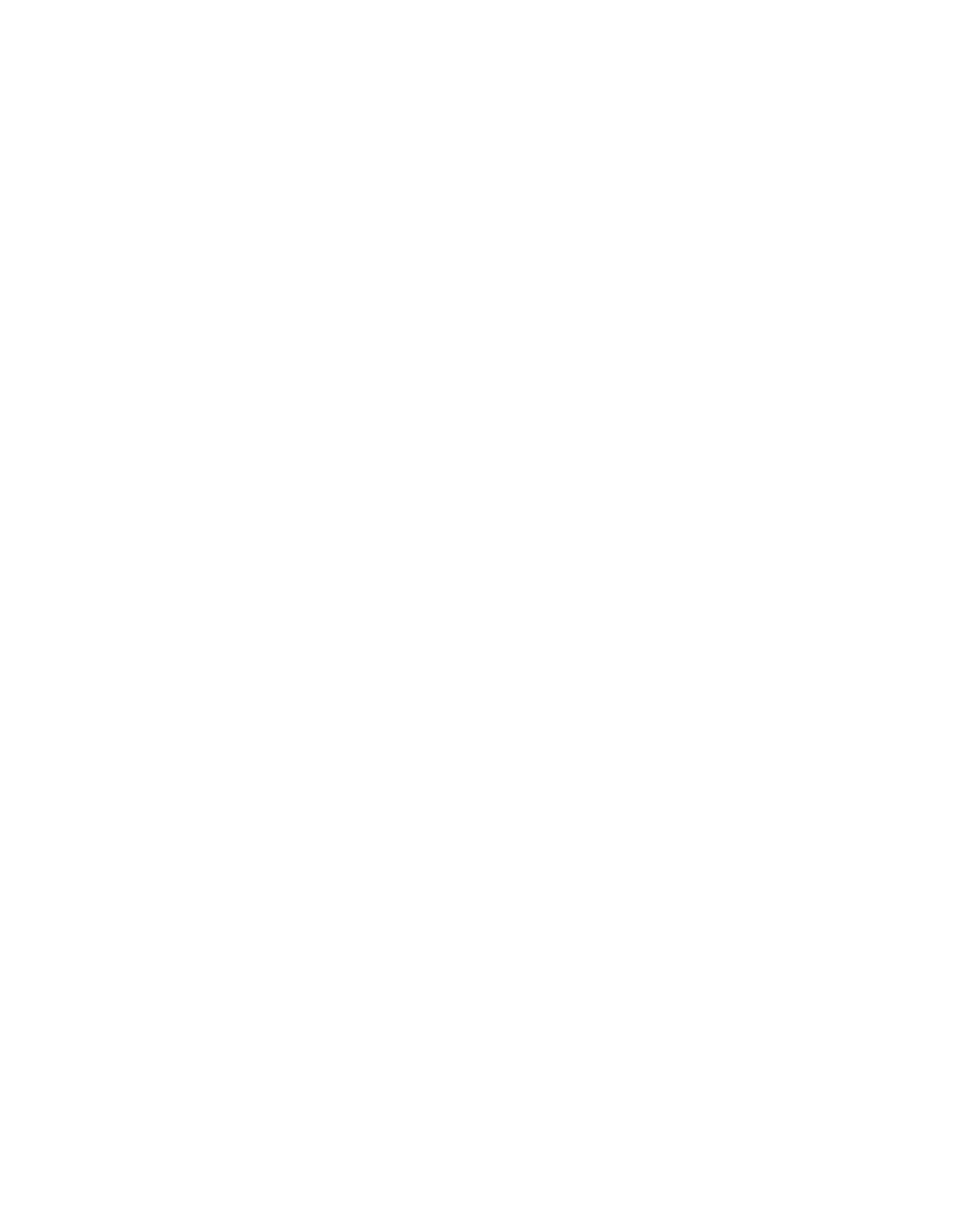#### Accepted Manuscript

Excess molar volumes and viscosity behaviour of binary mixtures of aniline/or *N*, *N*-dimethylaniline with imidazolium ionic liquids having triflate or bistriflamideAnion

Danijela Soldatović, Jelena Vuksanović, Ivona Radović, Zoran Višak, Mirjana Kijevčanin

| PII:                  | S0021-9614(17)30034-4                       |
|-----------------------|---------------------------------------------|
| DOI:                  | http://dx.doi.org/10.1016/j.jct.2017.02.007 |
| Reference:            | <b>YJCHT 4975</b>                           |
| To appear in:         | J. Chem. Thermodynamics                     |
| <b>Received Date:</b> | 12 July 2016                                |
| <b>Revised Date:</b>  | 7 February 2017                             |
| <b>Accepted Date:</b> | 8 February 2017                             |

Please cite this article as: D. Soldatović, J. Vuksanović, I. Radović, Z. Višak, M. Kijevčanin, Excess molar volumes and viscosity behaviour of binary mixtures of aniline/or *N*, *N*-dimethylaniline with imidazolium ionic liquids having triflate or bistriflamideAnion, *J. Chem. Thermodynamics* (2017), doi:<http://dx.doi.org/10.1016/j.jct.2017.02.007>

This is a PDF file of an unedited manuscript that has been accepted for publication. As a service to our customers we are providing this early version of the manuscript. The manuscript will undergo copyediting, typesetting, and review of the resulting proof before it is published in its final form. Please note that during the production process errors may be discovered which could affect the content, and all legal disclaimers that apply to the journal pertain.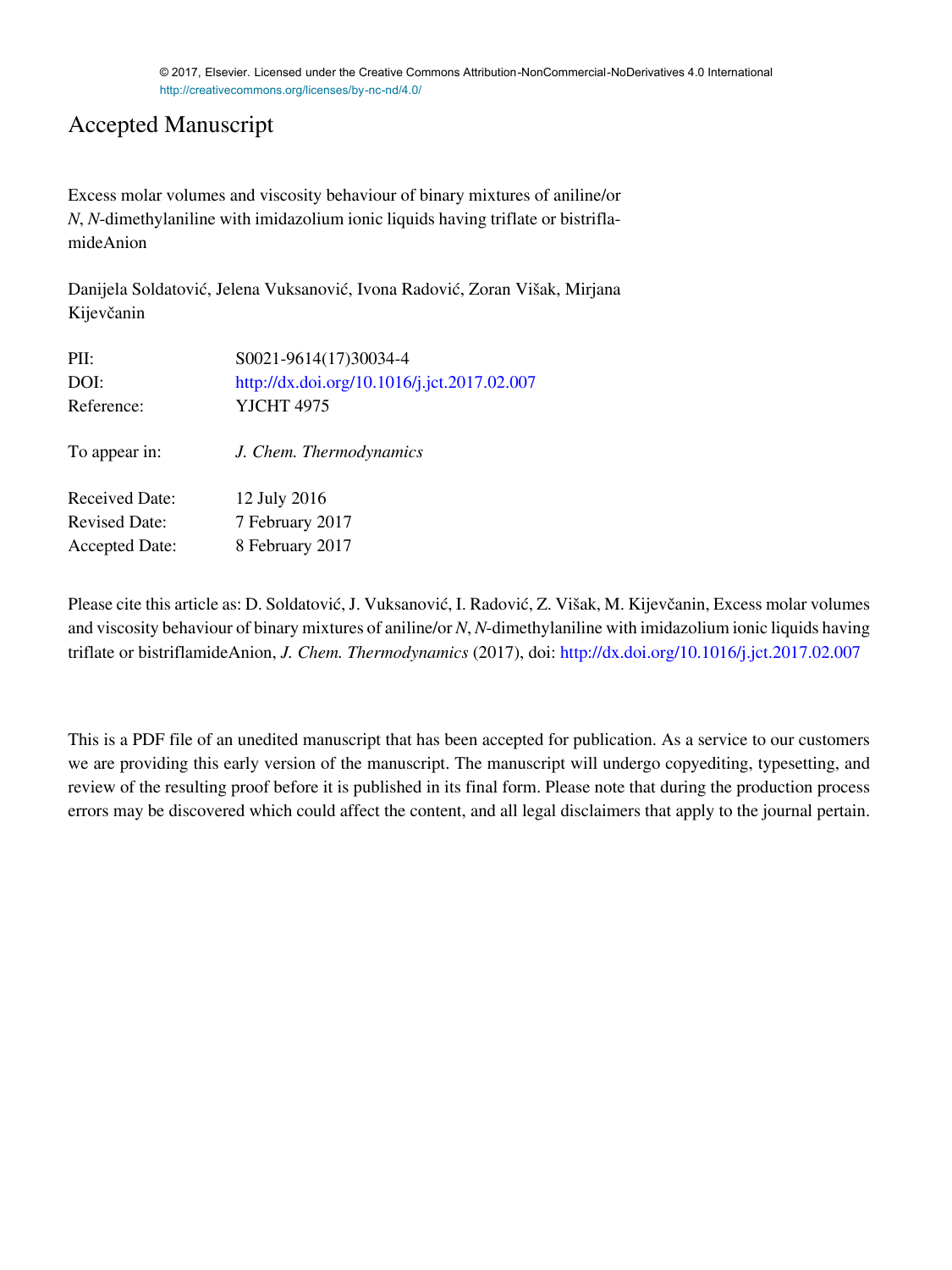#### **Excess molar volumes and viscosity behaviour of binary mixtures of aniline/or** *N***,** *N***dimethylaniline with imidazolium ionic liquids having triflate or bistriflamideAnion**

Danijela Soldatović<sup>a</sup>, Jelena Vuksanović<sup>b</sup>, Ivona Radović<sup>b</sup>, Zoran Višak<sup>c,\*</sup> and Mirjana Kijevčanin<sup>b,\*</sup>

 *a Public Company Nuclear Facilities of Serbia, 12-14 Mike Petrovi*ć*a Alasa, Vin*č*a, 11351 Belgrade, Serbia* 

*b Faculty of Technology and Metallurgy, University of Belgrade, Karnegijeva 4, 11120 Belgrade,* 

*Serbia* 

ACCEPTED

<sup>c</sup> School of Engineering and Applied Sciences, Aston University, Birmingham, B4 7ET, United *Kingdom* 

<sup>∗</sup>Corresponding authors. Phone: +381 11 3370523; fax: +381 11 3370387. E-mail address: mirjana@tmf.bg.ac.rs, z.visak@aston.ac.uk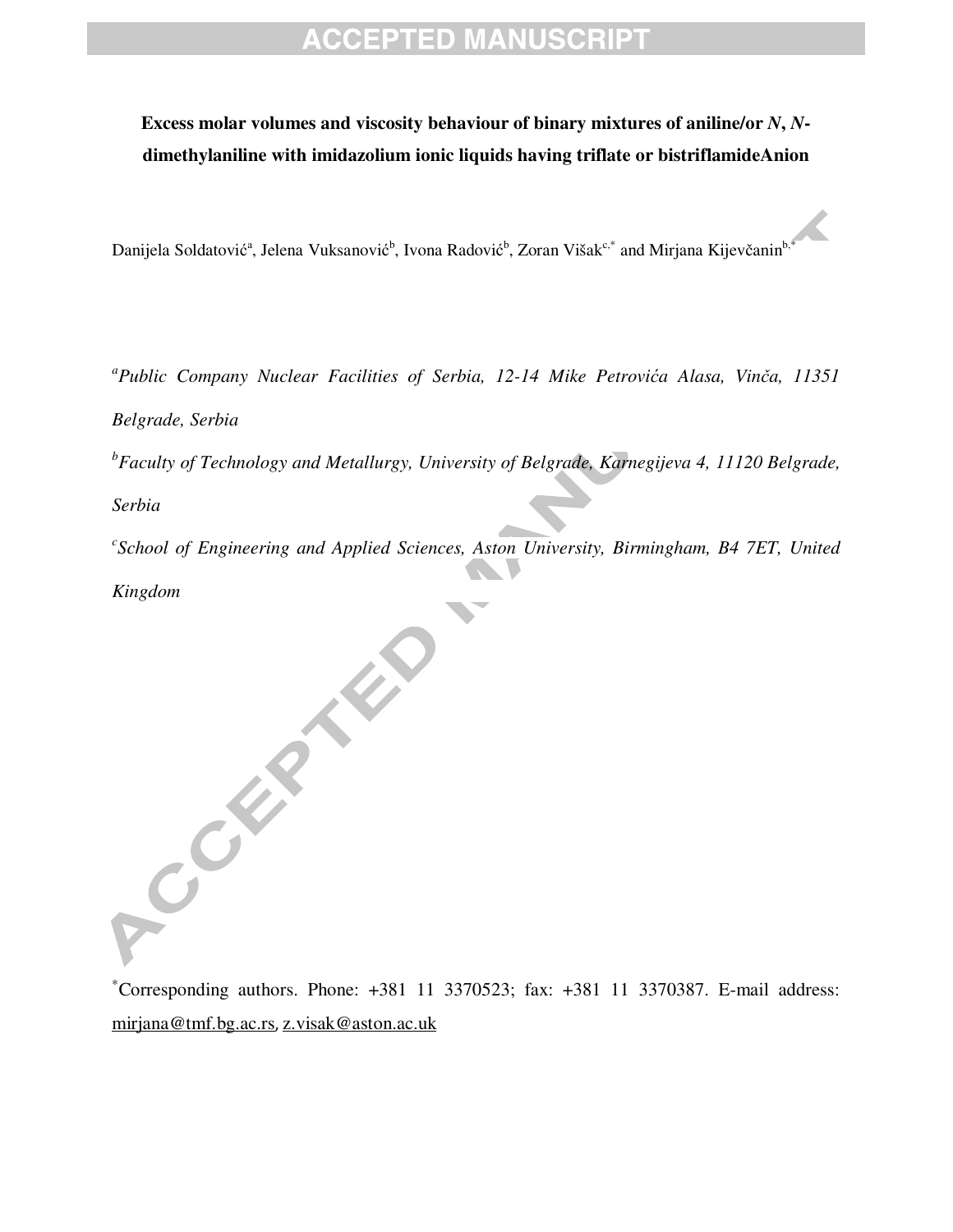#### **Abstract**

flow  $\Delta G$ <sup>\*E</sup> were calculated and the results were fitted to a Redlich-Kister polynomial equation. In this study, densities and viscosities of four binary systems {aniline / *N*, *N*-dimethylaniline+1 butyl-3-methylimidazolium triflate ([bmim][OTf])} and {aniline/*N*, *N*-dimethylaniline + 1-butyl-3-methylimidazolium bis(trifluoromethylsulfonyl)imide ([bmim][NTf2])} were measured at atmospheric pressure and within the temperature range  $T = (288.15 \text{ to } 333.15) \text{ K}$ . Excess molar volumes  $V^E$ , viscosity deviations  $\Delta \eta$  and excess molar Gibbs energies of activation of viscous Also, enthalpic and entropic parts of the  $\Delta G^*$  function were determined, at the same composition, for three studied systems that exhibit complete miscibility, since {aniline + [bmim][OTf]} is a partially miscible system. Considering the calculated thermodynamic properties, molecular interactions in the investigated binary systems were analysed and are discussed.

*Keywords***:** density; viscosity; excess molar Gibbs free energy; aniline; *N*, *N*-dimethylaniline; ionic liquids<br>
and the contract of the contract of the contract of the contract of the contract of the contract of the contract of the contract of the contract of the contract of the contract of the contract of the contrac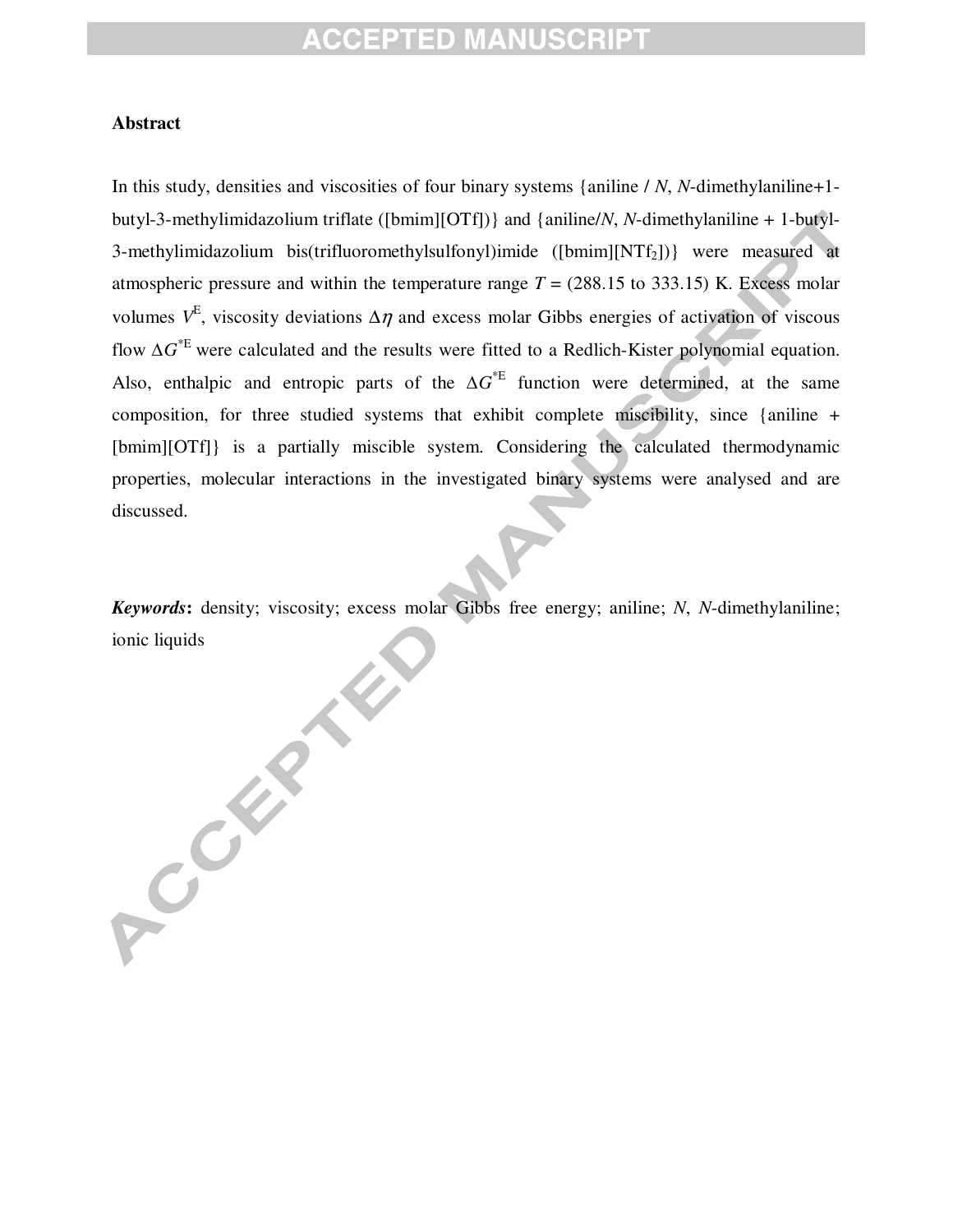#### **1. Introduction**

 solutes, as it was reported [4] and reviewed in literature [5,6]. Therefore, ionic liquids found their One of the most exact definitions of ionic liquids [1] defines them as ionic compounds (salts) that have glass transition or normal melting points below 100 °C. They possess two main characteristics that qualify them as promising alternatives to classical (toxic) solvents: *i*) negligible vapour pressures in a wide temperature range [2,3] thus providing low atmospheric pollution and *ii*) diverse solvent power – they dissolve well a number of both polar and non-polar applications as separation/extraction solvents for diverse solutes: for amino acids separation and purification [7–9], carbohydrate separation [10], for extraction of proteins [11], phenols [12], azo dyes [13], or for removal of free fatty acids [14].

On the other hand, ionic liquids reveal very interesting fundamental features: *i*) they have specific structure represented by polar (ionic) and non-polar (aliphatic) domains[4], which is crucial for the aforementioned diverse solvent power and *ii*) they allow a variety of interactions in their mixtures: dispersion forces between aliphatic chains present in the mixtures of imidazolium ionic liquids with alcohols [15]; strong interactions such as ionic (Coulomb forces [16] and ion-dipole interactions [17]), hydrogen bonds [15,18–20], and specific interactions with the aromatic compounds [21–23].

Thus, following the aforementioned attractiveness and importance of ionic liquids and their mixtures, we have carried out studies that include phase behaviour of ionic liquid mixtures [24– 26] or their thermophysical properties [27]. In this work, as a continuation of these efforts, densities and viscosities have been measured for four binary mixtures of important toxic solvents aniline or *N*, *N*-dimethylaniline with two imidazolium ionic liquids based on triflate ([OTf]) or bistriflamide ([NTf<sub>2</sub>]<sup>-</sup>) anion: {aniline/ *N*, *N*-dimethylaniline+1-butyl-3-methylimidazolium triflate([bmim][OTf]} and {aniline /*N*, *N*-dimethylaniline + 1-butyl-3-methylimidazolium bis(trifluoromethylsulfonyl)imide ([bmim][NTf<sub>2</sub>])}. The measurements were carried out at ten temperatures ranging from 288.15 K to 333.15 K with a step of 5 K and at atmospheric pressure. From these experimental results, excess molar volumes  $V^E$ , deviations in viscosity  $\Delta \eta$  and excess molar Gibbs energies of activation of viscous flow∆*G* \*E were calculated and correlated by the Redlich-Kister equation [28]. Considering these calculated properties, the molecular interactions existing between the aniline and *N*, *N*-dimethylaniline with ILs were analysed and are discussed.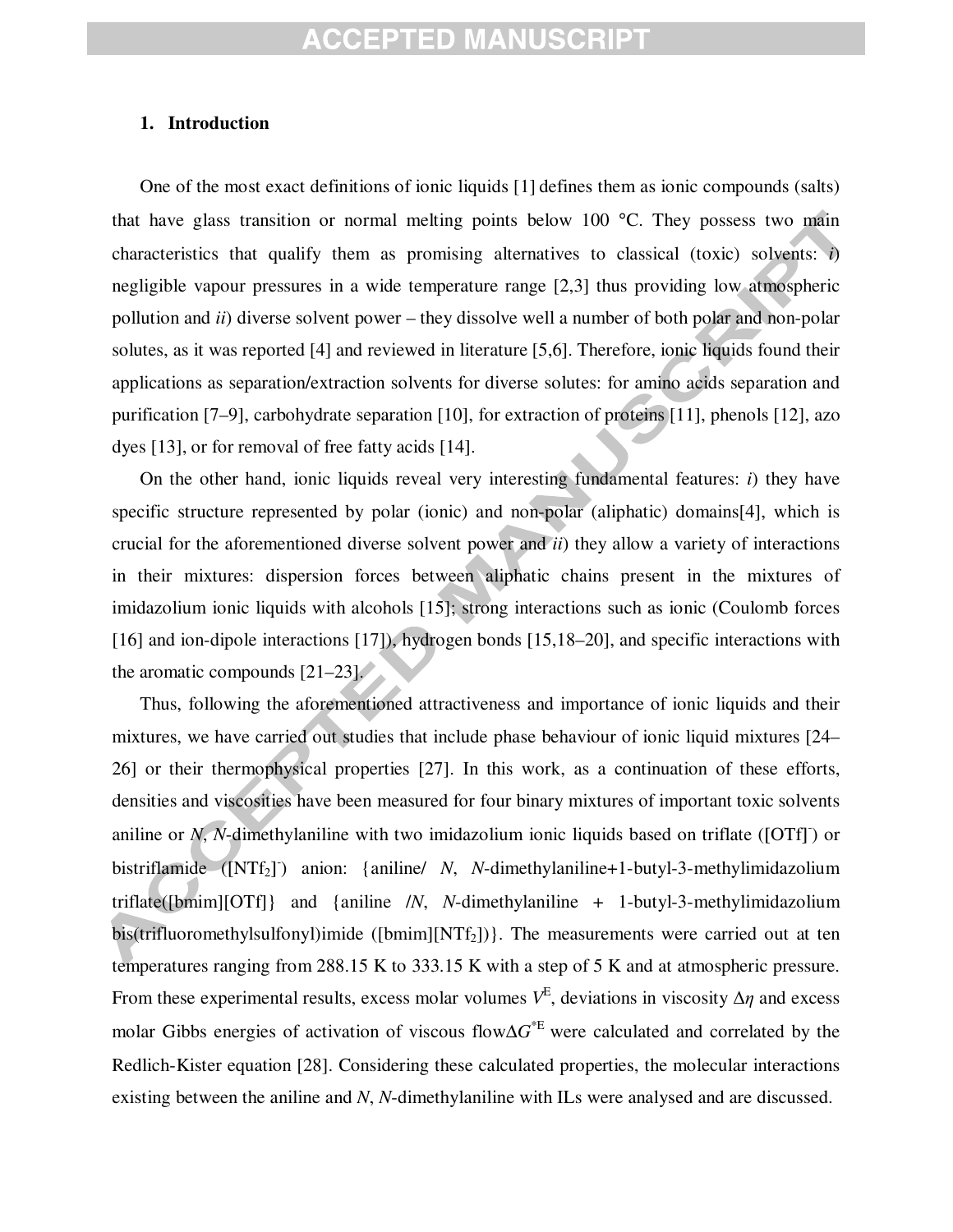#### CEPTED MANU

#### **2. Experimental**

#### *2.1Chemicals*

 before sample preparation. Ionic liquids were already purified of volatile solvents and dried The list of studied chemicals, their suppliers and stated purities is presented in Table 1. All the chemicals were kept in dark bottles in an inert atmosphere and degassed by an ultrasonic bath using the usual vacuuming procedure applied in our earlier studies [24–27]. In order to check the purity of the pure components, their experimental values of densities  $\rho$  and viscosities  $\eta$  were compared with the respective literature values at several temperatures (Table 2). A more thorough comparison of the experimental values for density and viscosity with the available literature is given graphically in Figures 1 and 2. From this detailed analysis the average relative deviations *ARD* (*ARD*=100·( $Y_{exp}$ - $Y_{cal}$ )/(*n*·*Yexp*), where *n* is the total number of literature data points for each property *Y* and each compound), were calculated. The highest *ARD* in density is 0.1% and in viscosity 3.22%. Thus, the agreement with literature is rather good for both studied properties and no further purification was applied.

| <b>Component full name</b>                                       | Abbreviation used in the text | <b>Source</b>  | <b>Initial mass fraction purity</b> |
|------------------------------------------------------------------|-------------------------------|----------------|-------------------------------------|
| Aniline                                                          |                               | Sigma-Aldrich  | >0.995                              |
| $N$ , $N$ -dimethylaniline                                       |                               | Merck          | >0.99                               |
| 1-butyl-3-methylimidazolium<br>triflate                          | [bmim][OTf]                   | <b>IOLITEC</b> | 0.99                                |
| 1-butyl-3-methylimidazolium<br>bis(trifluoromethylsulfonyl)imide | $[bmim][NTf_2]$               | <b>IOLITEC</b> | 0.99                                |

**Table 1** – Sample Description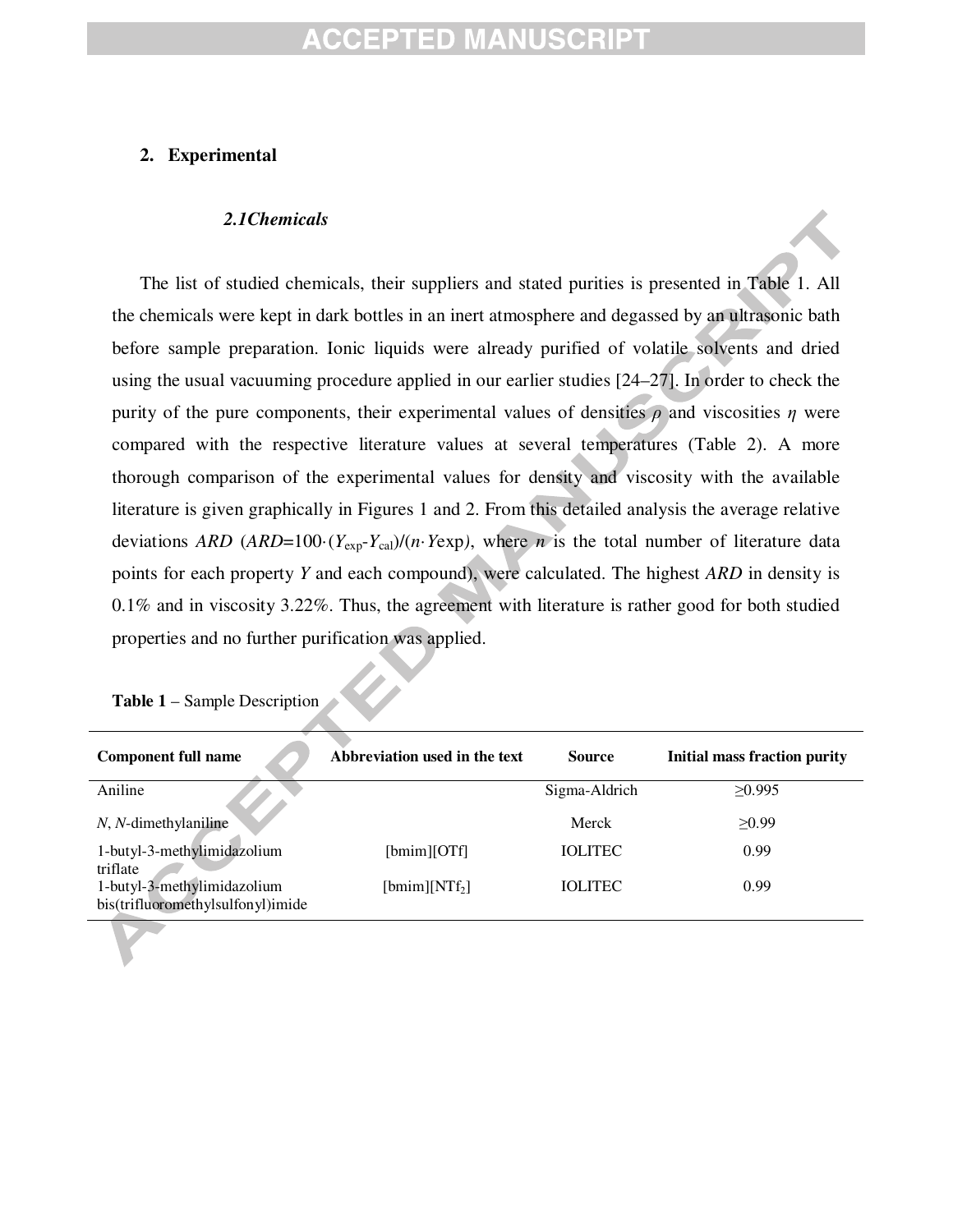| <b>Component</b>        | T/K    | $10^{-3}$ | $\frac{3}{2}$ $\frac{\rho}{kg}$ m <sup>3</sup> |       | $\eta$ /mPa·s      |
|-------------------------|--------|-----------|------------------------------------------------|-------|--------------------|
|                         |        | exp.      | lit.                                           | exp.  | lit.               |
| Aniline                 | 293.15 | 1.0217    | $1.021747^b$                                   | 4.407 | $4.404^{\circ}$    |
|                         | 298.15 | 1.0174    | $1.017404^b$                                   | 3.737 | $3.773^d$          |
|                         | 303.15 | 1.0130    | $1.013152^b$                                   | 3.197 | $3.190^e$          |
| $N, N$ -dimethylaniline | 293.15 | 0.9565    | 0.956033 <sup>f</sup>                          | 1.415 | 1.373 <sup>f</sup> |
|                         | 298.15 | 0.9523    | $0.951946$ <sup>f</sup>                        | 1.302 | 1.289 <sup>f</sup> |
| [bmim][OTf]             | 298.15 | 1.2991    | 1.29868 <sup>g</sup>                           | 80.10 |                    |
| [bmim][NT $f_2$ ]       | 293.15 | 1.4398    | $1.43927^h$                                    | 61.47 | 62.08 <sup>h</sup> |
|                         | 298.15 | 1.4350    | 1.43430 <sup>h</sup>                           | 49.11 | $50.05^h$          |
|                         | 303.15 | 1.4302    | 1.42940 <sup>h</sup>                           | 39.95 | 41.24 <sup>h</sup> |

**Table 2 -** Densities ρ and Viscosities η of the Pure Components at Temperature *T* and at Atmospheric Pressure  $(0.1 \text{ MPa})^a$ 

<sup>a</sup>Standard uncertainties *u* are:  $u(T) = 0.01$  K;  $u(p)=0.005$  MPa;  $u(\rho) = 1$  kg·m<sup>-3</sup>, and relative standard uncertainty  $u_r(\eta) = 2.2$  %, with a level of confidence of 68%. <sup>b</sup>Alonso *et al.* [29];<sup>c</sup> Tsierkezos *et al.* [30];<sup>d</sup> Katz *et al.* [31];<sup>e</sup> Kharat and Nikam [32];<sup>f</sup> Zubinand Naved [33];<sup>g</sup> Arce *et al.* [34];<sup>h</sup> Vraneš *et al.* [35];<sup>i</sup> Dominguez *et al.* [36].

#### *2.2 Apparatus and procedures*

Experimental measurements of density  $\rho$  were performed by an Anton Paar DMA 5000 digital vibrating U-tube densimeter. Viscosities  $\eta$  of the pure substances and the corresponding binary mixtures were measured using a digital Stabinger viscometer (model SVM 3000/G2). Detailed description of both apparatus can be found in our previous work [37].

All the mixtures were prepared gravimetrically using a Mettler AG 204 balance with a precision  $1 \times 10^{-7}$  kg. The uncertainty of the mole fraction calculation was less than  $\pm 1 \times 10^{-4}$ . Densities and viscosities were measured with the repeatability of  $\pm 1 \times 10^{-2}$  kg·m<sup>-3</sup> and  $\pm 3 \times 10^{-3}$ mPas, respectively. However, average standard uncertainty of the measured densities was estimated to be  $1 \text{ kg} \cdot \text{m}^3$  taking into account the stated purity of chemicals as suggested in literature [38]. For the viscosity measurements of the pure components average standard uncertainty was  $3.10^{-3}$  mPas for less viscous fluids and 1.2 mPas for those of high viscosity, assessed using the following equation:

$$
u(\eta) = \left[ \frac{1}{n(n-1)} \sum_{i=1}^{n} (\eta_{exp,i} - \overline{\eta}_{lit,i})^2 \right]^{1/2}
$$
 (1)

In the equation above  $\eta_{exp,i}$  and  $\overline{\eta}_{\text{int},i}$  are our measured viscosity for the pure compounds and the average experimental viscosity obtained from the reported experimental values in literature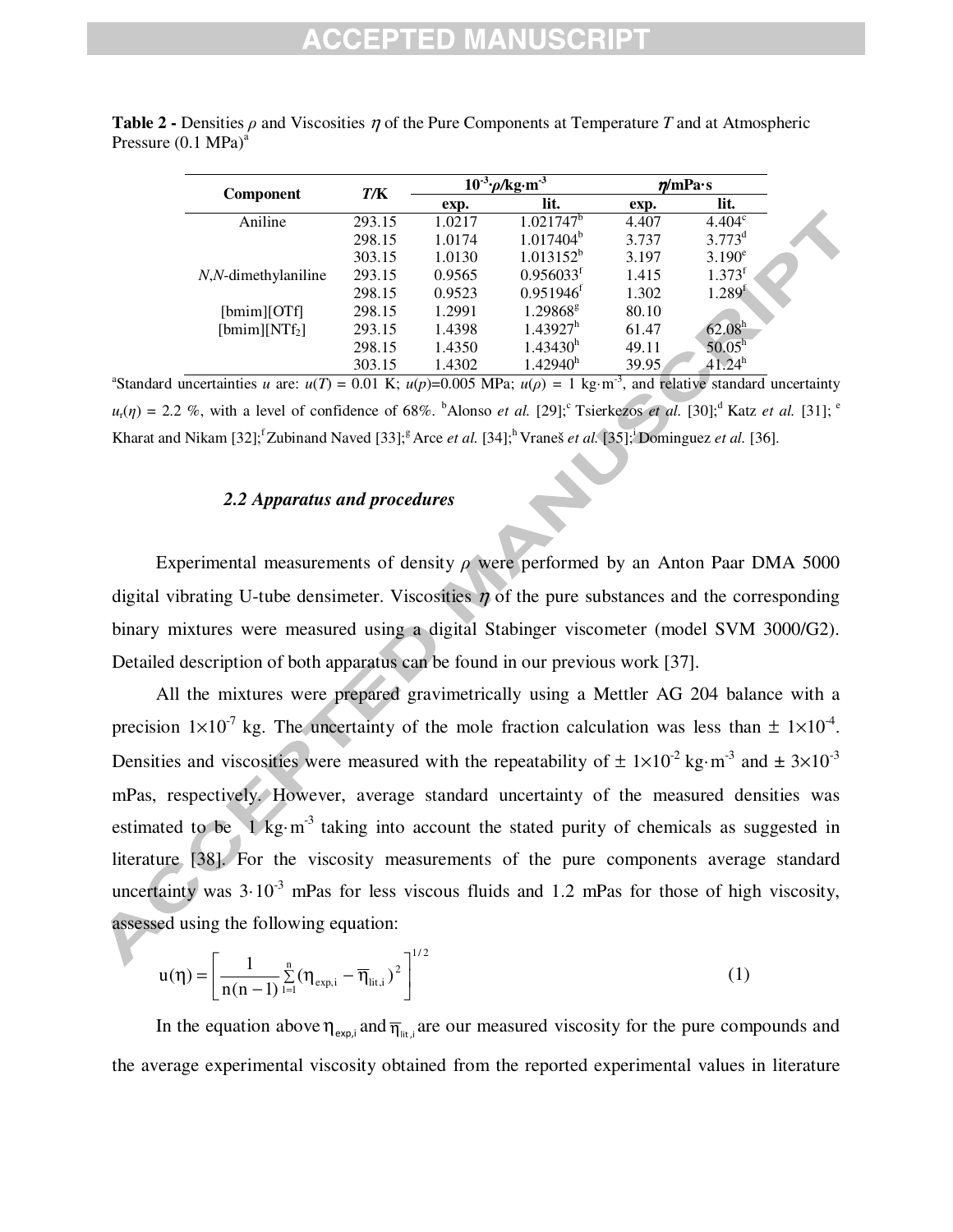for a given isotherm and given compound, respectively; *n* is the number of experimental points (in this case actually the number of isotherms).

For the mixture measurements the average standard uncertainties calculated using equation (1) applied on our measurements of both density and viscosity were lower than the respective values for the pure components given above. The relative standard uncertainty 2.2 % was accepted for the mixture properties.



**Figure 1** – Comparison of the current experimental density values  $(\mathcal{P})$ vs. temperaturewith literature valuesfor pure: (a) aniline- (LI)Vogel *et al.* [39]; ( $\&$ )Sumer *et al.*[40];( $\&$ )Katz *et al.* [41];( $\&$ )Kumar *et al.* [42]; ( $\bullet$ )Almasi *et al.* [43];  $\circledcirc$  Costello *et al.* [44]; ( $\boxtimes$ ) MacNeil*et al.* [45]; ( $\circledcirc$ ) Alonso *et al.* [29]; (b)*N*,*N*-dimethylaniline - (L<sup>2</sup>)Costello *et al.* [44]; ( $\equiv$ )Vogel *et al.* [39]; ( $\diamond$ ) Oskoei *et al.* [46]; ( $\odot$ ) Saleh *et al.* [47]; ( $\angle$ ) Pandiyan *et al.* [48]; ( $\circledbullet$ )Katz *et al.* [41]; ( $\circledbullet$ )Kumar *et al.* [42];( $\boxtimes$ ) Radwan*et al.* [49];

 $(\mathbb{A})$  Kondaiah *et al.* [50]; ( $\boxtimes$ ) MacNeil *et al.* [45]; ( $\bullet$ ) Zubinand Naved [33]; (c) [bmim][OTf] -( $\equiv$ )Vercher *et al.* [51];( $\&$ )Montalbán *et al.* [52];( $\circledcirc$ )Soriano *et al.* [53];( $\times$ )Tokuda *et al.* [54];( $\circledcirc$ )Gardas *et al.* [55]; ( $\bullet$ ) Fredlake *et al.* [56]; ( $\boxtimes$ ) Klomfar *et al.* [57]; ( $\textcircled{)}$ Shamsipur *et al.* [58]; ( $\bullet$ )Mbondo *et al.*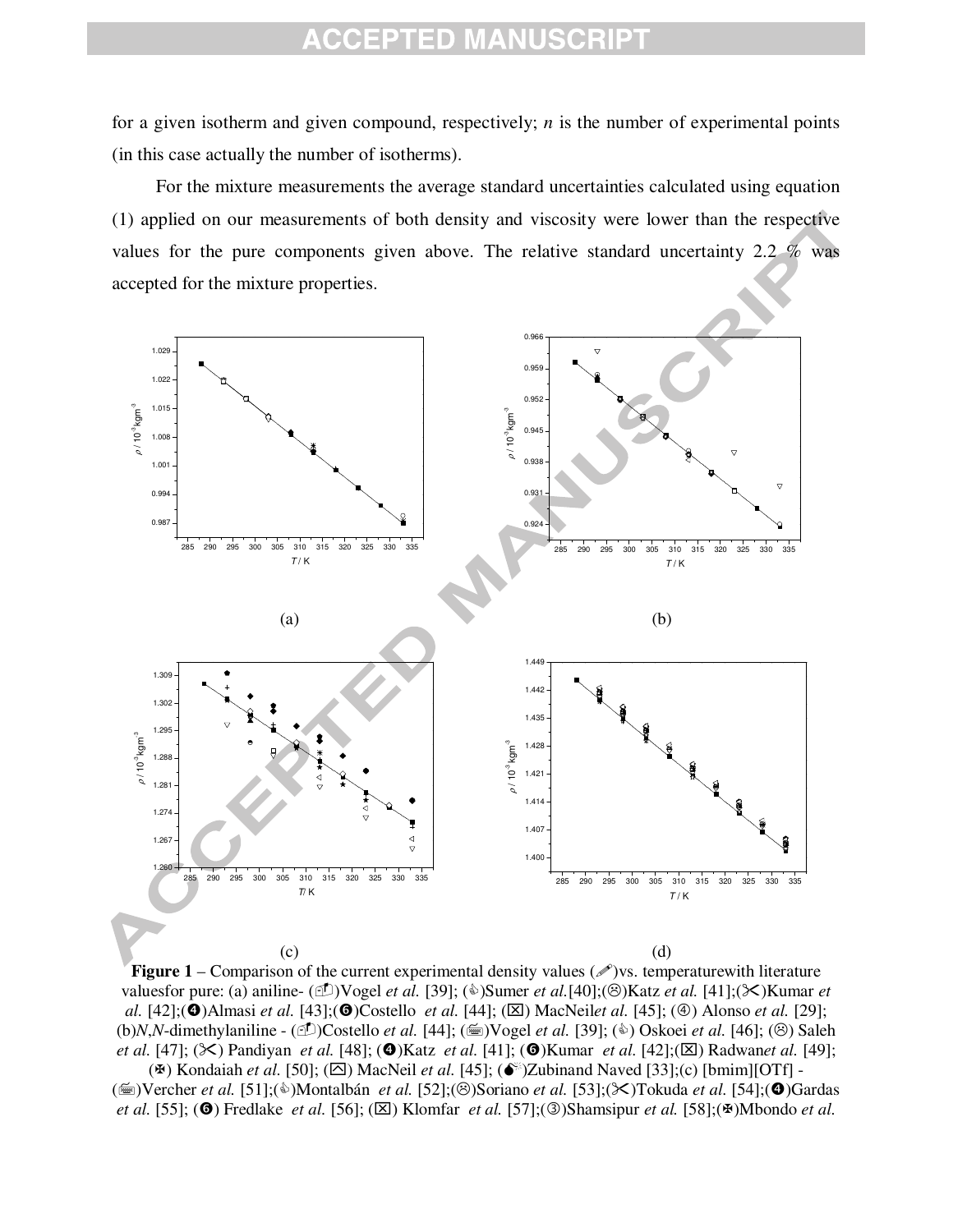[59]; ( $\bullet^*$ )Batista et a. [60];( $\Box$ )McHale *et al.* [61]; ( $\Box$ ) Arce *et al.* [34];(d) [bmim][NTf2] - ( $\Box$ )Hiraga *et al.* [62]; ( $\equiv$ )Kanakubo *et al.* [63]; ( $\stackrel{\circ}{\le}$ ) de Castro *et al.* [64]; ( $\stackrel{\circ}{\le}$ ) Jacquemin *et al.* [65]; ( $\Join$ ) Widowati *et al.* [66]; ( $\bullet$ ) Currás *et al.* [67]; ( $\bullet$ ) Azevedo *et al.* [68]; ( $\boxtimes$ ) Hamidova *et al.* [69]; ( $\circledcirc$ ) Tariq *et al.* [70]; ( $\blacktriangleright$ ) Jacquemin *et al.* [71]; ( $\boxdot$ ) Montalbán *et al.* [52]; ( $\blacklozenge$ <sup>\*\*</sup>) Zhang *et al.* [72]; ( $\text{I}$ ]) Tariq *et al.* [73]; (I) Seoane *et al.* [74]; ( $\leq$ ) Harris *et al.* [75]; ( $\Box$ ) Atilhan *et al.* [76]; ( $\circled{9}$ ) Salgado *et al.* [77]; ( $\bullet$ ) Vraneš *et al.* 



**Figure 2** – Comparison of the current experimental viscosity values  $(\mathscr{I})$  vs. Temperature with literature values for pure: (a) aniline–  $(\&)$  Almasi *et al.* [43]; ( $\&$ ) MacNeil *et al.* [45]; ( $\&$ ) Tsierkezos *et al.* [30]; (-) Katz *et al.* [31]; (⌧) Kharat and Nikam [32]; (b)*N*,*N*-dimethylaniline - (-)Oskoei *et al.* [46];  $(\equiv)$ Katz *et al.* [41]; ( $\odot$ )Kondaiah *et al.* [50]; ( $\times$ )MacNeil *et al.* [45]; ( $\odot$ ) Zubinand Naved [33]; (c) [bmim][OTf] - (D)Tokuda *et al.* [54]; ( $\equiv$ )Shamsipur *et al.* [58]; ( $\hat{\Phi}$ ) Seddon *et al.* [78]; ( $\otimes$ ) Mbondo *et al.* [59]; ( $\bullet$ ) Batista *et al.* [60]; ( $\bullet$ )Mchale *et al.* [61]; (d) [bmim][NTf2] - ( $\circ$ <sup>1</sup>)Hiraga at al. [62]; ( $\equiv$ )Tariq *et al.* [79]; ( $\&$ )Harris *et al.* [75]; ( $\otimes$ )Atilhan *et al.* [76]; ( $\otimes$ ) Salgado*et al.*[77]; ( $\bullet$ )Vraneš *et al.* [35].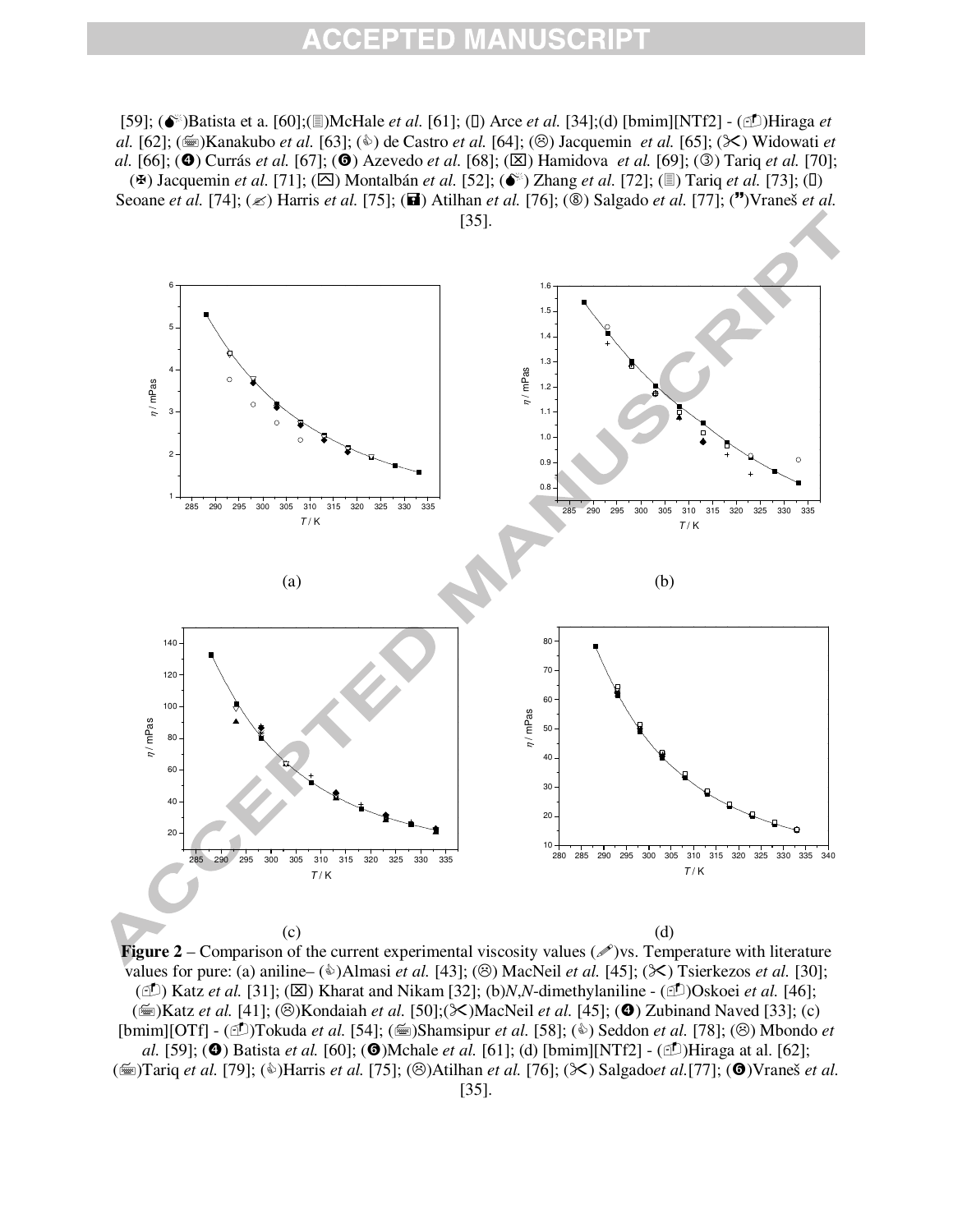#### **3. Results**

 Consequently, following the liquid-liquid miscibility data from reference [80] all the The experimental values of densities  $\rho$  and viscosities  $\eta$  and the calculated values of the excess molar volumes  $V^E$ , viscosity deviations  $\Delta \eta$  and excess molar Gibbs energies of activation of viscous flow  $\Delta G^*$ <sup>E</sup> of four binary mixtures in temperature range *T* = (288.15 to 333.15) K and at atmospheric pressure are reported in Table 3. However, the system aniline + [bmim][OTf] was already investigated in literature [80,81] revealing partial miscibility. measurements for this system were performed only in the miscible region but the results were not presented graphically but only in the table. Also, for the system {*N,N*-dimethylaniline + [bmim][OTf]}, irregularity in IL rich concentration range is observed, and in order to investigate actual mixture's behaviour, additional measurements were conducted in composition region close to 0.1 *N,N*-dimethylaniline mole fraction. The additional results confirmed this density behaviour in the IL rich region. The graphical representation is given in the Figure S1.

**Table 3** - Density  $\rho$ , Viscosity  $\eta$ , Excess Molar Volumes  $V^E$ , Viscosity Deviations  $\Delta \eta$ , excess Gibbs energy of activation of viscous flow  $\Delta G^*$  for the investigated binary systems in Temperature Range *T* =  $(288.15$  to 333.15) K and at Atmospheric Pressure  $(0.1 \text{ MPa})^{\text{a}}$ 

| $x_1$  | $10^{3} \cdot \rho$        | $10^6 \cdot V^{E}/$            | $\eta$ / | $\Delta \eta/$ | $\Delta G^{*E}/$    |
|--------|----------------------------|--------------------------------|----------|----------------|---------------------|
|        | $\text{kg}\cdot\text{m}^3$ | $m^3$ ·mol <sup>-1</sup>       | mPa·s    | mPa·s          | $kJ\cdot kmol^{-1}$ |
|        |                            | Aniline $(1) + [bmin][OTf](2)$ |          |                |                     |
|        |                            | $T = 288.15 \text{ K}$         |          |                |                     |
| 0.0000 | 1.3070                     |                                | 132.7    |                |                     |
| 0.1000 | 1.2952                     | $-0.0695$                      | 110.3    | $-9.692$       | 393.44              |
| 0.1995 | 1.2832                     | $-0.3519$                      | 90.93    | $-16.38$       | 751.88              |
| 0.8999 | 1.0924                     | $-0.6254$                      | 8.953    | $-9.124$       | 567.14              |
| 1.0000 | 1.0261                     |                                | 5.324    |                |                     |
|        |                            | $T = 293.15 \text{ K}$         |          |                |                     |
| 0.0000 | 1.3031                     |                                | 102.0    |                |                     |
| 0.1000 | 1.2912                     | $-0.0729$                      | 85.32    | $-6.913$       | 398.31              |
| 0.1995 | 1.2792                     | $-0.3643$                      | 70.62    | $-11.91$       | 754.11              |
| 0.3002 | 1.2652                     | $-0.6388$                      | 57.65    | $-15.05$       | 1075.14             |
| 0.8999 | 1.0883                     | $-0.6506$                      | 7.312    | $-6.863$       | 561.48              |
| 1.0000 | 1.0217                     |                                | 4.407    |                |                     |
|        |                            | $T = 298.15 \text{ K}$         |          |                |                     |
| 0.0000 | 1.2991                     |                                | 80.10    |                |                     |
| 0.1000 | 1.2872                     | $-0.0784$                      | 67.55    | $-4.908$       | 406.05              |
| 0.1995 | 1.2753                     | $-0.3793$                      | 56.11    | $-8.757$       | 757.36              |
| 0.3002 | 1.2613                     | $-0.6612$                      | 45.90    | $-11.28$       | 1069.45             |
| 0.8999 | 1.0842                     | $-0.6769$                      | 6.184    | $-5.198$       | 582.19              |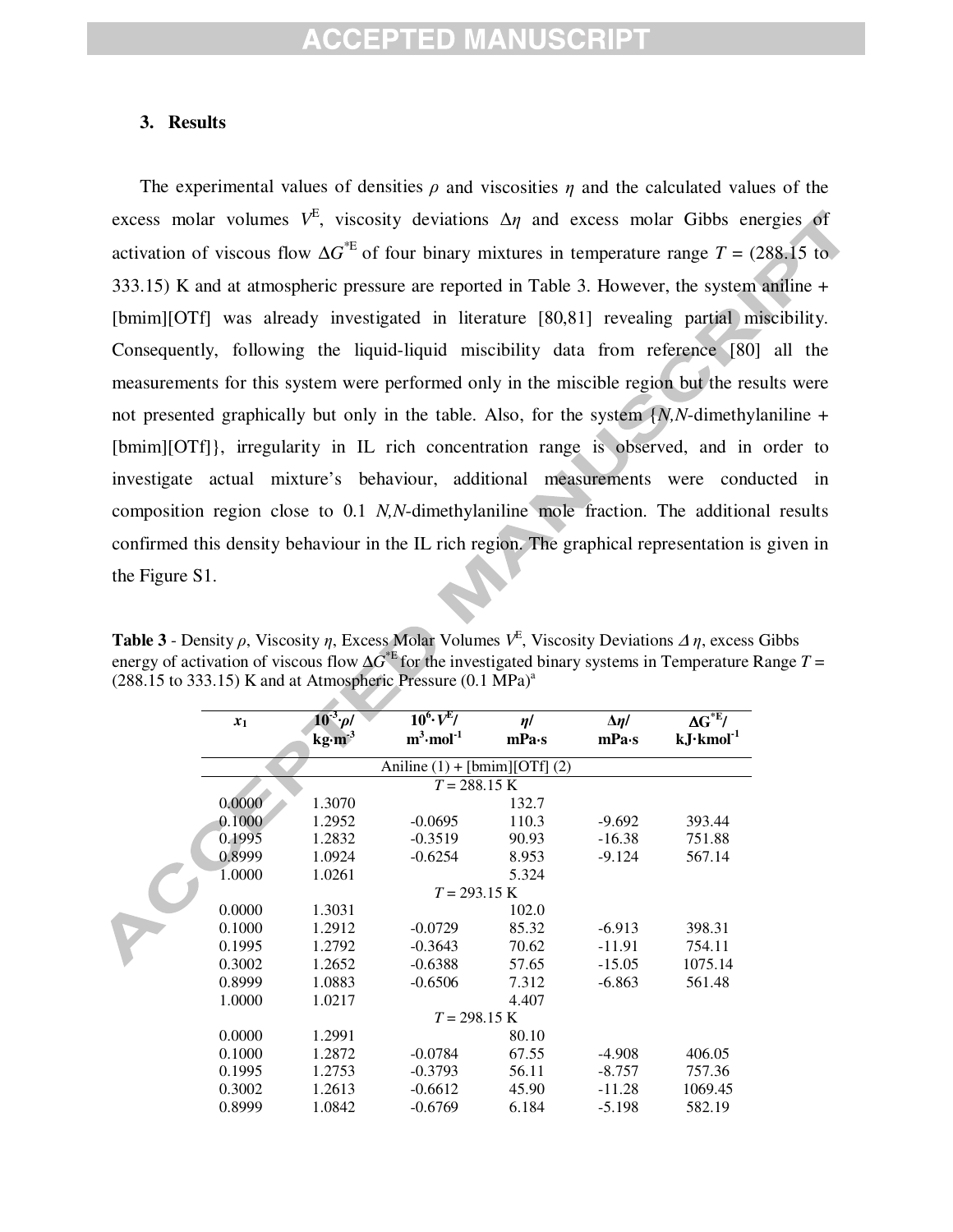| 1.0000 | 1.0174 |           | 3.737                                          |           |         |  |
|--------|--------|-----------|------------------------------------------------|-----------|---------|--|
|        |        |           | $T = 303.15 K$                                 |           |         |  |
| 0.0000 | 1.2951 |           | 64.02                                          |           |         |  |
| 0.1000 | 1.2832 | $-0.0827$ | 54.55                                          | $-3.392$  | 421.15  |  |
| 0.1995 | 1.2713 | $-0.3958$ | 45.50                                          | $-6.388$  | 771.87  |  |
| 0.3002 | 1.2574 | $-0.6867$ | 37.27                                          | $-8.492$  | 1075.15 |  |
| 0.8999 | 1.0801 | $-0.7045$ | 5.256                                          | $-4.030$  | 592.05  |  |
| 1.0000 | 1.0130 |           | 3.197                                          |           |         |  |
|        |        |           |                                                |           |         |  |
|        |        |           | $T = 308.15$ K                                 |           |         |  |
| 0.0000 | 1.2911 |           | 52.18                                          |           |         |  |
| 0.1000 | 1.2793 | $-0.0898$ | 44.41                                          | $-2.826$  | 408.75  |  |
| 0.1995 | 1.2674 | $-0.4116$ | 37.16                                          | $-5.161$  | 756.53  |  |
| 0.3002 | 1.2534 | $-0.7101$ | 30.61                                          | $-6.736$  | 1062.33 |  |
| 0.8999 | 1.0760 | $-0.7317$ | 4.538                                          | $-3.186$  | 599.76  |  |
| 1.0000 | 1.0087 |           | 2.780                                          |           |         |  |
|        |        |           | $T = 313.15 K$                                 |           |         |  |
| 0.0000 | 1.2872 |           | 42.76                                          |           |         |  |
| 0.1000 | 1.2754 | $-0.0963$ | 36.56                                          | $-2.161$  | 408.89  |  |
| 0.1995 | 1.2635 | $-0.4274$ | 30.70                                          | $-4.011$  | 752.86  |  |
| 0.3002 | 1.2495 | $-0.7333$ | 25.37                                          | $-5.283$  | 1052.96 |  |
| 0.8999 | 1.0720 | $-0.7592$ | 3.929                                          | $-2.551$  | 585.84  |  |
| 1.0000 | 1.0044 |           | 2.445                                          |           |         |  |
|        |        |           | $T = 318.15 K$                                 |           |         |  |
| 0.0000 | 1.2833 |           | 35.66                                          |           |         |  |
| 0.1000 | 1.2714 |           | 30.60                                          |           | 408.94  |  |
|        |        | $-0.1019$ |                                                | $-1.712$  |         |  |
| 0.1995 | 1.2596 | $-0.4437$ | 25.83                                          | $-3.150$  | 756.81  |  |
| 0.3002 | 1.2456 | $-0.7584$ | 21.47                                          | $-4.132$  | 1062.30 |  |
| 0.3996 | 1.2292 | $-0.9972$ | 17.67                                          | $-4.603$  | 1317.61 |  |
| 0.8999 | 1.0679 | $-0.7876$ | 3.503                                          | $-2.009$  | 634.99  |  |
| 1.0000 | 1.0000 |           | 2.159                                          |           |         |  |
|        |        |           | $T = 323.15 \text{ K}$                         |           |         |  |
| 0.0000 | 1.2794 |           | 30.01                                          |           |         |  |
| 0.1000 | 1.2675 | $-0.1076$ | 25.85                                          | $-1.349$  | 409.98  |  |
| 0.1995 | 1.2557 | $-0.4598$ | 21.90                                          | $-2.501$  | 757.61  |  |
| 0.3002 | 1.2418 | $-0.7831$ | 18.28                                          | $-3.292$  | 1062.50 |  |
| 0.3996 | 1.2253 | $-1.0271$ | 15.11                                          | $-3.671$  | 1317.76 |  |
| 0.8999 | 1.0638 | $-0.8162$ | 3.117                                          | $-1.621$  | 650.57  |  |
| 1.0000 | 0.9957 |           | 1.927                                          |           |         |  |
|        |        |           | $T = 328.15 K$                                 |           |         |  |
| 0.0000 | 1.2755 |           | 25.50                                          |           |         |  |
| 0.1000 | 1.2637 | $-0.1132$ | 22.17                                          | $-0.9564$ | 424.50  |  |
| 0.1995 | 1.2518 | $-0.4763$ | 18.82                                          | $-1.941$  | 766.08  |  |
| 0.3002 | 1.2379 | $-0.8086$ | 15.71                                          | $-2.655$  | 1059.57 |  |
| 0.3996 |        |           |                                                |           |         |  |
|        | 1.2214 | $-1.0583$ | 13.02                                          | $-2.987$  | 1308.66 |  |
| 0.8999 | 1.0597 | $-0.8455$ | 2.755                                          | $-1.361$  | 621.56  |  |
| 1.0000 | 0.9914 |           | 1.738                                          |           |         |  |
|        |        |           | $T = 333.15 K$                                 |           |         |  |
| 0.0000 | 1.2717 |           | 22.00                                          |           |         |  |
| 0.1000 | 1.2598 | $-0.1177$ | 19.07                                          | $-0.8863$ | 409.04  |  |
| 0.1995 | 1.2480 | $-0.4918$ | 16.23                                          | $-1.699$  | 747.98  |  |
| 0.3002 | 1.2340 | $-0.8335$ | 13.63                                          | $-2.241$  | 1048.13 |  |
| 0.3996 | 1.2176 | $-1.0890$ | 11.38                                          | $-2.457$  | 1309.04 |  |
| 0.8999 | 1.0556 | $-0.8753$ | 2.474                                          | $-1.147$  | 615.70  |  |
| 1.0000 | 0.9870 |           | 1.577                                          |           |         |  |
|        |        |           | Anilin $(1)$ + [bmim][NTf <sub>2</sub> ] $(2)$ |           |         |  |
|        |        |           | $T = 288.15$ K                                 |           |         |  |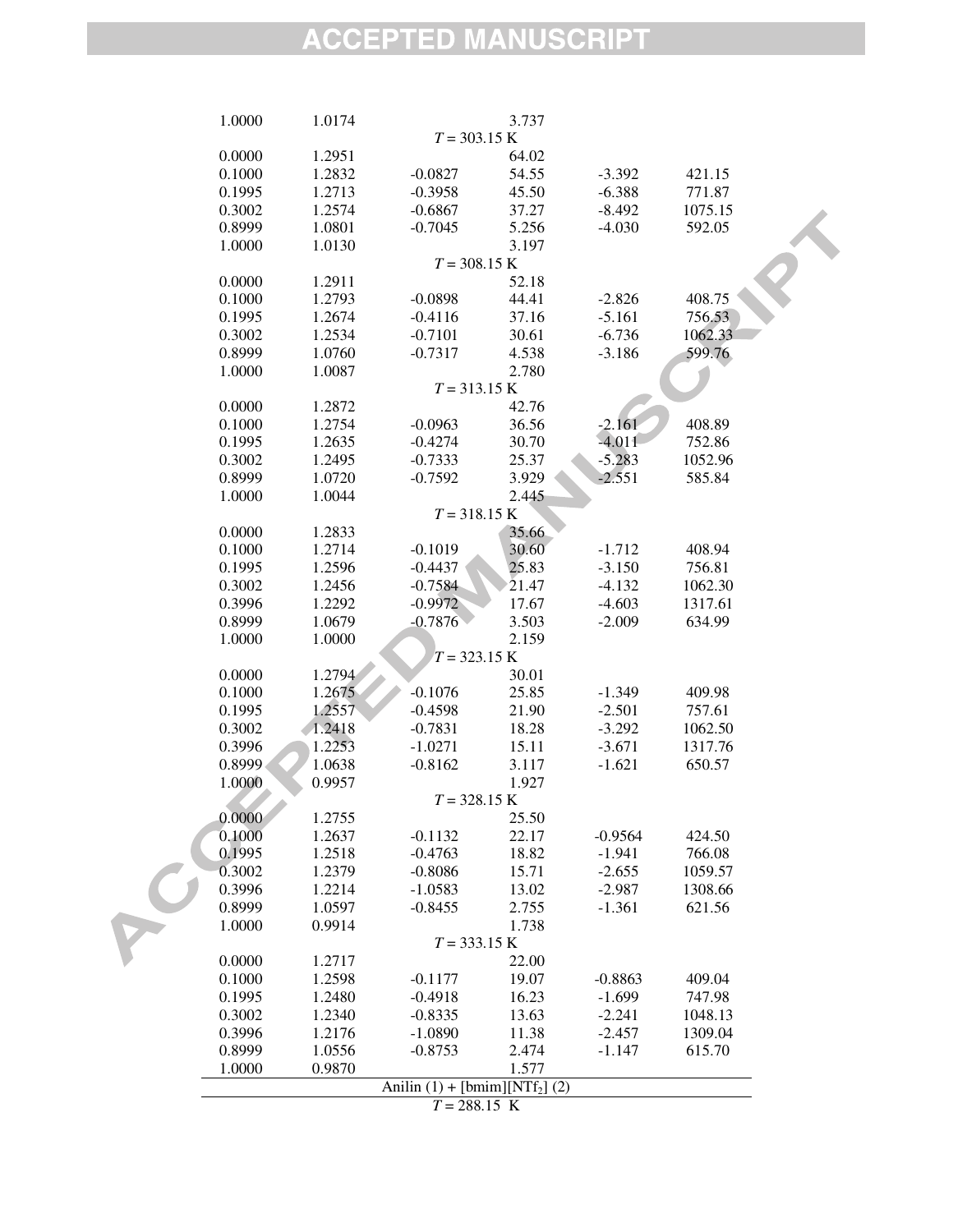| 0.0000 | 1.4446 |                | 78.37 |          |         |  |
|--------|--------|----------------|-------|----------|---------|--|
| 0.1000 | 1.4293 | 0.2327         | 66.29 | $-4.768$ | 353.45  |  |
| 0.2000 | 1.4143 | $-0.0060$      | 55.87 | $-7.884$ | 680.78  |  |
| 0.3029 | 1.3968 | $-0.3754$      | 46.48 | $-9.759$ | 980.72  |  |
| 0.4013 | 1.3764 | $-0.6623$      | 38.49 | $-10.56$ | 1219.23 |  |
| 0.5024 | 1.3500 | $-0.8208$      | 31.09 | $-10.58$ | 1396.12 |  |
| 0.6002 | 1.3175 | $-0.8504$      | 24.56 | $-9.966$ | 1472.62 |  |
| 0.7000 | 1.2746 | $-0.7753$      | 18.38 | $-8.861$ | 1400.77 |  |
| 0.8002 | 1.2182 | $-0.6754$      | 13.46 | $-6.460$ | 1237.97 |  |
| 0.9000 | 1.1404 | $-0.4470$      | 8.743 | $-3.885$ | 731.97  |  |
| 1.0000 | 1.0261 |                | 5.324 |          |         |  |
|        |        | $T = 293.15 K$ |       |          |         |  |
| 0.0000 | 1.4398 |                | 61.47 |          |         |  |
| 0.1000 | 1.4244 | 0.2457         | 52.16 | $-3.606$ | 353.78  |  |
| 0.2000 | 1.4095 | $-0.0022$      | 44.10 | $-5.958$ | 681.18  |  |
| 0.3029 | 1.3921 | $-0.3853$      | 36.82 | $-7.363$ | 981.50  |  |
| 0.4013 | 1.3717 | $-0.6817$      | 30.60 | $-7.969$ | 1219.77 |  |
| 0.5024 | 1.3454 | $-0.8445$      | 24.83 | $-7.975$ | 1397.00 |  |
| 0.6002 | 1.3129 | $-0.8757$      | 19.71 | $-7.507$ | 1474.42 |  |
| 0.7000 | 1.2701 | $-0.8015$      | 14.86 | $-6.665$ | 1406.48 |  |
| 0.8002 | 1.2138 | $-0.7045$      | 10.93 | $-4.876$ | 1238.59 |  |
| 0.9000 | 1.1361 | $-0.4698$      | 7.190 | $-2.923$ | 741.05  |  |
| 1.0000 | 1.0217 |                | 4.407 |          |         |  |
|        |        | $T = 298.15 K$ |       |          |         |  |
| 0.0000 | 1.4350 |                | 49.11 |          |         |  |
| 0.1000 | 1.4196 | 0.2569         | 42.13 | $-2.442$ | 372.25  |  |
| 0.2000 | 1.4046 | $-0.0001$      | 35.90 | $-4.135$ | 709.47  |  |
| 0.3029 | 1.3873 | $-0.3964$      | 30.13 | $-5.238$ | 1011.95 |  |
| 0.4013 | 1.3670 | $-0.7018$      | 25.12 | $-5.778$ | 1247.89 |  |
| 0.5024 | 1.3407 | $-0.8689$      | 20.42 | $-5.888$ | 1418.46 |  |
| 0.6002 | 1.3083 | $-0.9021$      | 16.28 | $-5.595$ | 1492.17 |  |
| 0.7000 | 1.2655 | $-0.8279$      | 12.40 | $-4.952$ | 1433.03 |  |
| 0.8002 | 1.2094 | $-0.7348$      | 9.223 | $-3.579$ | 1275.35 |  |
| 0.9000 | 1.1317 | $-0.4922$      | 6.100 | $-2.174$ | 768.69  |  |
| 1.0000 | 1.0174 |                | 3.737 |          |         |  |
|        |        | $T = 303.15 K$ |       |          |         |  |
| 0.0000 | 1.4302 |                | 39.95 |          |         |  |
| 0.1000 | 1.4147 | 0.2785         | 34.28 | $-2.003$ | 365.85  |  |
| 0.2000 | 1.3998 | 0.0091         | 29.28 | $-3.321$ | 702.36  |  |
| 0.3029 | 1.3826 | $-0.4079$      | 24.70 | $-4.120$ | 1009.52 |  |
| 0.4013 | 1.3624 | $-0.7244$      | 20.73 | $-4.477$ | 1252.56 |  |
| 0.5024 | 1.3361 | $-0.8964$      | 16.98 | $-4.507$ | 1432.22 |  |
| 0.6002 | 1.3037 | $-0.9302$      | 13.64 | $-4.251$ | 1514.42 |  |
| 0.7000 | 1.2610 | $-0.8566$      | 10.47 | $-3.755$ | 1461.53 |  |
| 0.8002 | 1.2050 | $-0.7662$      | 7.802 | $-2.739$ | 1292.65 |  |
| 0.9000 | 1.1274 | $-0.5160$      | 5.198 | $-1.674$ | 783.71  |  |
| 1.0000 | 1.0130 |                | 3.197 |          |         |  |
|        |        | $T = 308.15 K$ |       |          |         |  |
| 0.0000 | 1.4254 |                | 33.22 |          |         |  |
| 0.1000 | 1.4098 | 0.2954         | 28.63 | $-1.550$ | 371.84  |  |
| 0.2000 | 1.3950 | 0.0155         | 24.55 | $-2.585$ | 711.92  |  |
| 0.3029 | 1.3779 | $-0.4187$      | 20.77 | $-3.228$ | 1020.12 |  |
| 0.4013 | 1.3577 | $-0.7475$      | 17.48 | $-3.523$ | 1263.38 |  |
| 0.5024 | 1.3315 | $-0.9247$      | 14.38 | $-3.548$ | 1444.49 |  |
| 0.6002 | 1.2991 | $-0.9584$      | 11.58 | $-3.373$ | 1522.34 |  |
| 0.7000 | 1.2565 | $-0.8848$      | 8.919 | $-2.995$ | 1466.59 |  |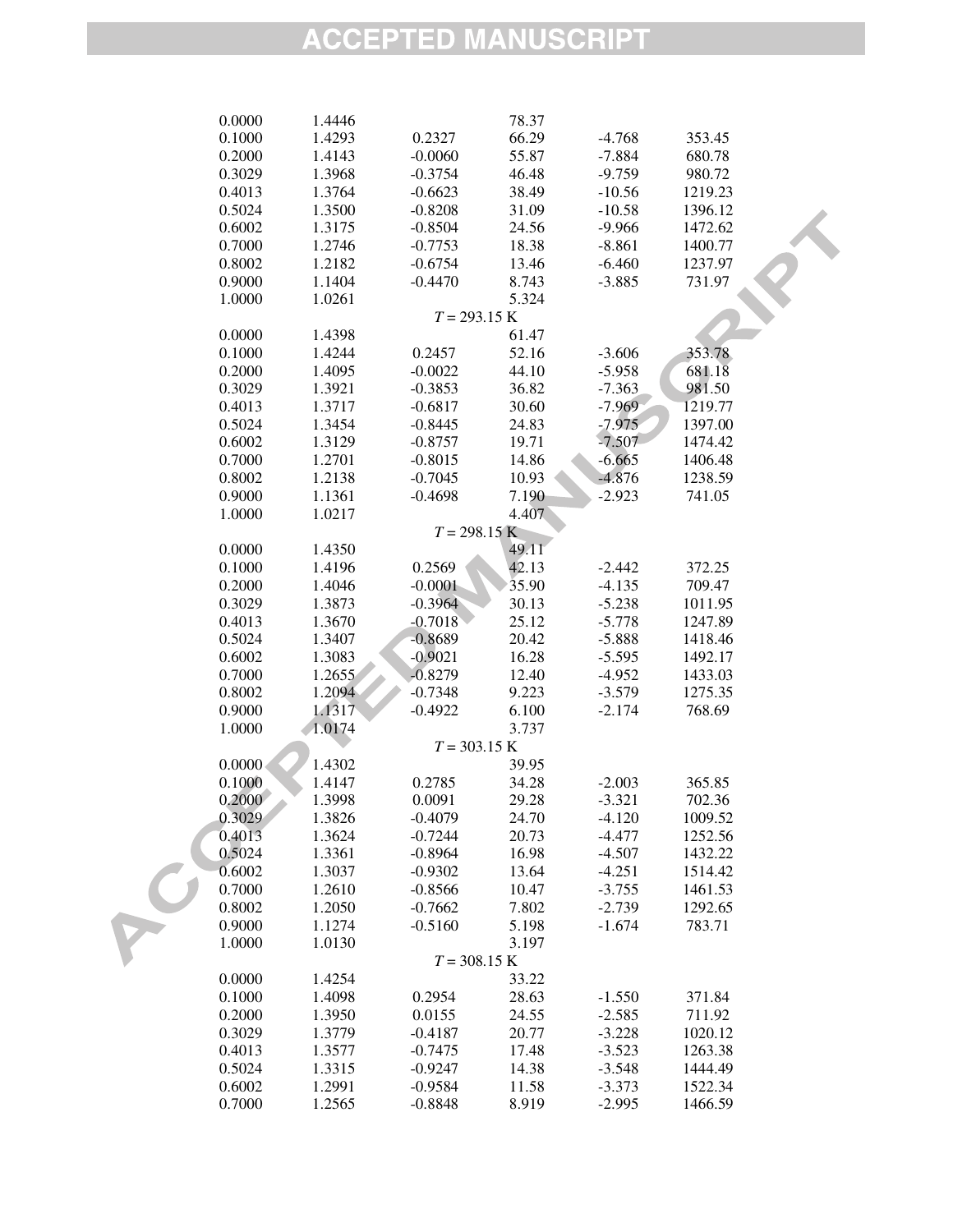| 0.8002<br>1.2006 | $-0.7975$ | 6.706          | $-2.156$  | 1306.44 |  |
|------------------|-----------|----------------|-----------|---------|--|
| 0.9000<br>1.1230 | $-0.5395$ | 4.497          | $-1.327$  | 794.50  |  |
| 1.0000<br>1.0087 |           | 2.780          |           |         |  |
|                  |           | $T = 313.15 K$ |           |         |  |
| 0.0000<br>1.4206 |           | 27.68          |           |         |  |
| 0.1000<br>1.4050 | 0.3127    | 23.94          | $-1.219$  | 373.01  |  |
| 0.2000<br>1.3902 | 0.0202    | 20.59          | $-2.040$  | 712.75  |  |
| 0.3029<br>1.3732 | $-0.4310$ | 17.48          | $-2.555$  | 1019.24 |  |
| 0.4013<br>1.3531 | $-0.7709$ | 14.76          | $-2.797$  | 1260.15 |  |
| 0.5024<br>1.3269 | $-0.9509$ | 12.17          | $-2.828$  | 1437.47 |  |
| 0.6002<br>1.2946 | $-0.9877$ | 9.843          | $-2.691$  | 1513.80 |  |
| 0.7000<br>1.2520 | $-0.9141$ | 7.607          | $-2.408$  | 1451.60 |  |
| 0.8002<br>1.1962 | $-0.8302$ | 5.770          | $-1.717$  | 1297.15 |  |
| 0.9000<br>1.1187 | $-0.5634$ | 3.898          | $-1.071$  | 782.06  |  |
| 1.0000<br>1.0044 |           | 2.445          |           |         |  |
|                  |           | $T = 318.15 K$ |           |         |  |
| 0.0000<br>1.4159 |           | 23.53          |           |         |  |
| 0.1000<br>1.4002 | 0.3248    | 20.44          | $-0.9529$ | 380.88  |  |
| 0.2000<br>1.3855 | 0.0211    | 17.66          | $-1.597$  | 726.79  |  |
| 0.3029<br>1.3685 | $-0.4456$ | 15.05          | $-2.006$  | 1038.46 |  |
| 0.4013<br>1.3485 | $-0.7963$ | 12.76          | $-2.198$  | 1283.48 |  |
| 0.5024<br>1.3224 | $-0.9808$ | 10.57          | $-2.222$  | 1465.42 |  |
| 0.6002<br>1.2901 | $-1.0181$ | 8.586          | $-2.119$  | 1544.55 |  |
| 0.7000<br>1.2476 | $-0.9450$ | 6.677          | $-1.895$  | 1487.62 |  |
| 0.8002<br>1.1918 | $-0.8632$ | 5.093          | $-1.337$  | 1335.76 |  |
| 0.9000<br>1.1144 | $-0.5884$ | 3.461          | $-0.8350$ | 818.79  |  |
| 1.0000<br>1.0000 |           | 2.159          |           |         |  |
|                  |           | $T = 323.15 K$ |           |         |  |
| 0.0000<br>1.4112 |           | 20.13          |           |         |  |
| 0.1000<br>1.3955 | 0.3304    | 17.56          | $-0.7507$ | 386.43  |  |
| 0.2000<br>1.3808 | 0.0166    | 15.22          | $-1.269$  | 735.11  |  |
| 1.3639<br>0.3029 | $-0.4628$ | 13.02          | $-1.603$  | 1047.91 |  |
| 1.3439<br>0.4013 | $-0.8215$ | 11.06          | $-1.767$  | 1292.66 |  |
| 1.3178<br>0.5024 | $-1.0099$ | 9.193          | $-1.794$  | 1473.32 |  |
| 0.6002<br>1.2856 | $-1.0488$ | 7.501          | $-1.706$  | 1555.32 |  |
| 0.7000<br>1.2431 | $-0.9756$ | 5.864          | $-1.525$  | 1500.38 |  |
| 0.8002<br>1.1874 | $-0.8968$ | 4.498          | $-1.067$  | 1349.49 |  |
| 0.9000<br>1.1101 | $-0.6132$ | 3.076          | $-0.6716$ | 830.25  |  |
| 1.0000<br>0.9957 |           | 1.927          |           |         |  |
|                  |           | $T = 328.15 K$ |           |         |  |
| 0.0000<br>1.4065 |           | 17.39          |           |         |  |
| 0.1000<br>1.3908 | 0.3305    | 15.22          | $-0.6004$ | 390.34  |  |
| 0.2000<br>1.3762 | 0.0068    | 13.24          | $-1.019$  | 741.28  |  |
| 0.3029<br>1.3593 | $-0.4822$ | 11.36          | $-1.293$  | 1055.20 |  |
| 0.4013<br>1.3394 | $-0.8475$ | 9.679          | $-1.429$  | 1300.26 |  |
| 0.5024<br>1.3133 | $-1.0386$ | 8.076          | $-1.450$  | 1482.30 |  |
| 0.6002<br>1.2811 | $-1.0804$ | 6.609          | $-1.386$  | 1561.81 |  |
| 0.7000<br>1.2387 | $-1.0071$ | 5.194          | $-1.239$  | 1508.61 |  |
| 0.8002<br>1.1831 | $-0.9312$ | 4.002          | $-0.8625$ | 1356.08 |  |
| 0.9000<br>1.1058 | $-0.6387$ | 2.755          | $-0.5483$ | 834.57  |  |
| 1.0000<br>0.9914 |           | 1.738          |           |         |  |
|                  |           | $T = 333.15 K$ |           |         |  |
| 0.0000<br>1.4019 |           | 15.20          |           |         |  |
| 0.1000<br>1.3862 | 0.3190    | 13.34          | $-0.5013$ | 391.78  |  |
| 0.2000<br>1.3716 | $-0.0108$ | 11.63          | $-0.8460$ | 745.13  |  |
| 0.3029<br>1.3547 | $-0.5024$ | 10.01          | $-1.069$  | 1061.55 |  |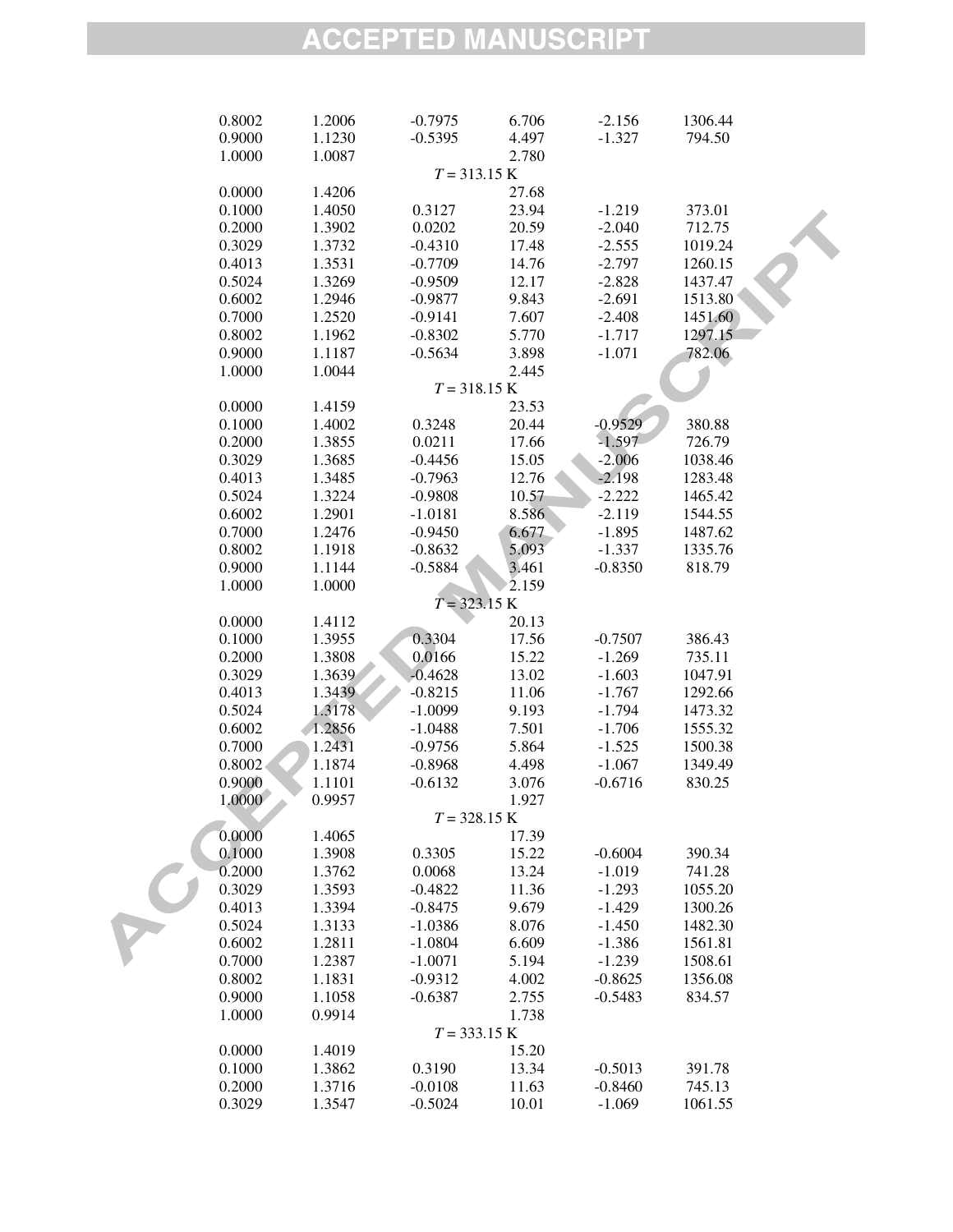| 0.4013 | 1.3348 | $-0.8710$                                     | 8.557 | $-1.178$  | 1308.80 |  |
|--------|--------|-----------------------------------------------|-------|-----------|---------|--|
| 0.5024 | 1.3088 | $-1.0648$                                     | 7.159 | $-1.198$  | 1490.69 |  |
| 0.6002 | 1.2766 | $-1.1123$                                     | 5.882 | $-1.143$  | 1572.32 |  |
| 0.7000 | 1.2342 | $-1.0390$                                     | 4.639 | $-1.025$  | 1517.94 |  |
| 0.8002 | 1.1787 | $-0.9659$                                     | 3.587 | $-0.7118$ | 1362.52 |  |
| 0.9000 | 1.1015 | $-0.6645$                                     | 2.477 | $-0.4625$ | 831.75  |  |
| 1.0000 | 0.9870 |                                               | 1.577 |           |         |  |
|        |        | $N$ , N-dimethylaniline (1) + [bmim][OTf] (2) |       |           |         |  |
|        |        | $T = 288.15 K$                                |       |           |         |  |
| 0.0000 | 1.3070 |                                               | 132.7 |           |         |  |
| 0.1000 |        |                                               |       |           |         |  |
|        | 1.2788 | 1.2347                                        | 97.56 | $-22.05$  | 373.97  |  |
| 0.2000 | 1.2598 | 0.5850                                        | 72.76 | $-33.73$  | 756.89  |  |
| 0.2998 | 1.2408 | $-0.3372$                                     | 54.03 | $-39.37$  | 1118.06 |  |
| 0.3970 | 1.2183 | $-0.9589$                                     | 39.34 | $-41.30$  | 1401.05 |  |
| 0.5045 | 1.1880 | $-1.2908$                                     | 26.08 | $-40.47$  | 1566.28 |  |
| 0.5996 | 1.1565 | $-1.3910$                                     | 16.87 | $-37.20$  | 1535.61 |  |
| 0.6997 | 1.1185 | $-1.3677$                                     | 10.05 | $-30.89$  | 1354.71 |  |
| 0.7994 | 1.0744 | $-1.1586$                                     | 6.003 | $-21.85$  | 1170.53 |  |
| 0.8945 | 1.0248 | $-0.6999$                                     | 3.271 | $-12.11$  | 1189.36 |  |
| 1.0000 | 0.9606 |                                               | 1.536 |           |         |  |
|        |        | $T = 293.15 K$                                |       |           |         |  |
| 0.0000 | 1.3031 |                                               | 102.0 |           |         |  |
| 0.1000 | 1.2747 | 1.2430                                        | 75.74 | $-16.20$  | 371.40  |  |
| 0.2000 | 1.2558 | 0.5846                                        | 57.09 | $-24.79$  | 752.93  |  |
| 0.2998 | 1.2368 | $-0.3480$                                     | 42.84 | $-29.00$  | 1111.74 |  |
| 0.3970 | 1.2143 | $-0.9772$                                     | 31.52 | $-30.54$  | 1392.45 |  |
| 0.5045 | 1.1839 | $-1.3122$                                     | 21.17 | $-30.09$  | 1555.54 |  |
| 0.5996 | 1.1525 | $-1.4119$                                     | 13.93 | $-27.75$  | 1535.08 |  |
| 0.6997 | 1.1144 | $-1.3862$                                     | 8.502 | $-23.12$  | 1375.87 |  |
| 0.7994 | 1.0703 | $-1.1738$                                     | 5.207 | $-16.38$  | 1215.10 |  |
| 0.8945 | 1.0207 | $-0.7095$                                     | 2.905 | $-9.121$  | 1251.75 |  |
| 1.0000 | 0.9565 |                                               | 1.415 |           |         |  |
|        |        | $T = 298.15 K$                                |       |           |         |  |
| 0.0000 | 1.2991 |                                               | 80.10 |           |         |  |
| 0.1000 | 1.2706 | 1.2677                                        | 59.89 | $-12.33$  | 345.14  |  |
|        |        |                                               |       |           | 711.40  |  |
| 0.2000 | 1.2518 | 0.5928                                        | 45.66 | $-18.68$  |         |  |
| 0.2998 | 1.2327 | $-0.3594$                                     | 34.75 | $-21.73$  | 1061.57 |  |
| 0.3970 | 1.2102 | $-0.9981$                                     | 25.94 | $-22.88$  | 1334.03 |  |
| 0.5045 | 1.1799 | $-1.3351$                                     | 17.76 | $-22.58$  | 1494.97 |  |
| 0.5996 | 1.1484 | $-1.4346$                                     | 11.92 | $-20.93$  | 1475.33 |  |
| 0.6997 | 1.1104 | $-1.4084$                                     | 7.419 | $-17.55$  | 1312.15 |  |
| 0.7994 | 1.0662 | $-1.1919$                                     | 4.615 | $-12.49$  | 1137.95 |  |
| 0.8945 | 1.0166 | $-0.7197$                                     | 2.627 | $-6.988$  | 1158.39 |  |
| 1.0000 | 0.9523 |                                               | 1.302 |           |         |  |
|        |        | $T = 303.15 K$                                |       |           |         |  |
| 0.0000 | 1.2951 |                                               | 64.02 |           |         |  |
| 0.0200 | 1.2879 |                                               |       |           |         |  |
| 0.0501 | 1.2811 |                                               |       |           |         |  |
| 0.1000 | 1.2666 | 1.2844                                        | 48.11 | $-9.634$  | 326.30  |  |
| 0.1402 | 1.2598 |                                               |       |           |         |  |
| 0.1800 | 1.2535 |                                               |       |           |         |  |
| 0.2000 | 1.2477 | 0.5943                                        | 37.00 | $-14.46$  | 683.13  |  |
| 0.2998 | 1.2287 | $-0.3742$                                     | 28.44 | $-16.76$  | 1026.62 |  |
| 0.3970 | 1.2063 | $-1.0214$                                     | 21.69 | $-17.40$  | 1321.35 |  |
| 0.5045 | 1.1759 | $-1.3608$                                     | 14.77 | $-17.56$  | 1431.55 |  |
| 0.5996 | 1.1444 | $-1.4596$                                     | 10.23 | $-16.13$  | 1455.06 |  |
|        |        |                                               |       |           |         |  |

RC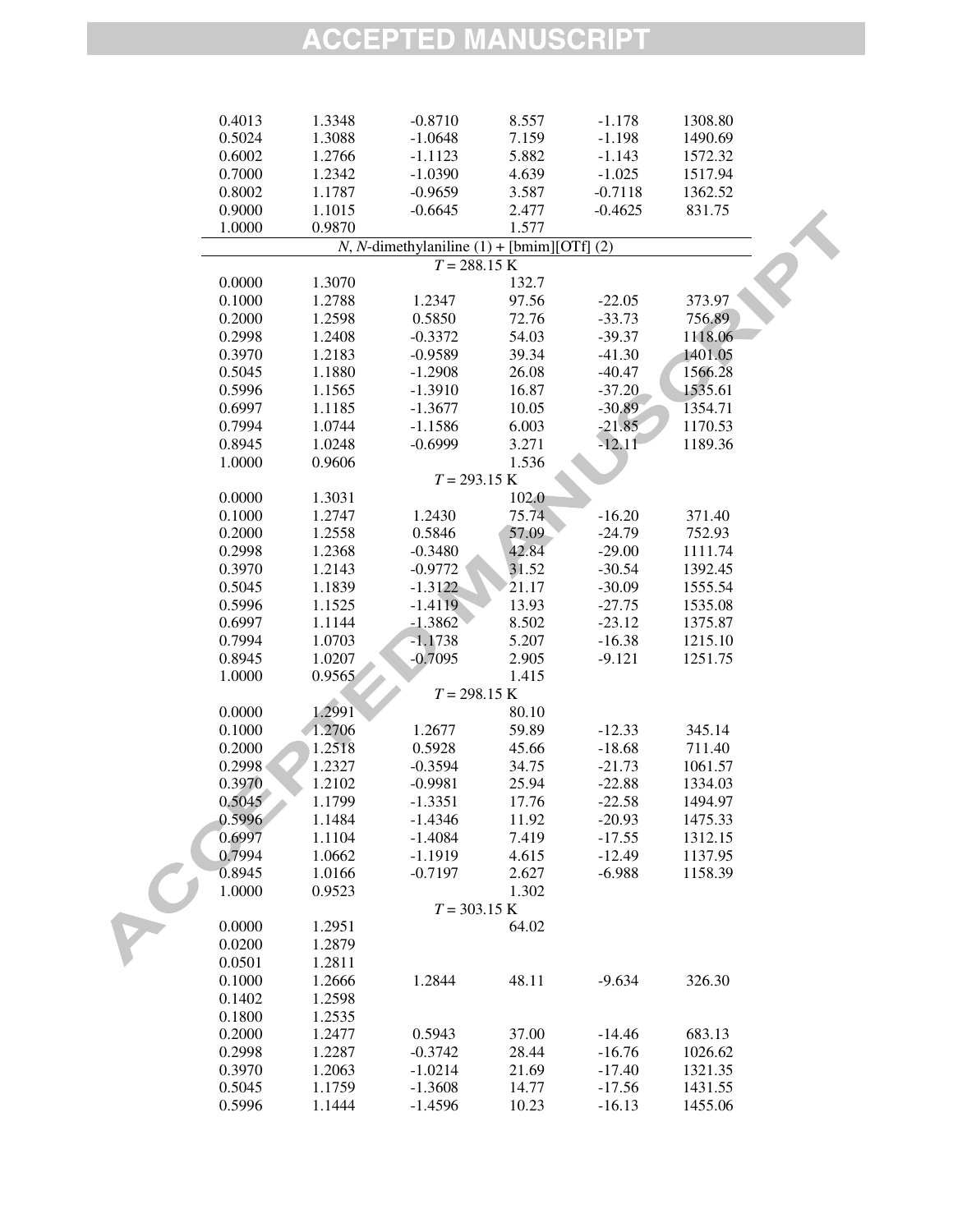| 0.6997 | 1.1063 | $-1.4316$ | 6.471          | $-13.60$ | 1293.11 |  |
|--------|--------|-----------|----------------|----------|---------|--|
| 0.7994 | 1.0621 | $-1.2110$ | 4.102          | $-9.705$ | 1126.87 |  |
| 0.8945 | 1.0124 | $-0.7307$ | 2.374          | $-5.459$ | 1140.52 |  |
| 1.0000 | 0.9482 |           | 1.206          |          |         |  |
|        |        |           | $T = 308.15 K$ |          |         |  |
| 0.0000 | 1.2911 |           | 52.18          |          |         |  |
| 0.1000 | 1.2625 | 1.3041    | 39.48          | $-7.590$ | 315.46  |  |
| 0.2000 | 1.2437 | 0.5973    | 30.69          | $-11.28$ | 670.96  |  |
| 0.2998 | 1.2248 | $-0.3901$ | 23.90          | $-12.97$ | 1019.38 |  |
| 0.3970 | 1.2023 | $-1.0467$ | 18.27          | $-13.64$ | 1291.65 |  |
| 0.5045 | 1.1719 | $-1.3884$ | 12.85          | $-13.57$ | 1449.64 |  |
| 0.5996 | 1.1403 | $-1.4864$ | 8.866          | $-12.70$ | 1430.13 |  |
| 0.6997 | 1.1022 | $-1.4566$ | 5.713          | $-10.74$ | 1279.27 |  |
| 0.7994 | 1.0580 | $-1.2315$ | 3.681          | $-7.684$ | 1117.75 |  |
| 0.8945 | 1.0083 | $-0.7427$ | 2.164          | $-4.346$ | 1122.56 |  |
| 1.0000 | 0.9441 |           | 1.123          |          |         |  |
|        |        |           | $T = 313.15 K$ |          |         |  |
| 0.0000 | 1.2872 |           | 42.76          |          |         |  |
| 0.1000 | 1.2585 | 1.3186    | 32.19          | $-6.397$ | 271.51  |  |
| 0.2000 | 1.2397 | 1.3186    | 25.20          | $-9.214$ | 615.60  |  |
| 0.2998 | 1.2208 | $-0.4045$ | 19.91          | $-10.35$ | 970.94  |  |
| 0.3970 | 1.1983 | $-1.0714$ | 15.46          | $-10.74$ | 1253.86 |  |
| 0.5045 | 1.1679 | $-1.4158$ | 11.04          | $-10.68$ | 1414.87 |  |
| 0.5996 | 1.1363 | $-1.5144$ | 7.692          | $-10.06$ | 1386.59 |  |
| 0.6997 | 1.0982 | $-1.4823$ | 5.032          | $-8.547$ | 1236.61 |  |
| 0.7994 | 1.0539 | $-1.2518$ | 3.302          | $-6.119$ | 1084.92 |  |
| 0.8945 | 1.0042 | $-0.7543$ | 1.988          | $-3.467$ | 1100.63 |  |
| 1.0000 | 0.9400 |           | 1.056          |          |         |  |
|        |        |           | $T = 318.15 K$ |          |         |  |
| 0.0000 | 1.2833 |           | 35.66          |          |         |  |
| 0.1000 | 1.2545 | 1.3396    | 27.14          | $-5.056$ | 276.02  |  |
| 0.2000 | 1.2357 | 0.6011    | 21.46          | $-7.271$ | 622.74  |  |
| 0.2998 | 1.2169 | $-0.4217$ | 17.10          | $-8.166$ | 978.24  |  |
| 0.3970 | 1.1944 | $-1.0988$ | 13.40          | $-8.499$ | 1260.67 |  |
| 0.5045 | 1.1639 | $-1.4459$ | 9.681          | $-8.485$ | 1425.37 |  |
| 0.5996 | 1.1323 | $-1.5435$ | 6.840          | $-8.028$ | 1407.21 |  |
| 0.6997 | 1.0942 | $-1.5097$ | 4.540          | $-6.856$ | 1264.87 |  |
| 0.7994 | 1.0499 | $-1.2746$ | 3.011          | $-4.927$ | 1110.59 |  |
| 0.8945 | 1.0001 | $-0.7674$ | 1.828          | $-2.812$ | 1096.77 |  |
| 1.0000 | 0.9359 |           | 0.9805         |          |         |  |
|        |        |           | $T = 323.15 K$ |          |         |  |
| 0.0000 | 1.2794 |           | 30.01          |          |         |  |
| 0.1000 | 1.2504 | 1.3681    | 22.96          | $-4.136$ | 266.25  |  |
| 0.2000 | 1.2318 | 0.6070    | 18.30          | $-5.888$ | 610.47  |  |
| 0.2998 | 1.2129 | $-0.4390$ | 14.72          | $-6.569$ | 966.23  |  |
| 0.3970 | 1.1905 | $-1.1270$ | 11.63          | $-6.825$ | 1248.76 |  |
| 0.5045 | 1.1600 | $-1.4765$ | 8.500          | $-6.832$ | 1413.99 |  |
| 0.5996 | 1.1283 | $-1.5732$ | 6.076          | $-6.490$ | 1399.12 |  |
| 0.6997 | 1.0901 | $-1.5382$ | 4.088          | $-5.566$ | 1261.94 |  |
| 0.7994 | 1.0458 | $-1.2983$ | 2.747          | $-4.008$ | 1110.92 |  |
| 0.8945 | 0.9960 | $-0.7797$ | 1.692          | $-2.296$ | 1091.35 |  |
| 1.0000 | 0.9318 |           | 0.9197         |          |         |  |
|        |        |           | $T = 328.15 K$ |          |         |  |
| 0.0000 | 1.2755 |           | 25.50          |          |         |  |
| 0.1000 | 1.2464 | 1.3908    | 19.60          | $-3.433$ | 255.31  |  |
| 0.2000 | 1.2278 | 0.6106    | 15.74          | $-4.831$ | 597.38  |  |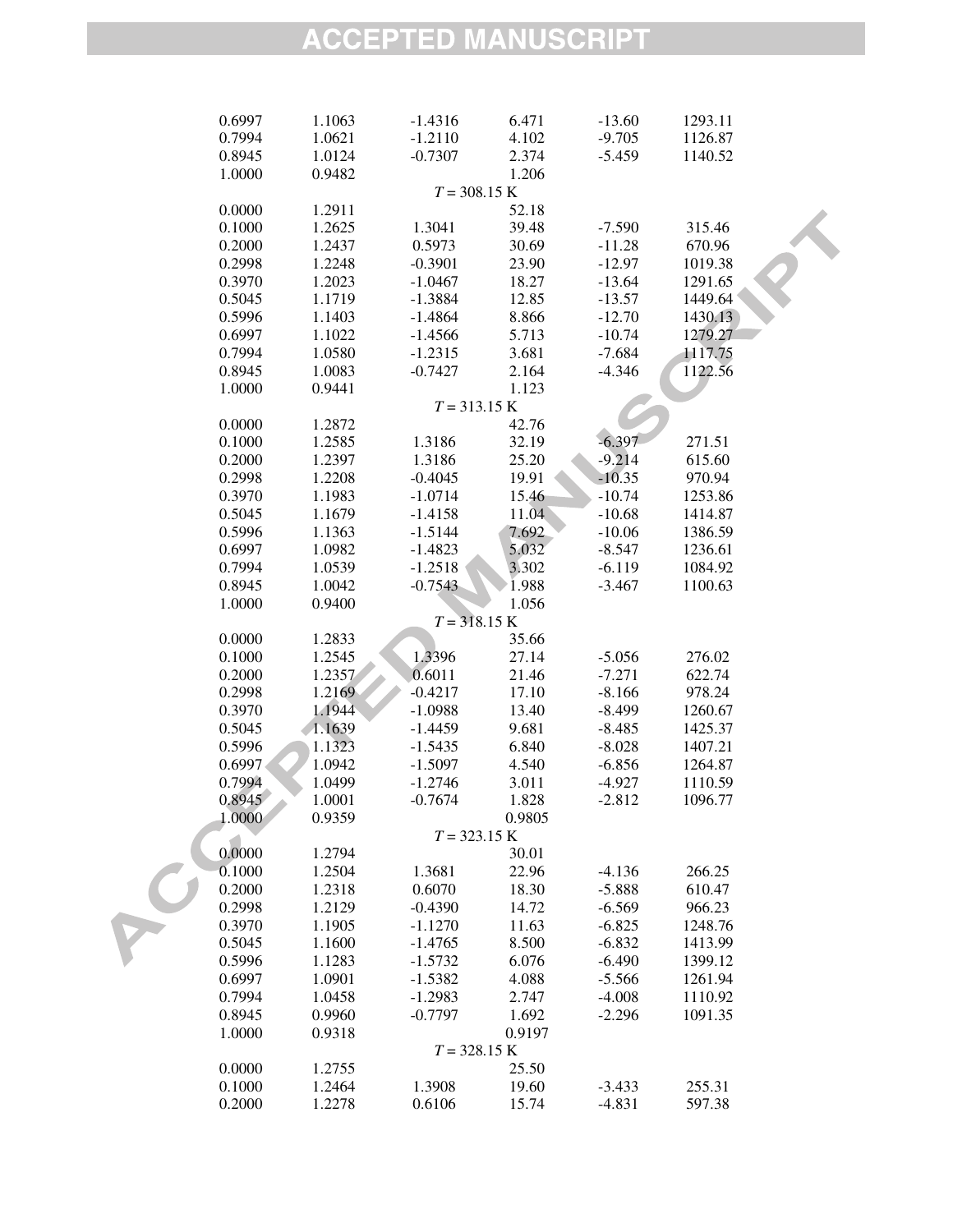| 0.2998 | 1.2090 | $-0.4568$ | 12.77                                                        | $-5.343$ | 954.65  |  |
|--------|--------|-----------|--------------------------------------------------------------|----------|---------|--|
| 0.3970 | 1.1866 | $-1.1558$ | 10.19                                                        | $-5.533$ | 1238.96 |  |
| 0.5045 | 1.1560 | $-1.5089$ | 7.522                                                        | $-5.548$ | 1406.02 |  |
| 0.5996 | 1.1244 | $-1.6056$ | 5.435                                                        | $-5.292$ | 1394.28 |  |
| 0.6997 | 1.0861 | $-1.5686$ | 3.702                                                        | $-4.560$ | 1260.48 |  |
| 0.7994 | 1.0418 | $-1.3227$ | 2.517                                                        | $-3.289$ | 1112.62 |  |
| 0.8945 | 0.9919 | $-0.7926$ | 1.569                                                        | $-1.895$ | 1080.34 |  |
| 1.0000 | 0.9277 |           | 0.8649                                                       |          |         |  |
|        |        |           | $T = 333.15 K$                                               |          |         |  |
| 0.0000 | 1.2717 |           | 22.00                                                        |          |         |  |
| 0.1000 | 1.2424 | 1.4204    | 16.91                                                        | $-2.977$ | 232.33  |  |
| 0.2000 | 1.2238 | 0.6169    | 13.64                                                        | $-4.123$ | 566.87  |  |
| 0.2998 | 1.2051 | $-0.4754$ | 11.16                                                        | $-4.494$ | 925.85  |  |
| 0.3970 | 1.1827 | $-1.1864$ | 8.982                                                        | $-4.610$ | 1214.73 |  |
| 0.5045 | 1.1521 | $-1.5420$ | 6.706                                                        | $-4.609$ | 1386.63 |  |
| 0.5996 | 1.1204 |           | 4.896                                                        | $-4.405$ | 1378.65 |  |
|        |        | $-1.6379$ |                                                              |          |         |  |
| 0.6997 | 1.0821 | $-1.5993$ | 3.365                                                        | $-3.815$ | 1242.59 |  |
| 0.7994 | 1.0377 | $-1.3481$ | 2.311                                                        | $-2.757$ | 1094.46 |  |
| 0.8945 | 0.9878 | $-0.8064$ | 1.463                                                        | $-1.591$ | 1046.80 |  |
| 1.0000 | 0.9235 |           | 0.8192                                                       |          |         |  |
|        |        |           | N, N-dimethylaniline $(1)$ + [bmim][NTf <sub>2</sub> ] $(2)$ |          |         |  |
|        |        |           | $T = 288.15 K$                                               |          |         |  |
| 0.0000 | 1.4446 |           | 78.37                                                        |          |         |  |
| 0.1000 | 1.4237 | $-0.2891$ | 65.15                                                        | $-5.538$ | 557.22  |  |
| 0.2000 | 1.3997 | $-0.5053$ | 52.22                                                        | $-10.78$ | 1019.03 |  |
| 0.2993 | 1.3726 | $-0.7182$ | 40.50                                                        | $-14.87$ | 1384.71 |  |
| 0.4001 | 1.3411 | $-0.9475$ | 30.39                                                        | $-17.23$ | 1674.77 |  |
| 0.5005 | 1.3048 | $-1.2035$ | 21.72                                                        | $-18.20$ | 1829.72 |  |
| 0.5993 | 1.2619 | $-1.2987$ | 15.08                                                        | $-17.24$ | 1887.68 |  |
| 0.7000 | 1.2093 | $-1.3047$ | 9.887                                                        | $-14.70$ | 1808.45 |  |
| 0.7996 | 1.1450 | $-1.1091$ | 6.069                                                        | $-10.86$ | 1543.05 |  |
| 0.8997 | 1.0640 | $-0.6753$ | 3.332                                                        | $-5.911$ | 992.99  |  |
| 1.0000 | 0.9606 |           | 1.536                                                        |          |         |  |
|        |        |           | $T = 293.15 K$                                               |          |         |  |
| 0.0000 | 1.4398 |           | 61.47                                                        |          |         |  |
| 0.1000 | 1.4189 | $-0.2991$ | 51.31                                                        | $-4.154$ | 547.90  |  |
| 0.2000 | 1.3949 | $-0.5177$ | 41.41                                                        | $-8.043$ | 1005.64 |  |
| 0.2993 | 1.3679 | $-0.7326$ | 32.39                                                        | $-11.11$ | 1369.41 |  |
| 0.4001 | 1.3364 | $-0.9649$ | 24.57                                                        | $-12.87$ | 1661.94 |  |
| 0.5005 | 1.3001 | $-1.2221$ | 17.79                                                        | $-13.62$ | 1822.02 |  |
| 0.5993 | 1.2573 | $-1.3203$ | 12.54                                                        | $-12.94$ | 1889.12 |  |
| 0.7000 | 1.2048 | $-1.3264$ | 8.365                                                        | $-11.07$ | 1821.97 |  |
| 0.7996 | 1.1406 | $-1.1276$ | 5.249                                                        | $-8.200$ | 1577.00 |  |
| 0.8997 | 1.0597 | $-0.6848$ | 2.957                                                        | $-4.481$ | 1051.90 |  |
| 1.0000 | 0.9565 |           | 1.415                                                        |          |         |  |
|        |        |           | $T = 298.15 K$                                               |          |         |  |
| 0.0000 | 1.4350 |           | 49.11                                                        |          |         |  |
| 0.1000 | 1.4141 | $-0.3017$ | 41.27                                                        | $-3.054$ | 528.65  |  |
| 0.2000 | 1.3902 | $-0.5269$ | 33.64                                                        | $-5.909$ | 972.55  |  |
| 0.2993 | 1.3631 | $-0.7476$ | 26.64                                                        | $-8.160$ | 1328.33 |  |
| 0.4001 | 1.3317 | $-0.9843$ | 20.44                                                        | $-9.535$ | 1608.49 |  |
| 0.5005 | 1.2955 | $-1.2428$ | 15.06                                                        | $-10.12$ | 1768.26 |  |
| 0.5993 | 1.2527 | $-1.3423$ | 10.77                                                        | $-9.691$ | 1826.60 |  |
| 0.7000 | 1.2003 | $-1.3471$ | 7.288                                                        | $-8.355$ | 1749.12 |  |
| 0.7996 | 1.1362 | $-1.1474$ | 4.642                                                        | $-6.239$ | 1491.88 |  |
| 0.8997 | 1.0554 | $-0.7003$ | 2.673                                                        | $-3.423$ | 967.00  |  |
|        |        |           |                                                              |          |         |  |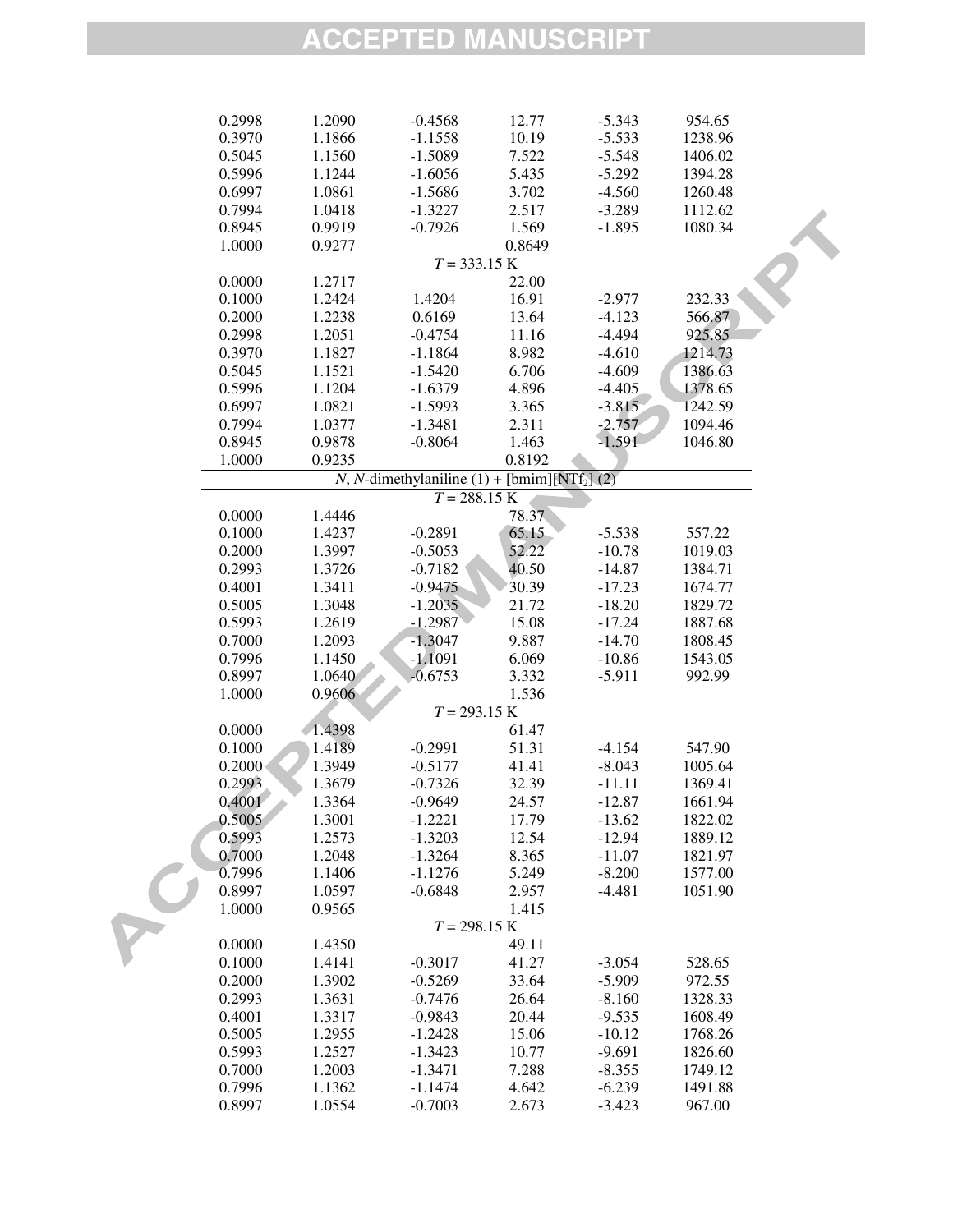| 1.0000           | 0.9523 |                        | 1.302  |          |         |
|------------------|--------|------------------------|--------|----------|---------|
|                  |        | $T = 303.15 K$         |        |          |         |
| 0.0000           | 1.4302 |                        | 39.95  |          |         |
| 0.1000           | 1.4094 | $-0.3056$              | 34.05  | $-2.029$ | 539.73  |
| 0.2000           | 1.3855 | $-0.5378$              | 27.97  | $-4.235$ | 977.88  |
| 0.2993           | 1.3585 | $-0.7649$              | 22.26  | $-6.099$ | 1319.20 |
| 0.4001           | 1.3271 | $-1.0050$              | 17.16  | $-7.286$ | 1582.96 |
| 0.5005           | 1.2909 | $-1.2656$              | 12.73  | $-7.829$ | 1730.62 |
| 0.5993           | 1.2482 | $-1.3673$              | 9.207  | $-7.525$ | 1786.13 |
| 0.7000           | 1.1958 | $-1.3700$              | 6.338  | $-6.492$ | 1716.32 |
| 0.7996           | 1.1318 | $-1.1680$              | 4.120  | $-4.851$ | 1473.62 |
| 0.8997           | 1.0512 | $-0.7152$              | 2.418  | $-2.674$ | 954.69  |
| 1.0000           | 0.9482 |                        | 1.206  |          |         |
|                  |        | $T = 308.15 K$         |        |          |         |
| 0.0000           | 1.4254 |                        | 33.22  |          |         |
| 0.1000           | 1.4046 | $-0.3129$              | 28.31  | $-1.701$ | 519.16  |
|                  |        |                        |        |          |         |
| 0.2000           | 1.3808 | $-0.5508$              | 23.37  | $-3.430$ | 948.20  |
| 0.2993<br>0.4001 | 1.3538 | $-0.7821$              | 18.75  | $-4.862$ | 1287.20 |
|                  | 1.3224 | $-1.0260$              | 14.66  | $-5.725$ | 1559.92 |
| 0.5005           | 1.2863 | $-1.2894$              | 10.96  | $-6.195$ | 1702.38 |
| 0.5993           | 1.2437 | $-1.3926$              | 8.018  | $-5.968$ | 1758.74 |
| 0.7000           | 1.1913 | $-1.3971$              | 5.585  | $-5.169$ | 1688.69 |
| 0.7996           | 1.1274 | $-1.1896$              | 3.684  | $-3.872$ | 1450.58 |
| 0.8997           | 1.0469 | $-0.7278$              | 2.205  | $-2.138$ | 945.27  |
| 1.0000           | 0.9441 |                        | 1.123  |          |         |
|                  |        | $T = 313.15 \text{ K}$ |        |          |         |
| 0.0000           | 1.4206 |                        | 27.68  |          |         |
| 0.1000           | 1.3999 | $-0.3157$              | 23.60  | $-1.416$ | 497.42  |
| 0.2000           | 1.3761 | $-0.5612$              | 19.61  | $-2.749$ | 917.88  |
| 0.2993           | 1.3492 | $-0.8014$              | 15.88  | $-3.830$ | 1255.82 |
| 0.4001           | 1.3178 | $-1.0499$              | 12.50  | $-4.527$ | 1519.77 |
| 0.5005           | 1.2818 | $-1.3149$              | 9.438  | $-4.916$ | 1657.05 |
| 0.5993           | 1.2391 | $-1.4198$              | 7.005  | $-4.720$ | 1721.27 |
| 0.7000           | 1.1869 | $-1.4219$              | 4.931  | $-4.113$ | 1645.85 |
| 0.7996           | 1.1231 | $-1.2123$              | 3.299  | $-3.092$ | 1409.96 |
| 0.8997           | 1.0427 | $-0.7434$              | 2.028  | $-1.699$ | 933.33  |
| 1.0000           | 0.9400 |                        | 1.056  |          |         |
|                  |        | $T = 318.15 K$         |        |          |         |
| 0.0000           | 1.4159 |                        | 23.53  |          |         |
| 0.1000           | 1.3951 | $-0.3141$              | 20.23  | $-1.054$ | 502.74  |
| 0.2000           | 1.3714 | $-0.5699$              | 16.90  | $-2.121$ | 922.46  |
| 0.2993           | 1.3445 | $-0.8216$              | 13.77  | $-3.017$ | 1256.82 |
| 0.4001           | 1.3133 | $-1.0744$              | 10.93  | $-3.585$ | 1522.95 |
| 0.5005           | 1.2772 | $-1.3421$              | 8.335  | $-3.911$ | 1666.47 |
| 0.5993           | 1.2346 | $-1.4484$              | 6.213  | $-3.805$ | 1720.22 |
| 0.7000           | 1.1824 | $-1.4512$              | 4.422  | $-3.325$ | 1649.37 |
| 0.7996           | 1.1187 | $-1.2362$              | 3.005  | $-2.495$ | 1427.60 |
| 0.8997           | 1.0384 | $-0.7592$              | 1.858  | $-1.385$ | 936.04  |
| 1.0000           | 0.9359 |                        | 0.9805 |          |         |
|                  |        | $T = 323.15 K$         |        |          |         |
| 0.0000           | 1.4112 |                        | 20.13  |          |         |
| 0.1000           | 1.3905 | $-0.3270$              | 17.37  | $-0.842$ | 496.18  |
| 0.2000           | 1.3668 | $-0.5882$              | 14.60  | $-1.694$ | 912.20  |
| 0.2993           | 1.3399 | $-0.8422$              | 11.97  | $-2.415$ | 1244.95 |
| 0.4001           | 1.3087 | $-1.1008$              | 9.561  | $-2.885$ | 1508.12 |
| 0.5005           | 1.2727 | $-1.3697$              | 7.359  | $-3.158$ | 1652.75 |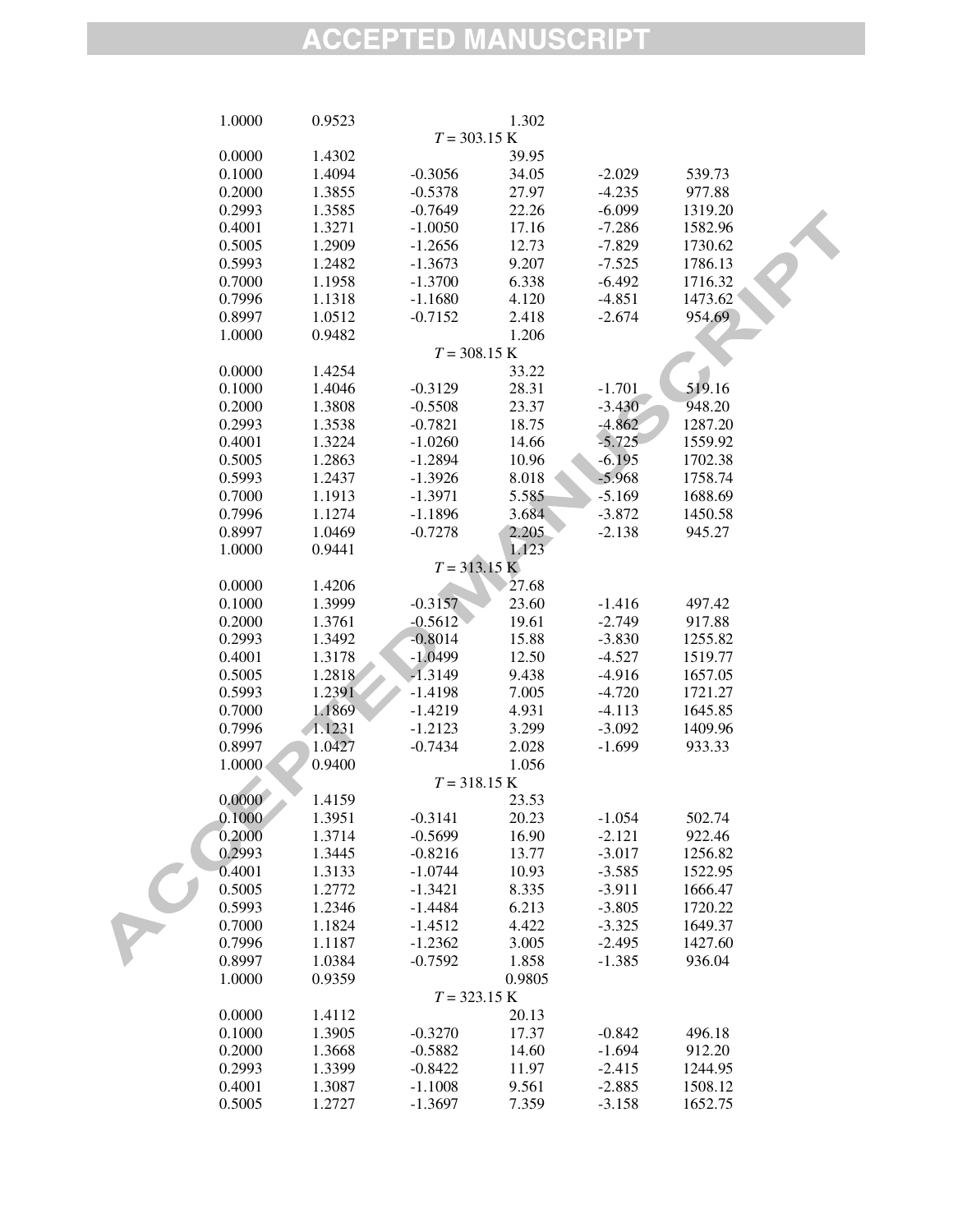| 0.5993 | 1.2302 | $-1.4779$      | 5.535  | $-3.084$  | 1707.16 |  |
|--------|--------|----------------|--------|-----------|---------|--|
| 0.7000 | 1.1780 | $-1.4768$      | 3.980  | $-2.705$  | 1637.56 |  |
| 0.7996 | 1.1144 | $-1.2600$      | 2.739  | $-2.031$  | 1421.77 |  |
| 0.8997 | 1.0342 | $-0.7756$      | 1.716  | $-1.131$  | 933.81  |  |
| 1.0000 | 0.9318 |                | 0.9197 |           |         |  |
|        |        | $T = 328.15 K$ |        |           |         |  |
| 0.0000 | 1.4065 |                | 17.39  |           |         |  |
| 0.1000 | 1.3858 | $-0.3336$      | 15.09  | $-0.6463$ | 496.20  |  |
| 0.2000 | 1.3621 | $-0.6029$      | 12.74  | $-1.347$  | 907.35  |  |
| 0.2993 | 1.3354 | $-0.8638$      | 10.49  | $-1.953$  | 1234.43 |  |
| 0.4001 | 1.3042 | $-1.1286$      | 8.443  | $-2.334$  | 1498.49 |  |
| 0.5005 | 1.2682 | $-1.3985$      | 6.548  | $-2.571$  | 1642.49 |  |
| 0.5993 | 1.2257 | $-1.5090$      | 4.976  | $-2.510$  | 1702.90 |  |
| 0.7000 | 1.1736 | $-1.5061$      | 3.621  | $-2.201$  | 1641.43 |  |
| 0.7996 | 1.1100 | $-1.2852$      | 2.504  | $-1.672$  | 1412.61 |  |
| 0.8997 | 1.0299 | $-0.7924$      | 1.591  | $-0.9307$ | 933.12  |  |
| 1.0000 | 0.9277 |                | 0.8649 |           |         |  |
|        |        | $T = 333.15$ K |        |           |         |  |
| 0.0000 | 1.4019 |                | 15.20  |           |         |  |
| 0.1000 | 1.3812 | $-0.3417$      | 13.19  | $-0.5719$ | 481.38  |  |
| 0.2000 | 1.3575 | $-0.6184$      | 11.19  | $-1.132$  | 890.89  |  |
| 0.2993 | 1.3308 | $-0.8857$      | 9.288  | $-1.610$  | 1221.22 |  |
| 0.4001 | 1.2996 | $-1.1551$      | 7.516  | $-1.932$  | 1481.48 |  |
| 0.5005 | 1.2637 | $-1.4246$      | 5.864  | $-2.140$  | 1622.21 |  |
| 0.5993 | 1.2213 | $-1.5403$      | 4.494  | $-2.089$  | 1684.99 |  |
| 0.7000 | 1.1692 | $-1.5362$      | 3.288  | $-1.846$  | 1615.48 |  |
| 0.7996 | 1.1057 | $-1.3107$      | 2.299  | $-1.403$  | 1390.64 |  |
| 0.8997 | 1.0257 | $-0.8084$      | 1.485  | $-0.7771$ | 927.32  |  |
| 1.0000 | 0.9235 |                | 0.8192 |           |         |  |

<sup>a</sup>Standard uncertainties *u* are:  $u(x_1) = \pm 1 \times 10^{-4}$ ;  $u(T) = 0.01$  K;  $u(p)=0.005$  MPa;  $u(\rho) = 1 \text{kg} \cdot \text{m}^{-3}$ , and relative standard uncertainty  $u_r(\eta) = 2.2$  % with 68 % level of confidence.

The excess molar volumes  $V^E$  were calculated using the experimental densities  $\rho$  of binary mixtures and the pure components  $\rho_i$  from the equation:

$$
V^{E} = \sum_{i=1}^{N} x_{i} M_{i} \left[ \left( \frac{1}{\rho} \right) - \left( \frac{1}{\rho_{i}} \right) \right]
$$
 (2)

where  $N$  equals the number of components,  $x_i$  is the mole fraction of component  $i$  in mixture and *Mi* is the molar mass of component *i*.

The viscosity deviations  $\Delta \eta$  were calculated from the viscosity of the pure component  $\eta_i$  and mixture  $\eta$ , according to the equation:

$$
\Delta \eta = \eta - \sum_{i=1}^{N} x_i \eta_i \tag{3}
$$

Excess molar Gibbs energies of activation of viscous flow, ∆*G* \*E, were calculated combining the obtained volumetric and viscosity values, following the equation: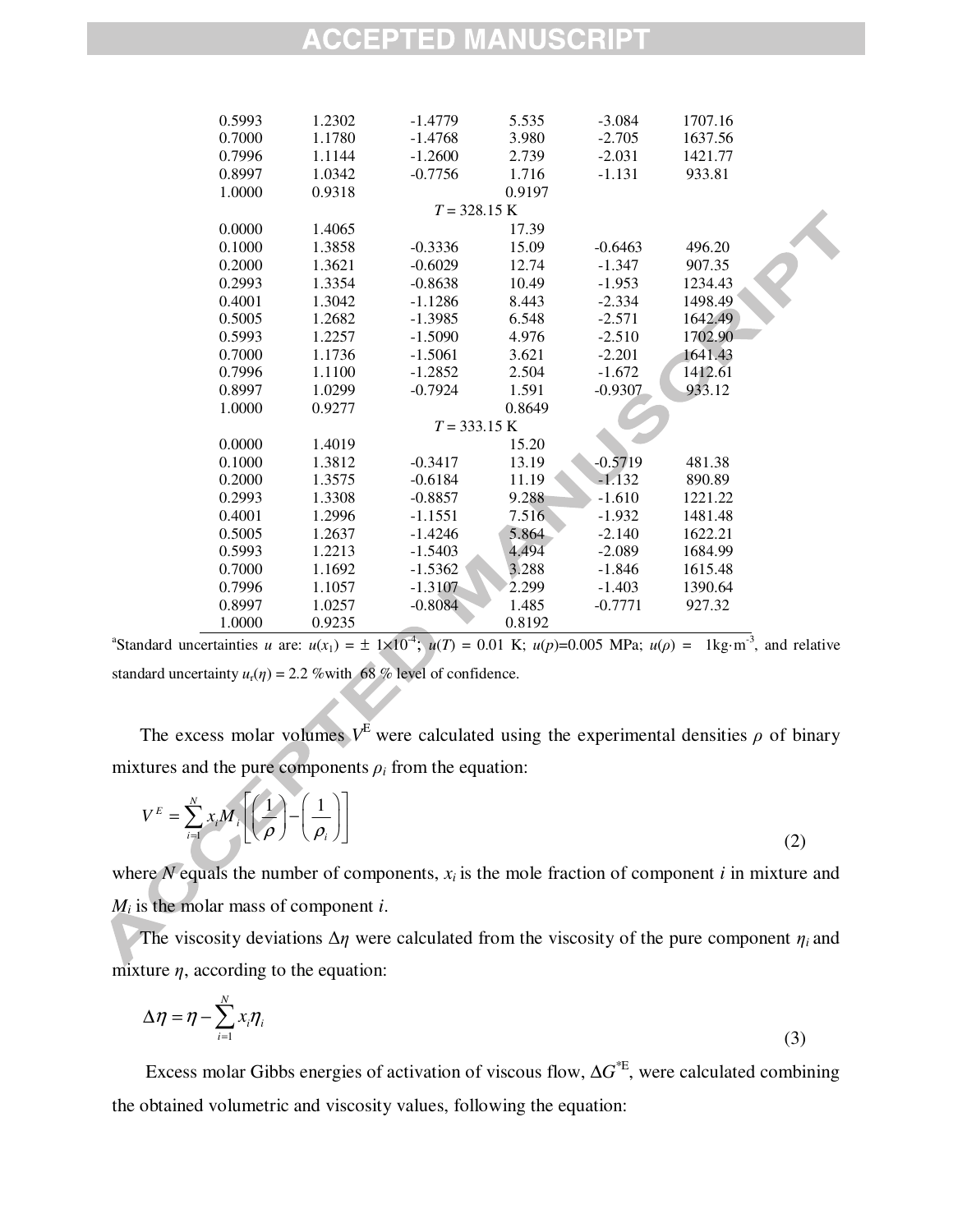$$
\Delta G^{*E} = RT \left[ ln(\frac{\eta V}{\eta_2 V_2}) - x_1 ln(\frac{\eta_1 V_1}{\eta_2 V_2}) \right]
$$
\n(4)

In equation (3)  $\eta$  and *V* represent viscosity and molar volume of solution, respectively; the subscripts 1 and 2 indicate components of a binary mixture.

Three properties calculated by equations (2)-(4) were correlated with Redlich-Kister (RK) polynomial equation [28]:

$$
Y = x_i x_j \sum_{p=0}^{k} A_p (2x_i - 1)^p
$$
 (5)

In equation (5) *Y* represents  $V^E$ ,  $\Delta \eta$  or  $\Delta G^*$ <sup>E</sup>;  $A_p$  are the fitting parameters, and *k*+1 equals the number of parameters, which was optimized using the F-test. The fitting parameters  $A_p$  and the corresponding root-mean-square deviations (rmsd)  $\sigma$ , defined by:

$$
\sigma = (\sum_{i=1}^{m} \frac{(Y_{exp}^E - Y_{cal}^E)^2}{m})^{1/2}
$$
(6)

Values are given in Table 4 for excess molar volume  $V^E$  and viscosity deviation  $\Delta \eta$ . In equation (6), *m* equals the number of experimental data points.

**Table 4 -** Parameters  $A_p$  of equation (4) and the corresponding RMSD  $\sigma$  for binary mixtures aniline + [bmim][OTf], aniline + [bmim][NTf<sub>2</sub>], *N*, *N*-dimethylaniline + [bmim][OTf] and *N*, *N*-dimethylaniline + [bmim][NTf<sub>2</sub>] at temperature *T* and at atmospheric pressure (0.1 MPa)

|                                       | T/K    | $\boldsymbol{A_0}$ | A <sub>I</sub>                               | $A_2$      | $A_3$     | $A_4$  | $\sigma$ |
|---------------------------------------|--------|--------------------|----------------------------------------------|------------|-----------|--------|----------|
|                                       |        |                    | Aniline $(1) + [\text{bmin}][\text{OTf}](2)$ |            |           |        |          |
| $10^6 \cdot V^{E/m^3} \cdot mol^{-1}$ | 288.15 | $-4.0543$          | $-3.4438$                                    | $-2.6990$  | $-0.6542$ | 4.6855 | 0.0005   |
|                                       | 293.15 | $-4.1633$          | $-3.4986$                                    | $-2.8005$  | $-0.8045$ | 4.7230 | 0.0005   |
|                                       | 298.15 | -4.2808            | $-3.5462$                                    | $-2.9184$  | $-0.9557$ | 4.7625 | 0.0005   |
|                                       | 303.15 | $-4.4043$          | $-3.5726$                                    | $-3.0747$  | $-1.1669$ | 4.8750 | 0.0005   |
|                                       | 308.15 | $-4.5336$          | $-3.6343$                                    | $-3.1610$  | $-1.2889$ | 4.8614 | 0.0005   |
|                                       | 313.15 | $-4.6590$          | $-3.6946$                                    | $-3.2791$  | $-1.4234$ | 4.8898 | 0.0005   |
|                                       | 318.15 | $-4.7919$          | $-3.7471$                                    | $-3.3987$  | $-1.5881$ | 4.9410 | 0.0005   |
|                                       | 323.15 | $-4.9248$          | $-3.8054$                                    | $-3.51978$ | $-1.7451$ | 4.9897 | 0.0005   |
|                                       | 328.15 | $-5.0638$          | $-3.8680$                                    | $-3.6398$  | $-1.9050$ | 5.0421 | 0.0005   |
|                                       | 333.15 | $-5.2014$          | $-3.9355$                                    | $-3.7667$  | $-2.0743$ | 5.1126 | 0.0005   |
| $\Delta \eta/mPa \cdot s$             | 288.15 | $-88.543$          | 14.086                                       | $-24.932$  | $-15.783$ |        | 0.8035   |
|                                       | 293.15 | $-66.365$          | 8.9851                                       | $-15.764$  | $-13.350$ |        | 0.3716   |
|                                       | 298.15 | $-50.036$          | 7.7725                                       | $-9.5124$  | $-15.245$ |        | 0.3694   |
|                                       | 303.15 | $-38.555$          | 5.4886                                       | $-4.1468$  | $-15.452$ |        | 0.2621   |
|                                       | 308.15 | $-30.136$          | 4.5578                                       | $-5.0643$  | $-10.985$ |        | 0.1900   |
|                                       | 313.15 | $-23.823$          | 3.3912                                       | $-3.6154$  | $-9.4493$ |        | 0.1439   |
|                                       | 318.15 | $-18.617$          | 2.4783                                       | $-3.1857$  | $-7.0552$ |        | 0.1188   |
|                                       | 323.15 | $-14.844$          | 2.0073                                       | $-2.5636$  | $-6.0688$ |        | 0.0699   |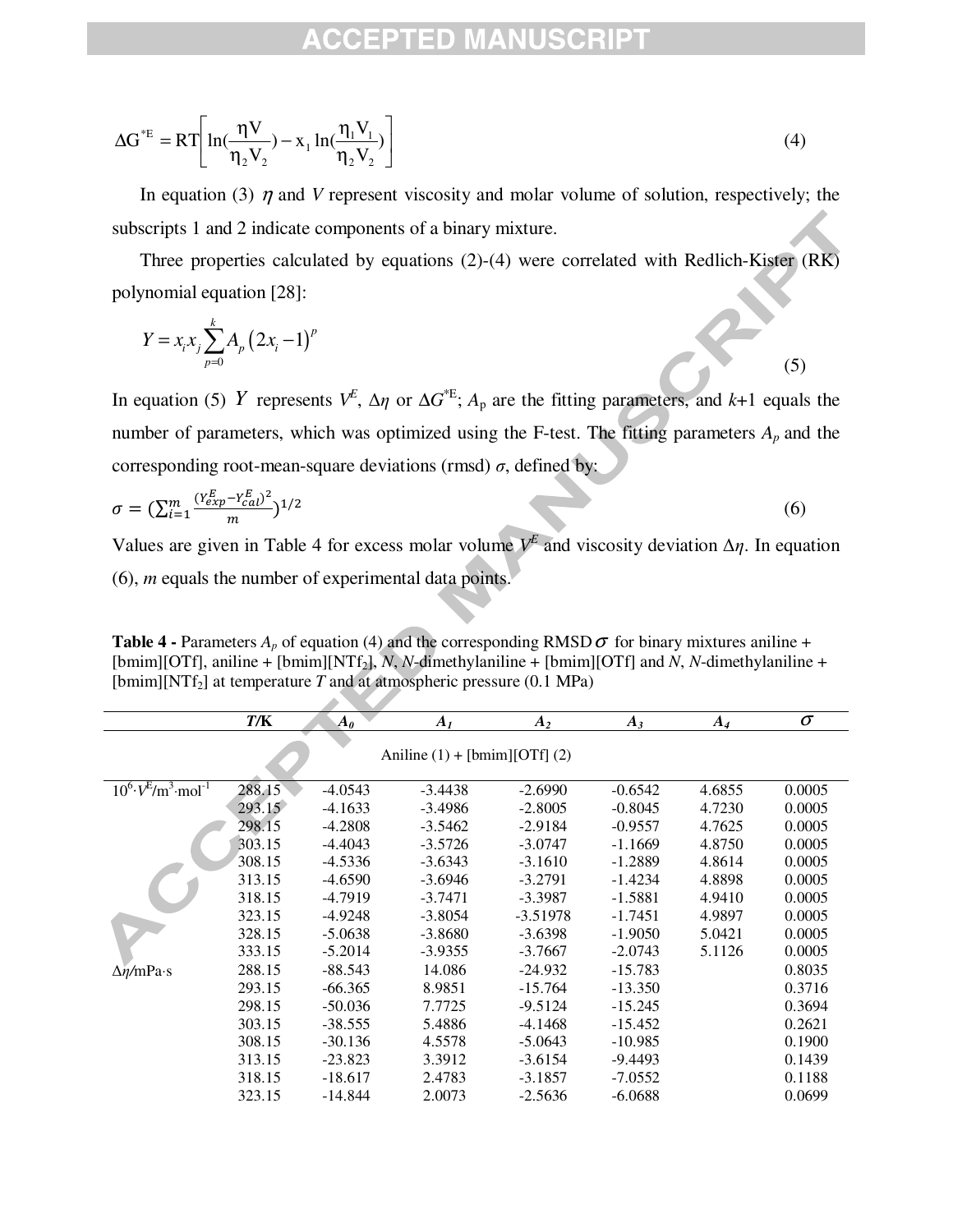|                                               | 328.15 | $-11.985$ | 2.3661                          | $-1.3797$ | $-8.0764$  |         | 0.0381  |
|-----------------------------------------------|--------|-----------|---------------------------------|-----------|------------|---------|---------|
|                                               | 333.15 | $-9.6898$ | 2.5164                          | $-2.4921$ | $-6.7383$  |         | 0.0268  |
| $\Delta G^{*E}/kJ\cdot kmol^{-1}$             | 288.15 | 5727.55   | 1236.62                         | $-654.88$ |            |         | 8.4515  |
|                                               | 293.15 | 5652.81   | 1159.85                         | $-541.79$ |            |         | 8.0588  |
|                                               | 298.15 | 5612.91   | 1248.98                         | $-231.22$ |            |         | 7.6932  |
|                                               | 303.15 | 5579.37   | 1208.75                         | 42.53     |            |         | 7.3238  |
|                                               | 308.15 | 5580.75   | 1347.40                         | 0.68      |            |         | 7.1086  |
|                                               | 313.15 | 5691.73   | 1347.54                         | $-418.21$ |            |         | 17.4500 |
|                                               | 318.15 | 5799.96   | 1674.20                         | $-97.70$  |            |         | 14.1225 |
|                                               | 323.15 | 5791.75   | 1738.61                         | 63.51     |            |         | 13.3994 |
|                                               | 328.15 | 5728.05   | 1499.85                         | $-35.05$  |            |         | 18.6463 |
|                                               | 333.15 | 5750.16   | 1572.30                         | $-281.40$ |            |         | 20.6359 |
|                                               |        |           | Anilin $(1) + [bmin][NTf2] (2)$ |           |            |         |         |
| $10^6 \cdot V^{E/m^3}$ ·mol <sup>-1</sup>     | 288.15 | $-3.2746$ | $-1.8072$                       | 3.2284    | $-4.5865$  |         | 0.0131  |
|                                               | 293.15 | $-3.3693$ | $-1.8543$                       | 3.2853    | $-4.9093$  |         | 0.0136  |
|                                               | 298.15 | $-3.4665$ | $-1.9029$                       | 3.3294    | $-5.2108$  |         | 0.0149  |
|                                               | 303.15 | $-3.5767$ | $-1.9149$                       | 3.5199    | $-5.6376$  |         | 0.0160  |
|                                               | 308.15 | $-3.6894$ | $-1.9690$                       | 3.6484    | $-5.9795$  |         | 0.0182  |
|                                               | 313.15 | $-3.7942$ | $-1.9678$                       | 3.7537    | $-6.4290$  |         | 0.0215  |
|                                               | 318.15 | $-3.9137$ | $-2.0095$                       | 3.8299    | $-6.7654$  |         | 0.0232  |
|                                               | 323.15 | $-4.0301$ | $-2.0518$                       | 3.8468    | $-7.0265$  |         | 0.0253  |
|                                               | 328.15 | $-4.1447$ | $-2.0859$                       | 3.7974    | $-7.2624$  |         | 0.0267  |
|                                               | 333.15 | $-4.2490$ | $-2.1559$                       | 3.6364    | $-7.3083$  |         | 0.0276  |
| $\Delta \eta/mPa \cdot s$                     | 288.15 | $-42.408$ | 6.1419                          | $-8.8439$ |            |         | 0.2101  |
|                                               | 293.15 | $-31.967$ | 4.7498                          | $-6.7242$ |            |         | 0.1476  |
|                                               | 298.15 | $-23.557$ | 1.8537                          | $-3.2639$ |            |         | 0.1442  |
|                                               | 303.15 | $-18.034$ | 2.3201                          | $-3.6879$ |            |         | 0.0987  |
|                                               | 308.15 | $-14.255$ | 1.5303                          | $-2.7278$ |            |         | 0.0984  |
|                                               | 313.15 | $-11.345$ | 1.0783                          | $-2.0967$ |            |         | 0.0873  |
|                                               | 318.15 | $-8.9272$ | 0.8051                          | $-1.5880$ |            |         | 0.0784  |
|                                               | 323.15 | $-7.1915$ | 0.6233                          | $-1.0178$ |            |         | 0.0628  |
|                                               | 328.15 | $-5.8313$ | 0.4264                          | $-0.7793$ |            |         | 0.0556  |
|                                               | 333.15 | $-4.8032$ | 0.3561                          | $-0.7522$ |            |         | 0.0494  |
| $\Delta G^{*E}/kJ\cdot kmol^{-1}$             | 288.15 | 5559.71   | 2715.49                         | 920.35    |            |         | 19.3814 |
|                                               | 293.15 | 5562.91   | 2739.18                         | 964.18    |            |         | 17.0730 |
|                                               | 298.15 | 5649.67   | 2752.65                         | 1259.23   |            |         | 20.0153 |
|                                               | 303.15 | 5707.56   | 2907.29                         | 1224.87   |            |         | 17.1330 |
|                                               | 308.15 | 5744.36   | 2910.44                         | 1305.61   |            |         | 19.6058 |
|                                               | 313.15 | 5718.76   | 2838.92                         | 1269.74   |            |         | 21.2901 |
|                                               | 318.15 | 5823.93   | 2969.81                         | 1458.38   |            |         | 22.1407 |
|                                               | 323.15 | 5860.02   | 2997.13                         | 1552.07   |            |         | 22.4089 |
|                                               | 328.15 | 5891.19   | 2999.15                         | 1577.16   |            |         | 22.4089 |
|                                               | 333.15 | 5932.26   | 3005.31                         | 1530.51   |            |         | 22.3447 |
| $N$ , N-dimethylaniline (1) + [bmim][OTf] (2) |        |           |                                 |           |            |         |         |
| $10^6 \cdot V^E/m^3 \cdot mol^{-}$            | 288.15 | $-5.1289$ | $-3.7663$                       | 4.5686    | $-14.7340$ | 13.1024 | 0.0002  |
|                                               | 293.15 | $-5.2131$ | $-3.7880$                       | 4.6294    | $-14.8872$ | 13.2061 | 0.0004  |
|                                               | 298.15 | $-5.3073$ | $-3.7884$                       | 4.6846    | $-15.2668$ | 13.5444 | 0.0002  |
|                                               | 303.15 | $-5.4098$ | $-3.7939$                       | 4.7082    | $-15.5494$ | 13.8445 | 0.0002  |
|                                               | 308.15 | $-5.5214$ | $-3.7914$                       | 4.7595    | $-15.8950$ | 14.1445 | 0.0005  |
|                                               | 313.15 | $-5.6334$ | $-3.8209$                       | 4.8265    | $-16.1247$ | 14.3614 | 0.0006  |
|                                               | 318.15 | $-5.7526$ | $-3.8242$                       | 4.8483    | $-16.4815$ | 14.7357 | 0.0005  |
|                                               | 323.15 | $-5.8741$ | $-3.8188$                       | 4.8314    | $-16.9237$ | 15.2925 | 0.0004  |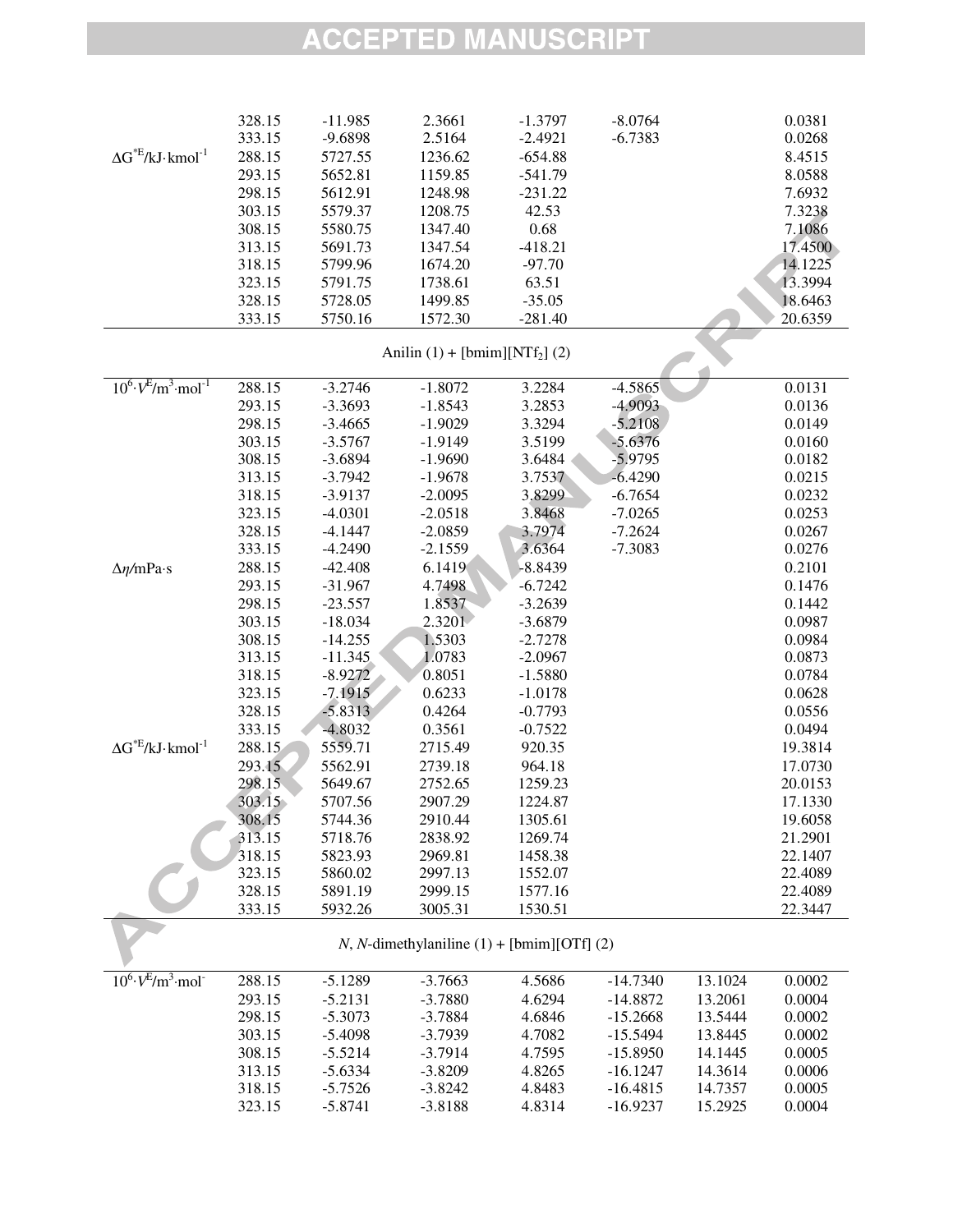|                                    | 328.15 | $-6.0044$ | $-3.8389$ | 4.8712     | $-17.2720$ | 15.6872 | 0.0005  |
|------------------------------------|--------|-----------|-----------|------------|------------|---------|---------|
|                                    | 333.15 | $-6.1374$ | $-3.8355$ | 4.8835     | $-17.7386$ | 16.2187 | 0.0006  |
| $\Delta \eta/mPa \cdot s$          | 288.15 | $-162.22$ | 41.275    | $-31.598$  | 57.704     |         | 0.3107  |
|                                    | 293.15 | $-120.53$ | 28.010    | $-22.178$  | 44.484     |         | 0.2649  |
|                                    | 298.15 | $-90.500$ | 19.011    | $-18.954$  | 37.285     |         | 0.2138  |
|                                    | 303.15 | -69.504   | 14.020    | $-17.621$  | 28.649     |         | 0.1725  |
|                                    | 308.15 | $-54.267$ | 8.9613    | $-13.746$  | 27.486     |         | 0.1611  |
|                                    | 313.15 | $-42.742$ | 6.2858    | $-14.223$  | 27.575     |         | 0.1543  |
|                                    | 318.15 | $-33.881$ | 4.2946    | $-12.072$  | 21.325     |         | 0.1007  |
|                                    | 323.15 | $-27.292$ | 2.9124    | $-10.317$  | 19.052     |         | 0.0975  |
|                                    | 328.15 | $-22.210$ | 1.9401    | $-8.6682$  | 17.221     |         | 0.1041  |
|                                    | 333.15 | $-18.436$ | 1.6088    | $-8.5216$  | 15.025     |         | 0.0757  |
| $\Delta G^{*E}/kJ \cdot kmol^{-1}$ | 288.15 | 6195.49   | 1989.33   | $-570.71$  |            |         | 26.9528 |
|                                    | 293.15 | 6163.43   | 2210.71   | $-164.92$  |            |         | 32.5902 |
|                                    | 298.15 | 5924.80   | 2055.07   | $-505.48$  |            |         | 26.8703 |
|                                    | 303.15 | 5780.59   | 2145.93   | $-456.51$  |            |         | 32.9596 |
|                                    | 308.15 | 5748.48   | 2134.82   | $-565.65$  |            |         | 31.5798 |
|                                    | 313.15 | 5602.05   | 2218.14   | $-943.61$  |            |         | 37.5740 |
|                                    | 318.15 | 5650.58   | 2323.18   | $-794.65$  |            |         | 36.2771 |
|                                    | 323.15 | 5609.20   | 2383.41   | $-791.50$  |            |         | 37.4232 |
|                                    | 328.15 | 5580.40   | 2455.21   | $-817.90$  |            |         | 38.5494 |
|                                    | 333.15 | 5504.67   | 2523.02   | $-1025.49$ |            |         | 37.6908 |

*N*, *N*-dimethylaniline (1) +  $[bmin][NTf_2]$  (2)

| $10^6 \cdot V^E/m^3 \cdot mol^{-}$<br>288.15<br>$-3.7438$<br>$-1.0962$<br>$-4.6472$<br>1.6778<br>$-3.8096$<br>293.15<br>$-1.1454$<br>$-4.7234$<br>1.7862 | 0.0410<br>0.0404 |
|----------------------------------------------------------------------------------------------------------------------------------------------------------|------------------|
|                                                                                                                                                          |                  |
|                                                                                                                                                          |                  |
| 298.15<br>$-4.8037$<br>$-3.8246$<br>$-1.1765$<br>1.6694                                                                                                  | 0.0409           |
| $-3.8455$<br>303.15<br>$-4.8955$<br>$-1.1966$<br>1.5835                                                                                                  | 0.0407           |
| 308.15<br>$-5.0026$<br>$-3.9030$<br>$-1.2022$<br>1.6165                                                                                                  | 0.0380           |
| 313.15<br>$-5.1046$<br>$-3.9282$<br>$-1.2012$<br>1.5167                                                                                                  | 0.0379           |
| 318.15<br>$-5.2366$<br>$-3.9573$<br>$-1.1186$<br>1.3745                                                                                                  | 0.0330           |
| $-5.3282$<br>323.15<br>$-3.9900$<br>$-1.2302$<br>1.3869                                                                                                  | 0.0367           |
| 328.15<br>$-5.4476$<br>$-4.0259$<br>$-1.2452$<br>1.3332                                                                                                  | 0.0356           |
| 333.15<br>$-5.5678$<br>$-4.0741$<br>$-1.2668$<br>1.3236                                                                                                  | 0.0316           |
| 288.15<br>$-72.785$<br>2.4244<br>14.472<br>$-7.6696$<br>$\Delta \eta/mPa \cdot s$                                                                        | 0.1984           |
| 293.15<br>$-54.446$<br>1.0967<br>10.2844<br>$-5.1597$                                                                                                    | 0.0489           |
| 298.15<br>$-40.495$<br>$-0.5991$<br>7.1285<br>$-2.9692$                                                                                                  | 0.0821           |
| $-31.312$<br>303.15<br>$-1.5597$<br>8.1687<br>$-4.4809$                                                                                                  | 0.0677           |
| 308.15<br>$-1.3835$<br>5.4580<br>$-24.774$<br>$-2.4964$                                                                                                  | 0.0984           |
| 313.15<br>$-1.5518$<br>$-19.477$<br>3.4406<br>$-0.5881$                                                                                                  | 0.0612           |
| 318.15<br>$-15.642$<br>$-1.6416$<br>3.3045<br>$-0.9872$                                                                                                  | 0.0581           |
| 323.15<br>2.6386<br>$-12.624$<br>$-1.5975$<br>$-0.5883$                                                                                                  | 0.0438           |
| 328.15<br>$-10.280$<br>$-1.28678$<br>2.3834<br>$-1.0626$                                                                                                 | 0.0471           |
| 333.15<br>$-8.4808$<br>1.5564<br>$-1.3960$<br>$-0.0256$                                                                                                  | 0.0288           |
| $\Delta G^{*E}/kJ\cdot kmol^{-1}$<br>288.15<br>7314.83<br>2671.43<br>1962.09                                                                             | 21.2393          |
| 293.15<br>7285.33<br>2936.64<br>2281.26                                                                                                                  | 31.9475          |
| 298.15<br>7064.92<br>2661.06<br>1811.14                                                                                                                  | 21.2545          |
| 303.15<br>6919.69<br>2527.89<br>2079.04                                                                                                                  | 20.5495          |
| 308.15<br>6808.88<br>2567.73<br>1963.82                                                                                                                  | 23.7784          |
| 313.15<br>6641.17<br>2538.31<br>1870.71                                                                                                                  | 27.2068          |
| 318.15<br>6665.53<br>2567.79<br>1922.90                                                                                                                  | 26.9087          |
| 323.15<br>6608.37<br>2585.40<br>1937.03                                                                                                                  | 27.6569          |
| 328.15<br>6561.93<br>2589.87<br>1985.08                                                                                                                  | 24.8779          |
| 333.15<br>6488.37<br>2578.78<br>1897.92                                                                                                                  | 28.7549          |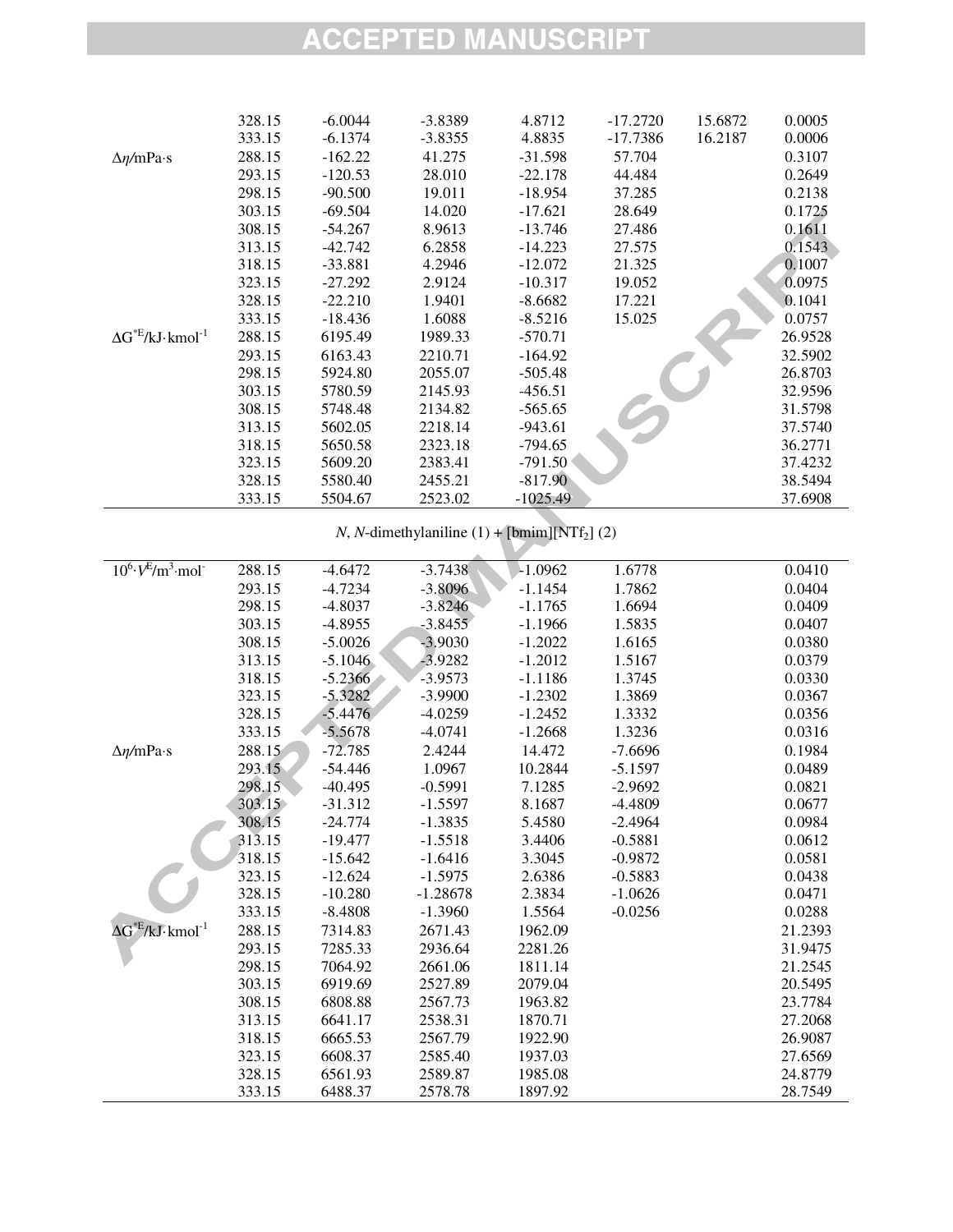curve with negative  $V^E$  values and the minimum approximately at  $x_1=0.6$ . As we mentioned Excess molar volumes obtained from the experimental values and those calculated using the RK polynomial are presented in Figure 3, as a function of amine mole fraction  $x_1$ . The systems {aniline +[C<sub>4</sub>mim][NTf<sub>2</sub>]} and {*N*, *N*-dimethylaniline+ [C<sub>4</sub>mim][OTf]} have a S-shaped  $V^{E}$ curve which changes sign from positive to negative values, while going to higher  $x_1$  mole fractions; the maximum and minimum are at  $x_1=0.1$  and  $x_1=0.6$ , respectively (Figure3(a) and (b)). System  $\{N, N\text{-dimethylaniline + [bmin][NTf_2]\}$  (Figure3(c)) exhibits an asymmetrical ahead, the system {aniline + [bmim][OTf]{ was already investigated and reported in the literature revealing its partial miscibility [82,83] and, thus, its presentation is not given graphically. For all systems, absolute  $V^E$  values in the minima regions increase with increasing temperature from 288.15 K to 333.15 K.

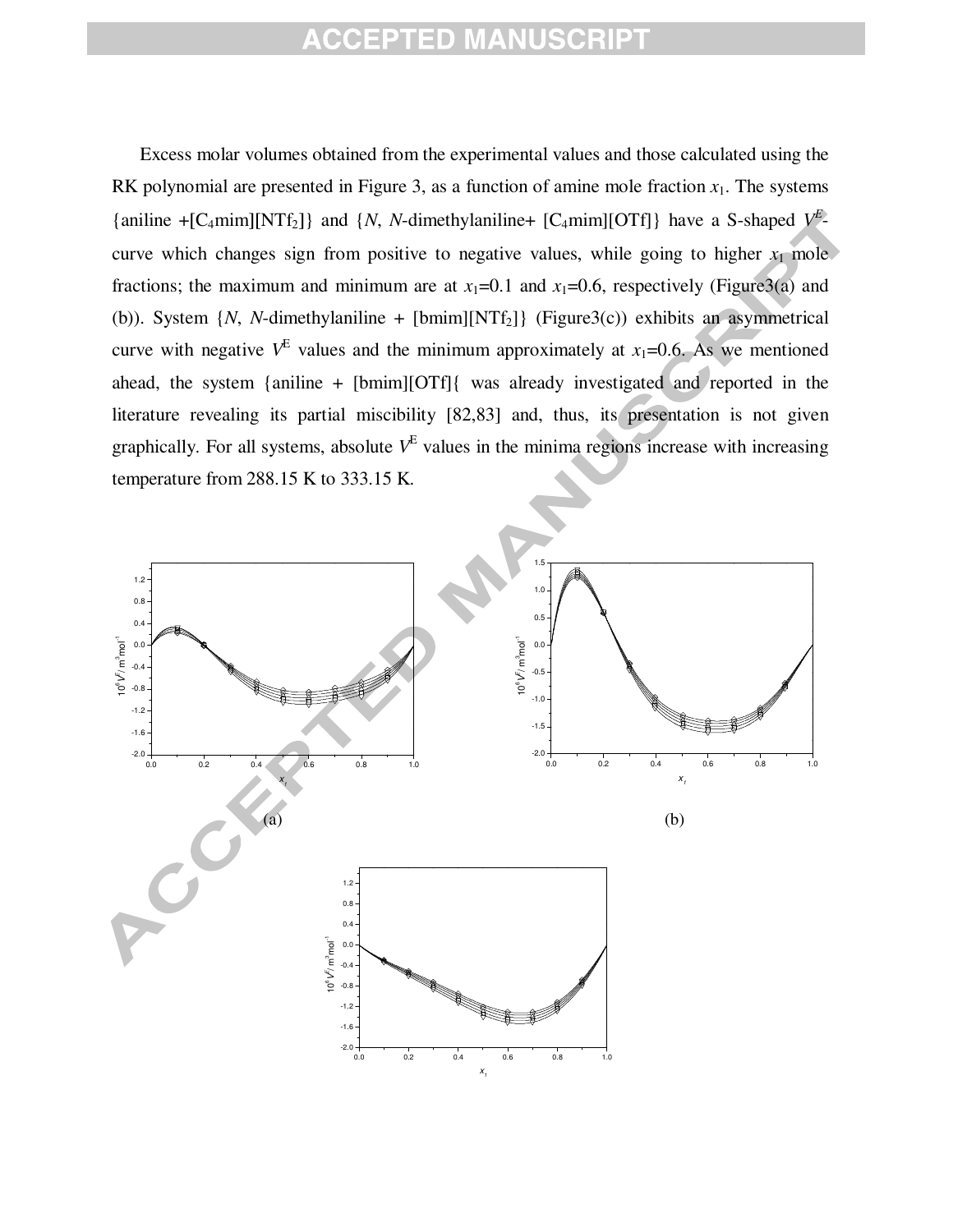#### (c)

**Figure 3** - Experimental values of excess molar volume  $V<sup>E</sup>$  as a function of aniline / *N*, *N*-dimethylaniline mole fraction  $x_1$  for the systems: (a) aniline (1) + [bmim][NTf<sub>2</sub>](2); (b)*N*, *N*-dimethylaniline(1) + [bmim][OTf] (2); (c)*N*, *N*-dimethylaniline(1) + [bmim][NTf<sub>2</sub>](2) at following temperatures: ( $\Diamond$ ) 288.15 K, (○) 298.15 K, ( $\Delta$ ) 308.15 K, ( $\Box$ ) 318.15 K, ( $\nabla$ ) 328 K, (——) RK equation.

Viscosity deviations are plotted vs.  $x_1$  mole fractions along with the values calculated from the RK polynomial (Figure4). All the systems exhibit negative  $\Delta \eta$  values. Absolute  $\Delta \eta$  values decrease with increasing temperature from 288.15 K to 333.15 K for all the investigated completely miscible binary mixtures.



**Figure 4 -** Experimental values of viscosity deviation  $\Delta \eta$  as a function of aniline /*N*, *N*-dimethylaniline mole fraction  $x_1$  for the systems: (a) aniline (1) + [bmim][NTf<sub>2</sub>](2); (b) *N*, *N*-dimethylaniline(1) + [bmim][OTf] (2); (c) *N*, *N*-dimethylaniline(1) + [bmim][NTf<sub>2</sub>] (2) at following temperatures: ( $\Diamond$ ) 288.15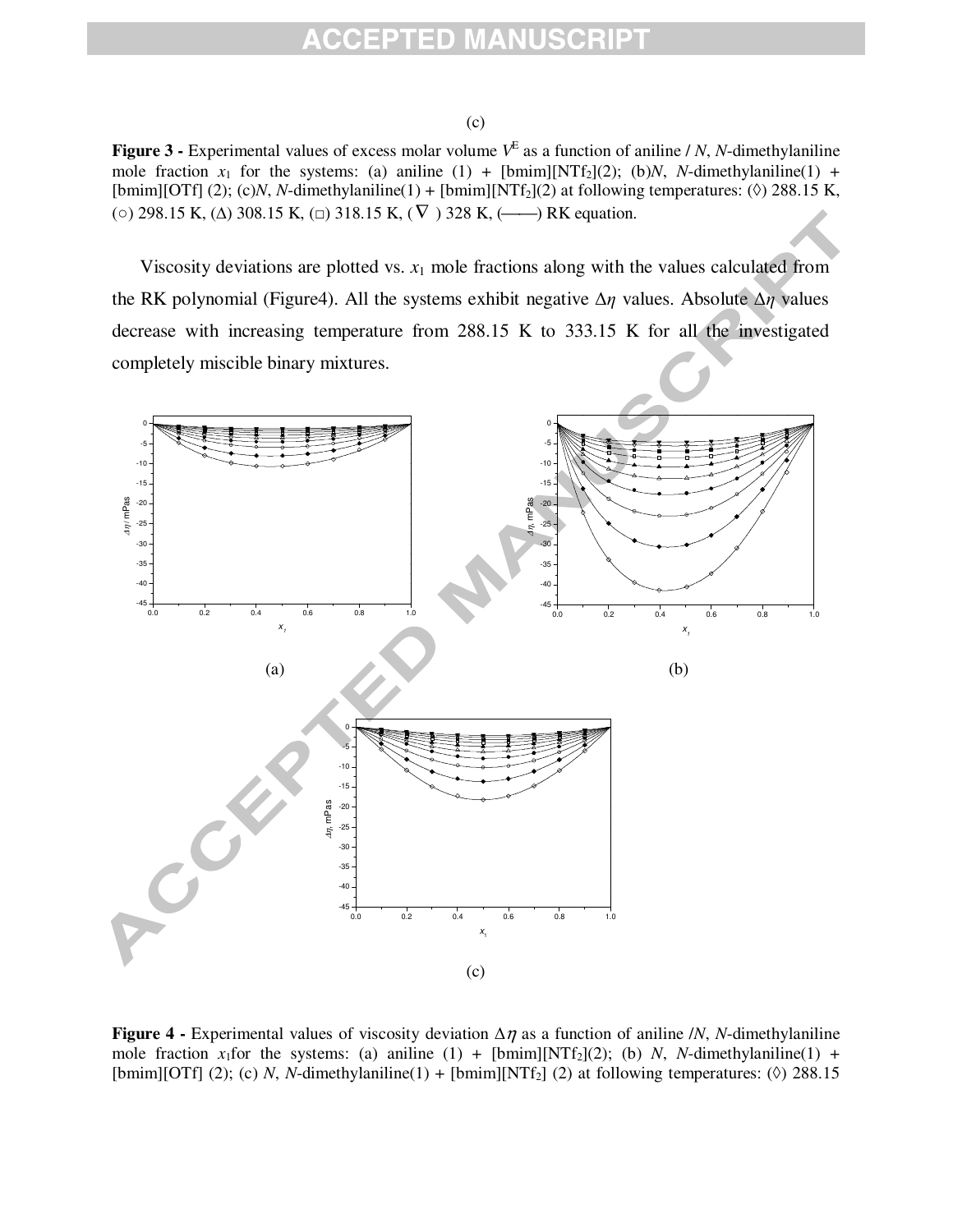K, (◆) 293.15 K, (○) 298.15 K, (●) 303.15 K, (△) 308.15 K, (▲)313.15 K, (□) 318.15 K, (■) 323.15 K, (  $\nabla$ ) 328 K,  $(\blacktriangledown)$  333 K,  $(\blacktriangleleft)$  RK equation.

Figure 5 gives the RK curves representing the calculated values for the excess molar Gibbs energies of activation of viscous flow∆*G* \*E for three completely miscible systems studied. Due to visibility reasons, the curves are given for five selected isotherms. As the figure shows the ∆*G* \*E values are positive for all the studied fully miscible systems.



**Figure 5 -** RK lines of excess molar Gibbs energy of activation of viscous flow ∆*G* \*Eas a function of aniline /*N*, *N*-dimethylaniline mole fraction  $x_1$  for the systems: (a) aniline (1) + [bmim][NTf<sub>2</sub>] (2); (b) *N*, *N*-dimethylaniline (1) + [bmim][OTf] (2); (c) *N*, *N*-dimethylaniline (1) + [bmim][NTf<sub>2</sub>] (2) at following temperatures:  $(\_\_\_\)$  288.15 K,  $(\_\)_$  298.15 K,  $(\_\cdot\_\)_$  308.15 K,  $(\_\cdot\_\_\)$  318.15 K,  $(\_\cdot\_\)_$  333 K.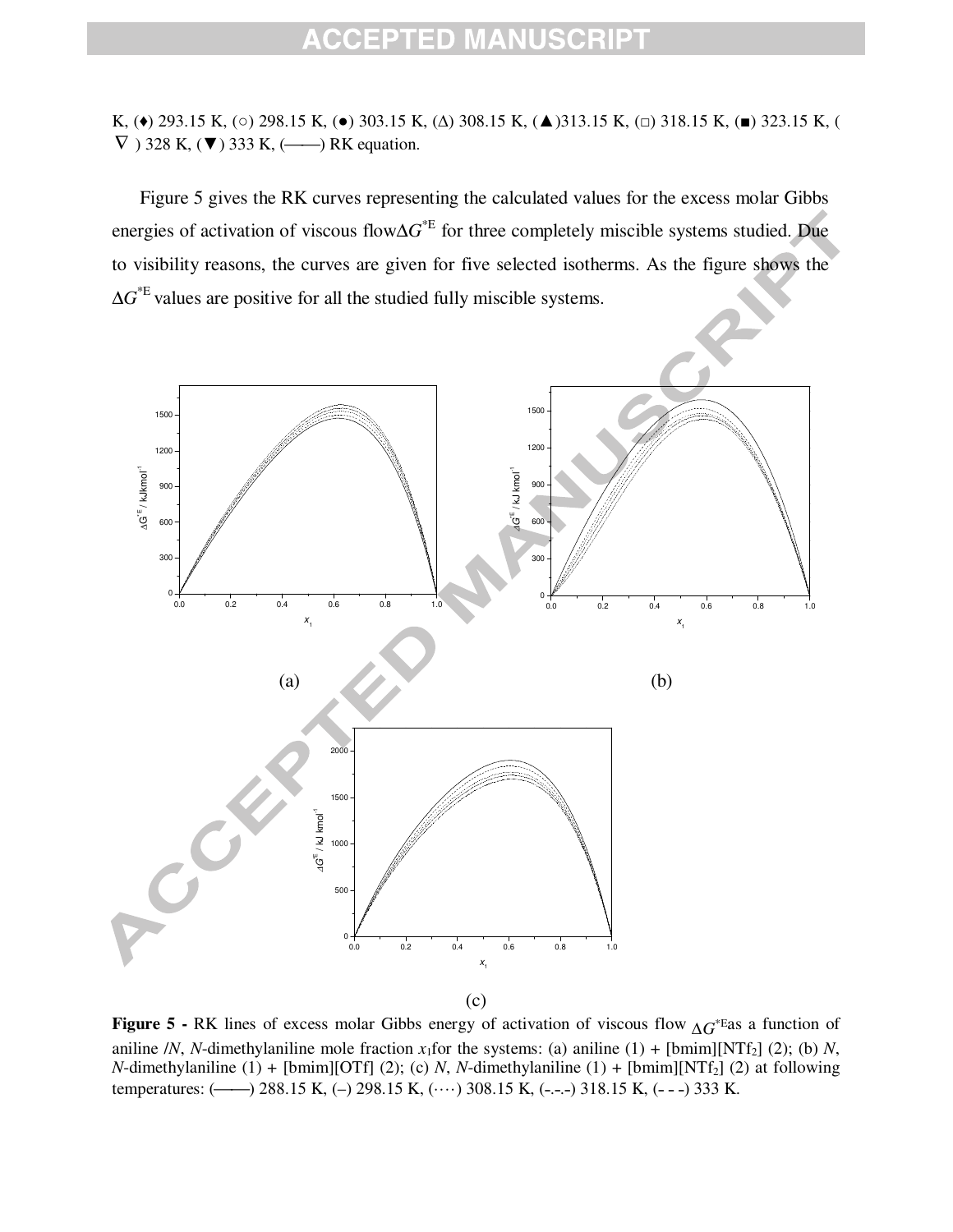#### **4. Discussion**

Mixtures studied herein consist of complex polar and hydrogen bonding compounds, thus available to form diverse interactions between like and unlike molecules. The outcome of the interplay between these interactions is strongly linked to the deviation from the ideal behaviour of such mixtures and, thus, to the related excess thermodynamic properties or deviation functions. The latter can be explained and interpreted on the bases of the existing interactions [83–86].

#### *4.1 Analysis of the interactions between unlike and like molecules existing in the studied mixtures*

Aniline and *N*,*N*-dimethylaniline are both polar compounds with dipole moments 1.59 D and 1.55 D, respectively [87], thus enabling dipole-dipole or ion-dipole interactions. Considering partially negatively charged nitrogen and partially positive charged hydrogen atoms from the amine group, it is evident that aniline can be both hydrogen bond donor (HBD) and hydrogen bond acceptor (HBA) (see hydrogen bond acidity  $\alpha$  (HBD ability) and hydrogen bond basicity  $\beta$  (HBA ability) parameters of aniline given in Table5). However, without the available hydrogen atoms, *N*, *N*-dimethylaniline is only a hydrogen bond acceptor ( $\alpha$  value is zero, Table 5).Thus, both aniline and *N*, *N*-dimethylaniline can form hydrogen bonds with aniline having more possibilities in this respect.

| <b>Chemical</b>            | $\alpha$           |            | $\mu/D$        |
|----------------------------|--------------------|------------|----------------|
| Aniline                    | $0.264^{\rm a}$    | $0.38^{b}$ | $1.51^{\circ}$ |
| $N$ , $N$ -dimethylaniline | $0.00^a$           | $0.35^{b}$ | $1.61^{\circ}$ |
| [bm][OTF]                  | $0.625^{\rm d}$    | $0.464^d$  |                |
| [bmin][NTf2]               | 0.617 <sup>d</sup> | $0.243^d$  | -              |

**Table 5 -** Dipole Moments and Hydrogen Bond Acidity and Basicity for the Studied Solvents and Solutes

<sup>a</sup>Abraham *et al.*[88],<sup>b</sup>Abraham *et al.*[89],<sup>c</sup>Fischer[87];<sup>d</sup>Crowhurst *et al.*[18];

For the ionic liquids the situation is far more complex, considering their features listed in the introduction. Imidazolium based ILs  $[C_4mim][**OTf**]$  and  $[C_4mim][**NTf**<sub>2</sub>]$  both have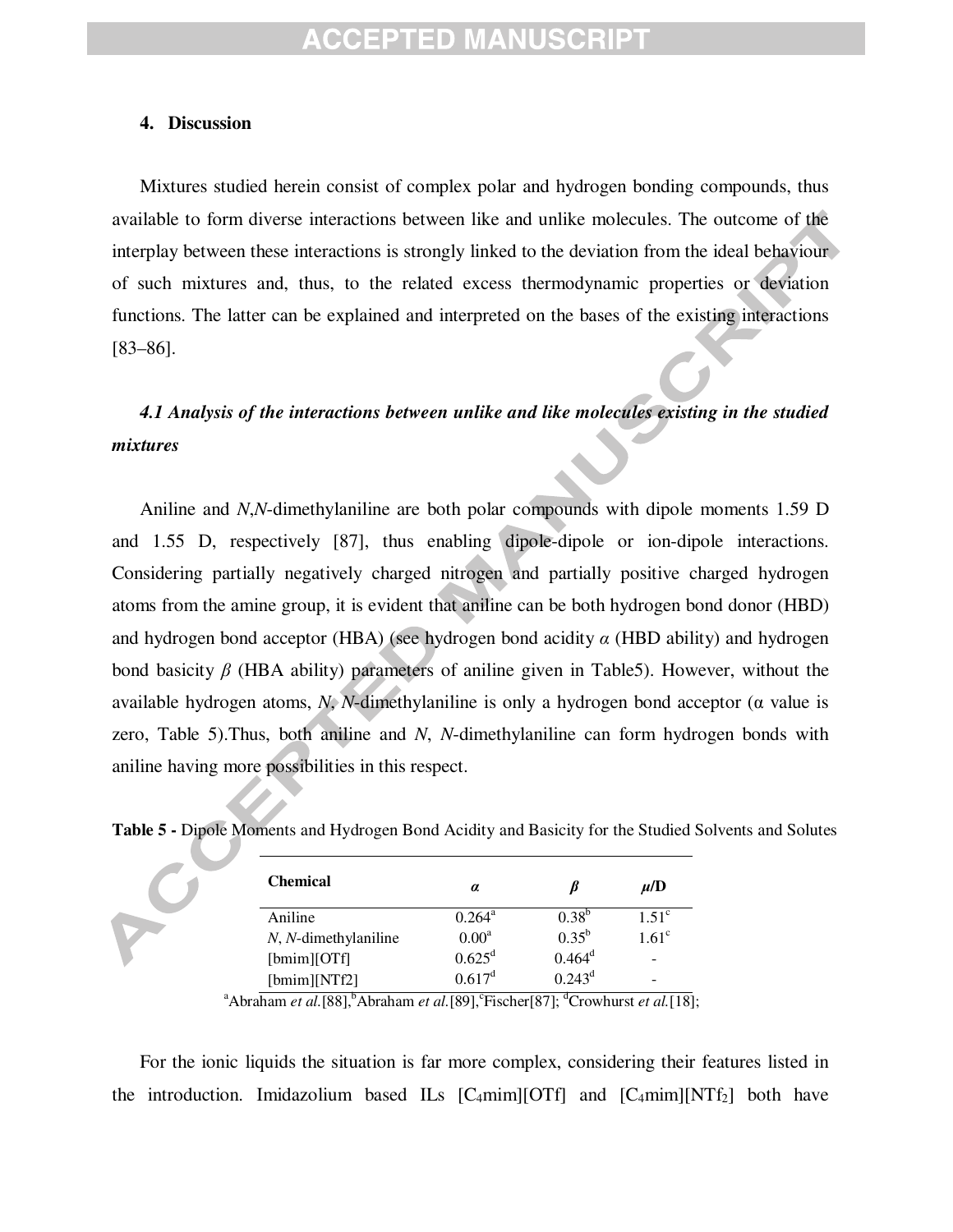the aromatic arene ringwhich result in the formation of cage-like structures – liquid clathrates imidazolium cation which acts as proton donor through the acidic hydrogen atom placed between two nitrogen atoms in the imidazolium ring - thus, it can build hydrogen bonds with proton acceptors [15]. This is in agreement with the hydrogen bond acidities of ionic liquids  $(\alpha)$ listed in Table 5, in which their cations play the principle role [18,90]. Further on, both studied ionic liquids are also proton acceptors through their anions (the respective hydrogen bond basicities  $\beta$  given in Table 5 are mainly anion controlled [18,90]). Finally, as briefly stated in the introduction, the imidazoliumionic liquids form specific cation and anion interactions with in solutions [21–23].The specific anion/arene ring interactions are provided between the oxygen atoms in the anion and the hydrogen in the arene ring. These interactions are stronger and more numerous in the case of  $[NTf_2]$  anion compared to  $[OTf]$ , mainly due to higher number of oxygen atoms [91]. Thus, aromatic compounds exhibit better solubility in the imidazolium ionic liquids having [NTf<sub>2</sub>] anions [82,91,92].

Interactions between the like-molecules in the studied solutions deserve attention as well. Thus, the shifts in vibration bands of the  $NH_2$ -groupto shorter wave-lengths [93] as well as the association constant and enthalpy derived from the excess Gibbs energy of mixing indicate aniline self-association. This is achieved mainly via N-H--N hydrogen bonds though dipoledipole interactions should not be excluded either [94]. However, no self-association occurs in *N*,*N*-dimethylaniline. Also, in ionic liquids, cation-anion interactions exist, as a result of subtle balance between hydrogen bonds, Coulomb forces and dispersion interactions between alkyl chains [16]. Thus, spectroscopic studies [95,96] show that the overall cation-anion interactions are stronger for the  $[C_nmin][\text{OTf}]$  than for the  $[C_nmin][\text{NTF}_2]$  ionic liquids. Another fine balance, this time between ion-solvent and cation-anion, brings ion-pairing in ionic liquids [16]. Thus, the detailed analysis of  $[C_4mim][OTf]$  on the molecular level [97] reveals that anion pairing occurs through the  $CF_3$  moieties of the two [OTf] anions. So, two anions are surrounded by a cation cage that is composed of nine  $[C_nmin]^+$  cations, in average. An alysis of the  $[C_nmin][NTf_2]$  by the infra-red  $(IR)$  spectroscopy revealed both association of imidazolium ions in ion pairs or clusters and their dissociation into free ions or smaller clusters [98]. From these two studies one can conclude that the association through ion-pairing may be stronger in the  $[C_4 \text{min}][\text{OTf}]$  than in  $[C_4 \text{min}][\text{NTf}_2]$  due to the dissociation process present only in the latter.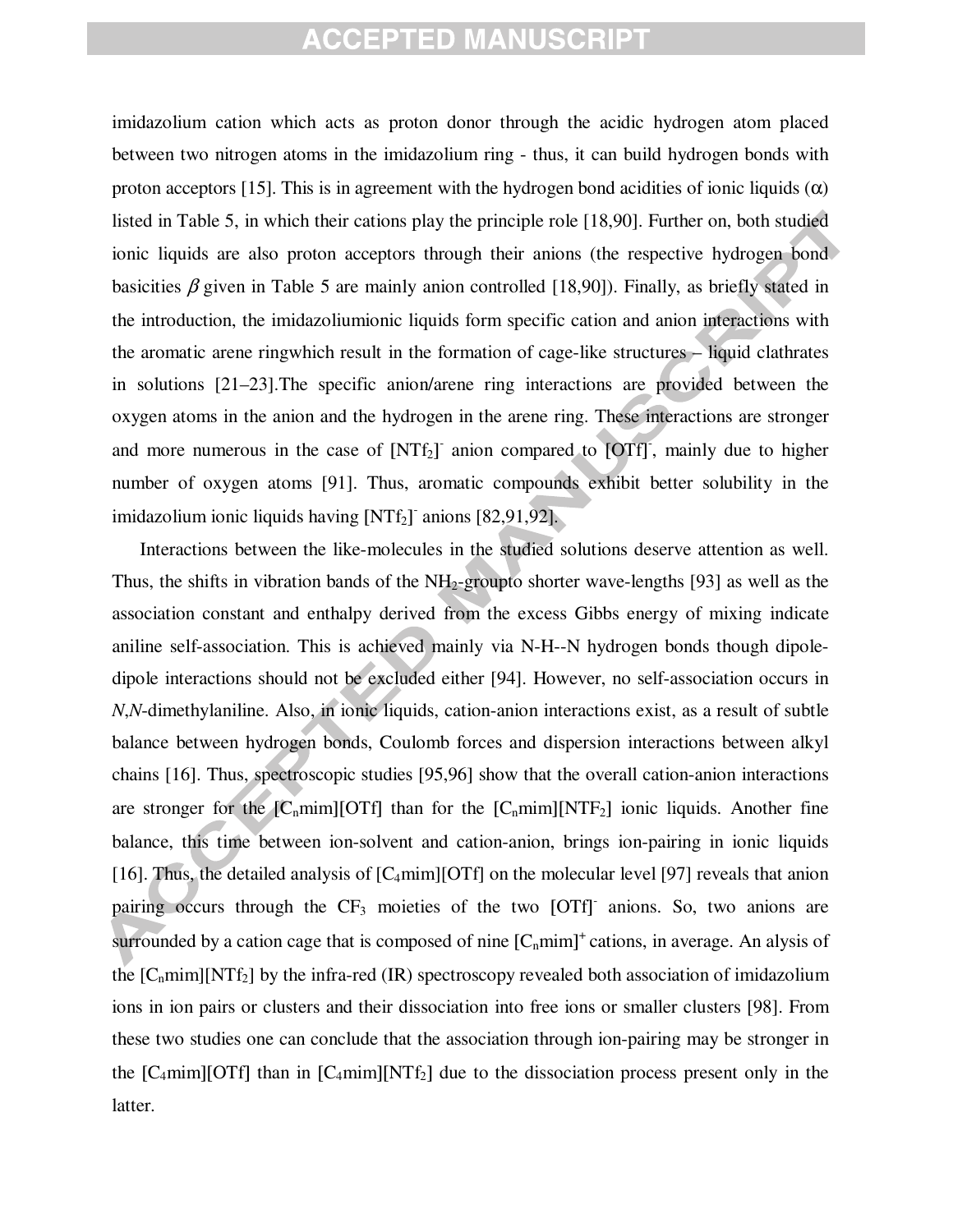Considering the interactions outlined and discussed above one can analyze the obtained excess molar volumes and deviations in viscosity behaviour for the studied systems.

#### *4.2. Analyses of the excess molar volumes*

liquid and anilines, *ii*) aforementioned specific cation-arene and anion-arene interactions which Negative  $V^E$  values (Figure 3)are mainly the consequence of three groups of attractive interactions between unlike molecules, analysed above: *i*) hydrogen bonding between ionic enabled cage-like structures and *iii*) ion-dipole interactions between ionic liquids and polar molecules of both anilines. These interactions led to more efficient packing in the mixture compared to the pure liquids, eased by the difference in the molecular size existing in all the mixtures (see the molar volume ratios in Table6.

**Table 6**- Excess molar properties of activation of viscous flow at 298.15 K for mixtures of the same composition (*x*<sub>1</sub>=0.6): Gibbs energy ( $\Delta G^*$ <sup>E</sup>), entropy ( $\Delta S^*$ <sup>E</sup>), enthalpy ( $\Delta H^*$ <sup>E</sup>) and entropy-related energetic term *T*∆*S* \*E

| $\Delta G^{*E}/kJ\cdot kmol^{-1}$ $\Delta S^{*E}/kJ\cdot kmol^{-1}\cdot K^{-1}$ | $T\Delta S^{*E}/\overline{kJ}$ kmol <sup>-1</sup> | $\Delta H^{*E}$ / kJ·kmol <sup>-1</sup> | $Vm_2/Vm_1^{\alpha}$                                                                          |  |  |  |
|---------------------------------------------------------------------------------|---------------------------------------------------|-----------------------------------------|-----------------------------------------------------------------------------------------------|--|--|--|
|                                                                                 |                                                   |                                         |                                                                                               |  |  |  |
| $-2.3305$                                                                       | $-694.49$                                         | 797.68                                  | 3.2                                                                                           |  |  |  |
|                                                                                 |                                                   |                                         |                                                                                               |  |  |  |
| 3.3617                                                                          | 1001.79                                           | 2477.11                                 |                                                                                               |  |  |  |
| $N, N$ -dimethylaniline (1)+ [C <sub>4</sub> mim][NTf <sub>2</sub> ] (2)        |                                                   |                                         |                                                                                               |  |  |  |
| 4.5628                                                                          | 1359.71                                           | 3186.31                                 | 2.3                                                                                           |  |  |  |
|                                                                                 |                                                   |                                         | Aniline $(1) + [C_4 \text{min}][NTf_2]$ (2)<br>$N,N$ -dimethylaniline(1)+ $[C_4$ mim][OTf](2) |  |  |  |

 $a^2$ Molar volume ratio at 298.15 K

However, the positive  $V^E$  values seen in Figures 3(a) and (b)are the result of the dominance of the aforementioned interactions existing between the like molecules in the studied systems – aniline association, cation-anion interactions and ion-pairing in ionic liquids - which prevailed over the attractive interactions between unlike molecules. Indeed, the expansion upon mixing is always observed in the mixtures rich with ionic liquids, due to the cation-anion interactions which are coupled with ion – pairing (see above). Much lower positive values of  $V<sup>E</sup>$  in the ionic liquid rich mixtures of aniline+[bmim][NTf<sub>2</sub>] compared to the positive ones in the *N*,*N*dimethylaniline+[bmim][OTf] system (see Figures 3(a) and (b)) may be addressed to the aforementioned stronger cation-anion interactions in and more stable ion-pairing in the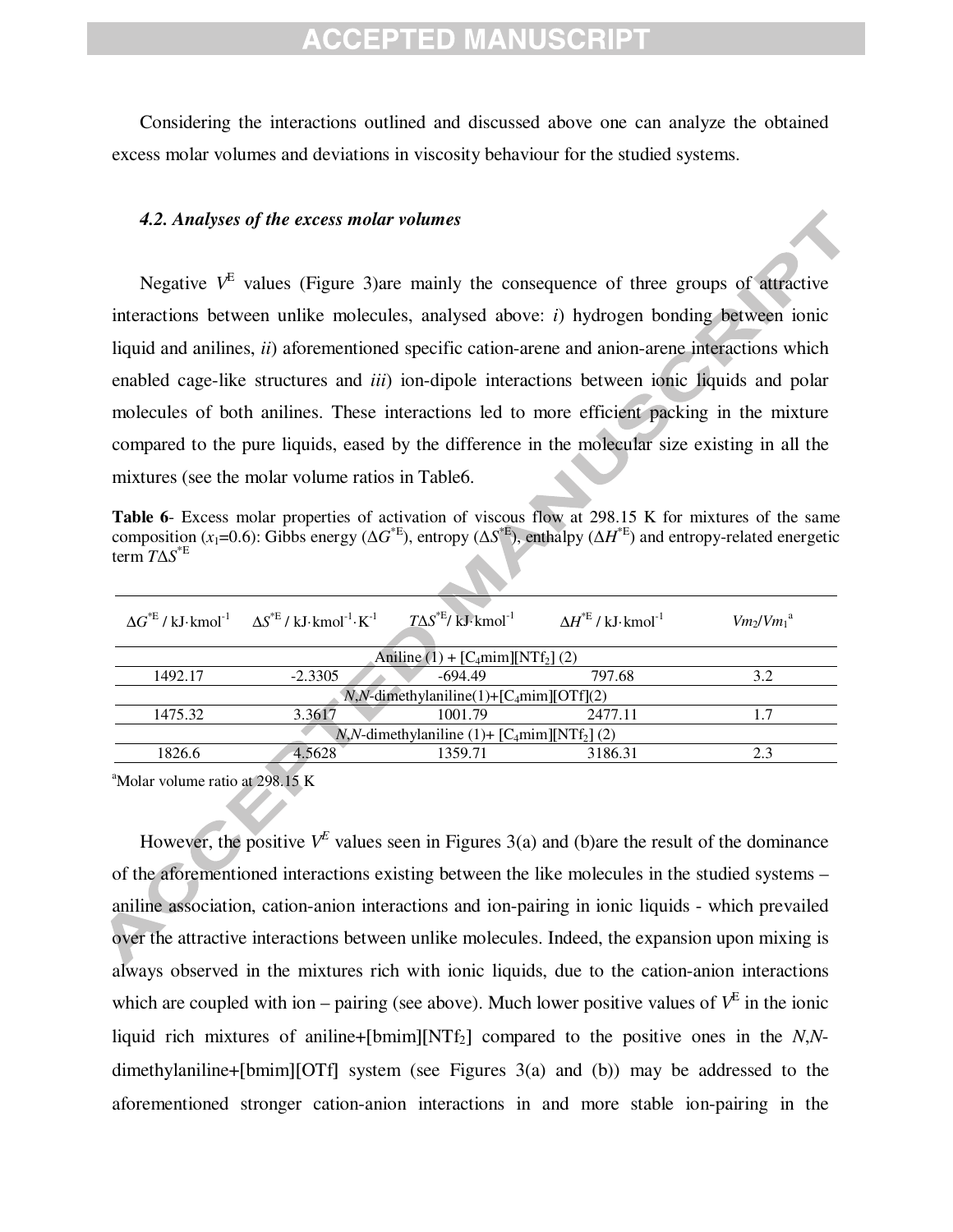[bmim][OTf] ionic liquid. These distinctions along with the association of aniline (but not *N*, *N*-dimethylaniline) and weaker specific cation/anion interactions with the arene aromatic ring in the case of [bmim][OTf] ionic liquid (see above) were the reasons that stand behind the immiscibility exhibited in the system (aniline +[bmim][OTf]).

#### *4.3. Analysis of viscosity behaviour*

 Meyer *et al.* [99] stated that the sign of the excess molar Gibbs energy of activation of viscous flow∆*G* \*E are generally linked to the excess molar Gibbs energy of mixing, but its sign has the opposite physical significance to the nature of intermolecular interactions: positive values indicate the presence of strong, attractive interactions between unlike molecules while negative values show their absence and the domination of interactions between like molecules. Indeed, this property, as equation (4) shows, includes both volumetric and viscosity data thus establishing a more complete resort to the interaction analysis and discussion. However, along with the Δ*G*<sup>\*E</sup> function, it is also important to consider enthalpy and entropic contributions to ∆*G* \*E, particularly in the case of the systems in which molecules differ by size, such as the present ones and those we studied recently [24]. Namely, if one obtained the value of the ∆*G* \*E via equation (4) the other two related excess properties of activation of viscous flow are calculated using the equations:

$$
\Delta S^{*E} = -\left[\frac{\partial (\Delta G^{*E})}{\partial T}\right]_{p,x}
$$
  

$$
\Delta G^{*E} + T\Delta S^{*E} = \Delta H^{*E}
$$
 (8)

Thus, Figure 5 presents excess molar Gibbs energies of activation of viscous flow for five of ten studied isotherms due to visibility reasons. Table 6 presents all three excess molar properties of activation of viscous flow, calculated for three studied systems which exhibited complete miscibility, at the same composition –aniline/*N*, *N*-dimethylaniline mole fraction equals 0.6. The positive values of  $\Delta G^*$ <sup>E</sup> and  $\Delta H^*$ <sup>E</sup> indicate strong attractive interactions in three mixtures, particularly in the system *N*,*N*-dimethylaniline+ $[Bmim][NTf<sub>2</sub>]$  and are in the agreement with the values of the negative excess molar volumes presented in Figure 3. Negative excess molar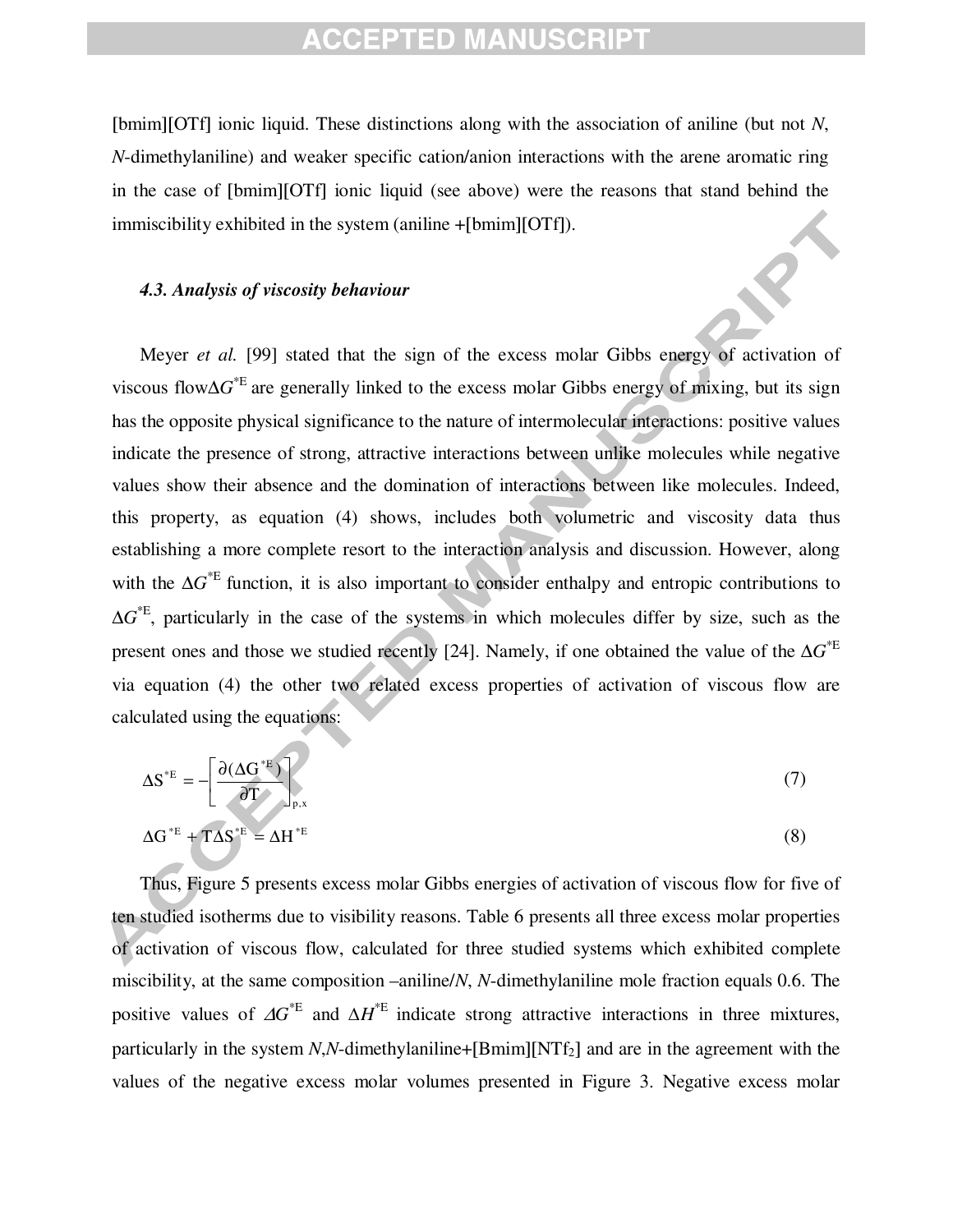entropies of activation of viscous flow for the system aniline+ $[Bmin][NTf<sub>2</sub>]$  are mainly the consequence of the difference in the size of the molecules and make an important contribution to the positive value of ∆*G*<sup>\*E</sup>.

 Considering that *N*, *N*-dimethylaniline cannot self-associate it is expected more efficient packing Negative deviations in viscosity presented in Figure 4 are the result of the aforementioned ion aggregations in ionic liquids but do not reflect the overall existing interactions. Thus, if aniline or *N*, *N*-dimethylaniline are included in interstices of the ion aggregates there will be a fewer surfaces available for friction that may result in the reduction of viscosity [100]. into IL's ion aggregates comparing to aniline which can self-associate through hydrogen bonds (see above). This can explain high values of viscosity deviations for the systems with *N*, *N*dimethylaniline.

#### **5. Conclusions**

In this paper, density  $\rho$  and viscosity  $\eta$  values for four binary mixtures {aniline + [bmim][OTf]},  ${N, N$ -dimethylaniline + [bmim][OTf]}, {aniline + [bmim][NTf<sub>2</sub>]} and  ${N, N}$ -dimethylaniline  $+[{\rm bmin}][{\rm N}T_{2}]$ , measured at atmospheric pressure and at temperatures ranging from 288.15 K to 333.15 K with a step of 5 K, are presented. Excess molar volumes  $V<sup>E</sup>$ , deviation functions of viscosity  $\Delta \eta$ , as well as excess molar Gibbs energies of activation of viscous flow  $\Delta G^{*E}$ , calculated from the experimental results and correlated by the Redlich-Kister equation, are discussed on the basis of the molecular interactions between like and unlike molecules existing in the studied mixtures.

Generally highly negative excess molar volumes  $V^E$ , as well positive excess molar Gibbs energies ∆*G* \*E and excess molar enthalpies of activation of viscous flow ∆*H* \*E indicate the domination of strong, attractive interactions between unlike molecules – Coulomb forces, hydrogen bonding and ion-dipole interactions. These prevail over the association of aniline molecules, ion-pairing and cation-anion interactions existing with the molecules of the pure compounds. However, the difference in size of unlike molecules significantly contributes to positive  $\Delta G^*$ <sup>E</sup> in the case of the system {aniline+[Bmim][NTf<sub>2</sub>]} and has to be taken into account.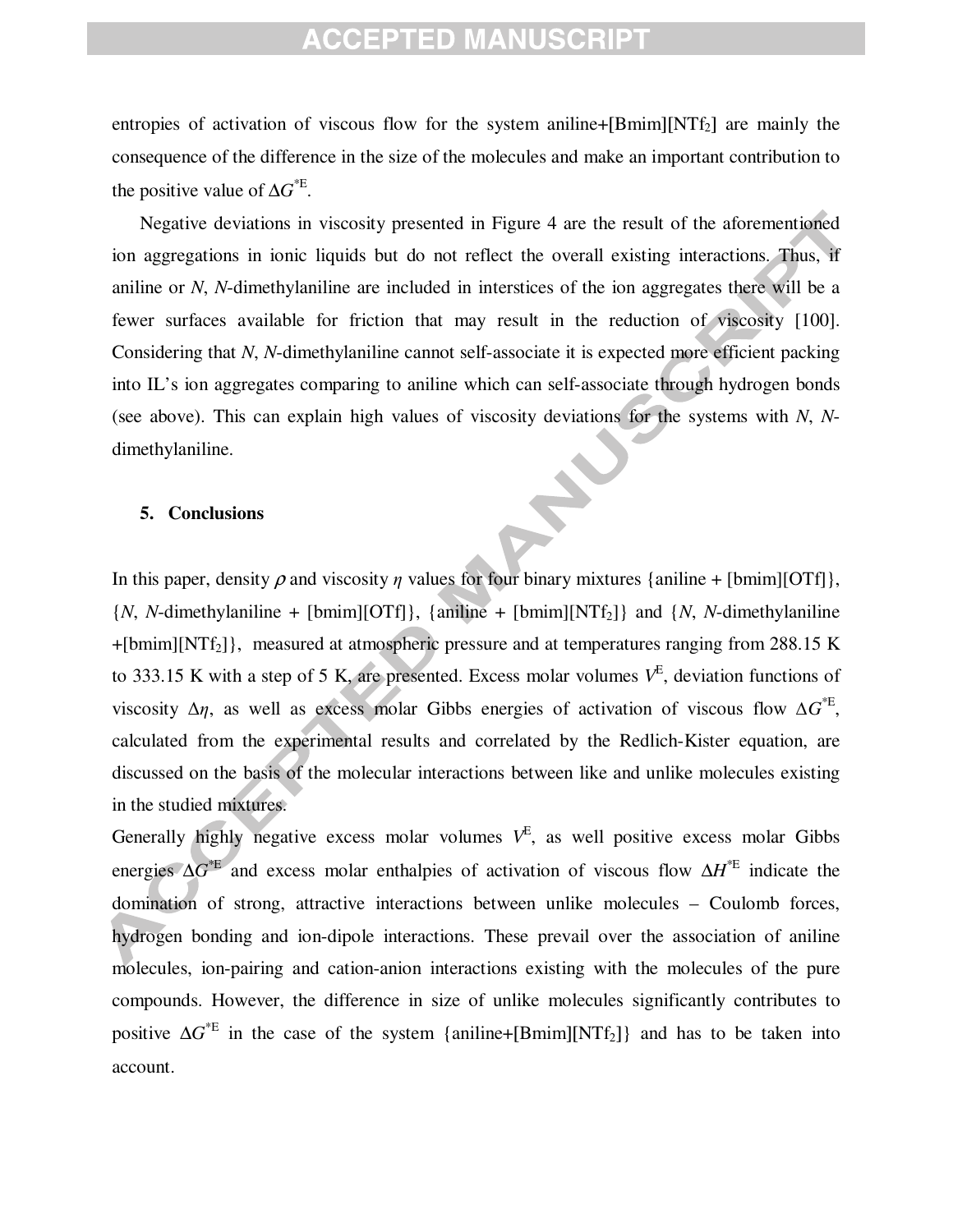This study clearly shows that only the simultaneous analysis of excess molar volumes, excess molar Gibbs free energies, excess molar enthalpies and excess molar entropies of activation of viscous flow can give a thorough description of molecular interactions existing in a mixture, particularly if the component molecules differ in size.

#### **ACKNOWLEDGEMENTS**

ACCEPTED

 The authors gratefully acknowledge the financial support received from the Research Fund of Ministry of Education, Science and Technological Development, Serbia and the Faculty of Technology and Metallurgy, University of Belgrade(project No 172063).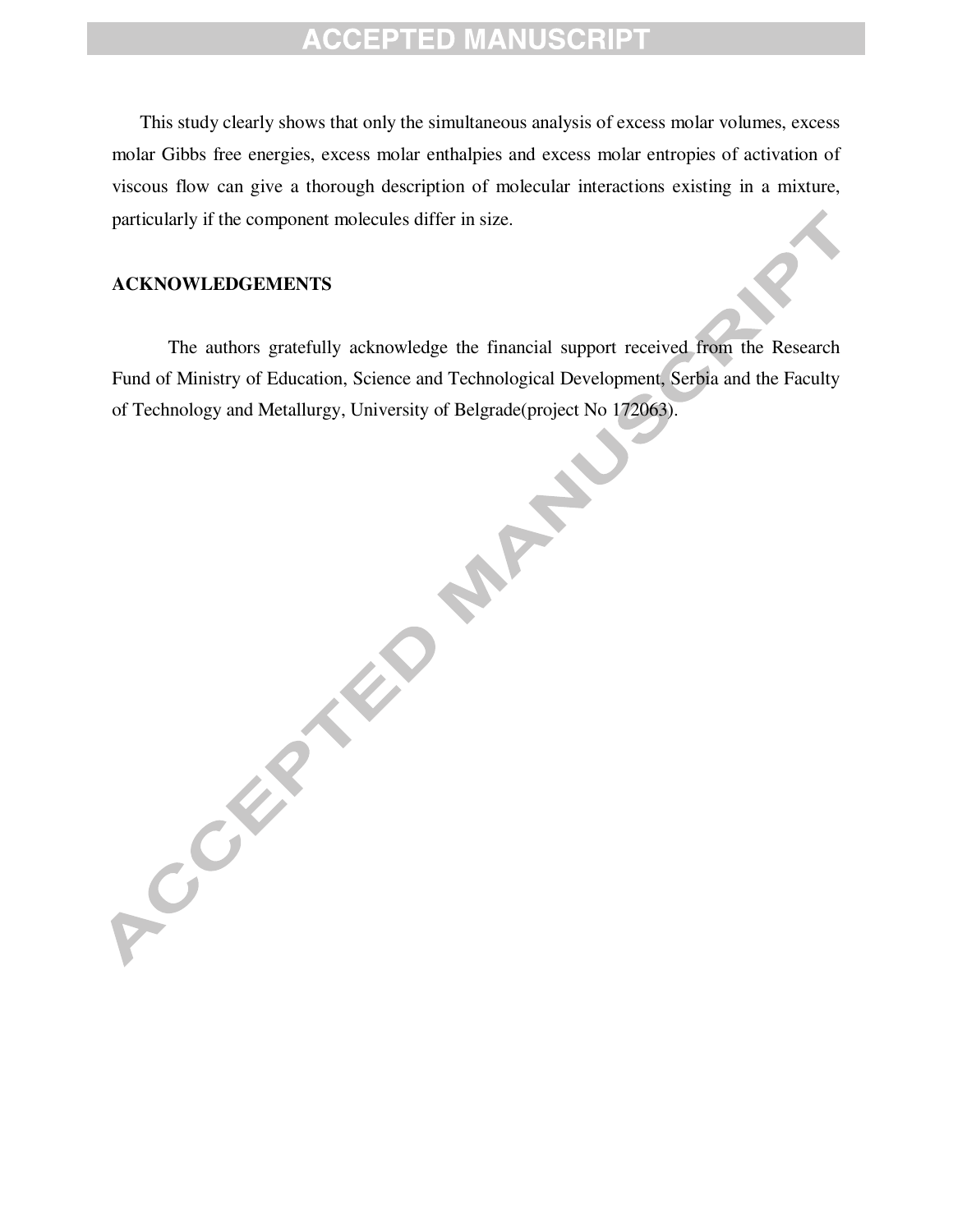#### **References**

- [1] D.R. MacFarlane, K.R. Seddon, Ionic Liquids—Progress on the Fundamental Issues, Aust. J. Chem. 60 (2007) 3–5. doi:10.1071/CH06478.
- [2] Y.U. Paulechka, G.J. Kabo, A. V Blokhin, O.A. Vydrov, J.W. Magee, M. Frenkel, Thermodynamic Properties of 1-Butyl-3-methylimidazolium Hexafluorophosphate in the Ideal Gas State †, J. Chem. {&} Eng. Data. 48 (2003) 457–462. doi:10.1021/je025591i.
- [3] L.P.N. Rebelo, J.N. Canongia Lopes, J.M.S.S. Esperança, E. Filipe, On the critical temperature, normal boiling point, and vapour pressure of ionic liquids., J. Phys. Chem. B. 109 (2005) 6040–6043. doi:10.1021/jp050430h.
- [4] L.P.N. Rebelo, J.N.C. Lopes, J.M.S.S. Esperança, H.J.R. Guedes, J. Łachwa, V. Najdanovic-Visak, Z.P. Visak, Accounting for the unique, doubly dual nature of ionic liquids from a molecular thermodynamic and modeling standpoint., Acc. Chem. Res. 40 (2007) 1114–1121. doi:10.1021/ar7000556.
- [5] Z.P. Visak, M.S. Calado, J.M. Vuksanovic, G.R. Ivanis, A.S.H. Branco, N.D. Grozdanic, M.L. Kijevcanin, S.P. Serbanovic, Solutions of ionic liquids with diverse aliphatic and aromatic solutes – Phase behaviour and potentials for applications: A review article, Arab. J. Chem. (2014). doi:10.1016/j.arabjc.2014.10.003.
- [6] Z.P. Visak, Some Aspects of Ionic Liquids as Diverse and Versatile Sustainable Solvents, J. Solution Chem. 41 (2012) 1673–1695. doi:10.1007/s10953-012-9899-z.
- [7] J. Wang, Y. Pei, Y. Zhao, Z. Hu, Recovery of amino acids by imidazolium based ionic liquids from aqueous media, Green Chem. 7 (2005) 196–202. doi:10.1039/b415842c.
- [8] L.I.N. Tomé, V.R. Catambas, A.R.R. Teles, M.G. Freire, I.M. Marrucho, J.A.P. Coutinho, Tryptophan extraction using hydrophobic ionic liquids, Sep. Purif. Technol. 72 (2010) 167–173. doi:10.1016/j.seppur.2010.02.002.
- [9] Y. Pei, Z. Li, L. Liu, J. Wang, Partitioning behaviour of amino acids in aqueous two-phase systems formed by imidazolium ionic liquid and dipotassium hydrogen phosphate., J. Chromatogr. A. 1231 (2012) 2–7. doi:10.1016/j.chroma.2012.01.087.
- [10] A.P. Carneiro, O. Rodríguez, E.A. Macedo, Solubility of monosaccharides in ionic liquids – Experimental data and modeling, Fluid Phase Equilib. 314 (2012) 22–28. doi:10.1016/j.fluid.2011.10.011.
- [11] H. Yan, J. Wu, G. Dai, A. Zhong, H. Chen, J. Yang, D. Han, Interaction mechanisms of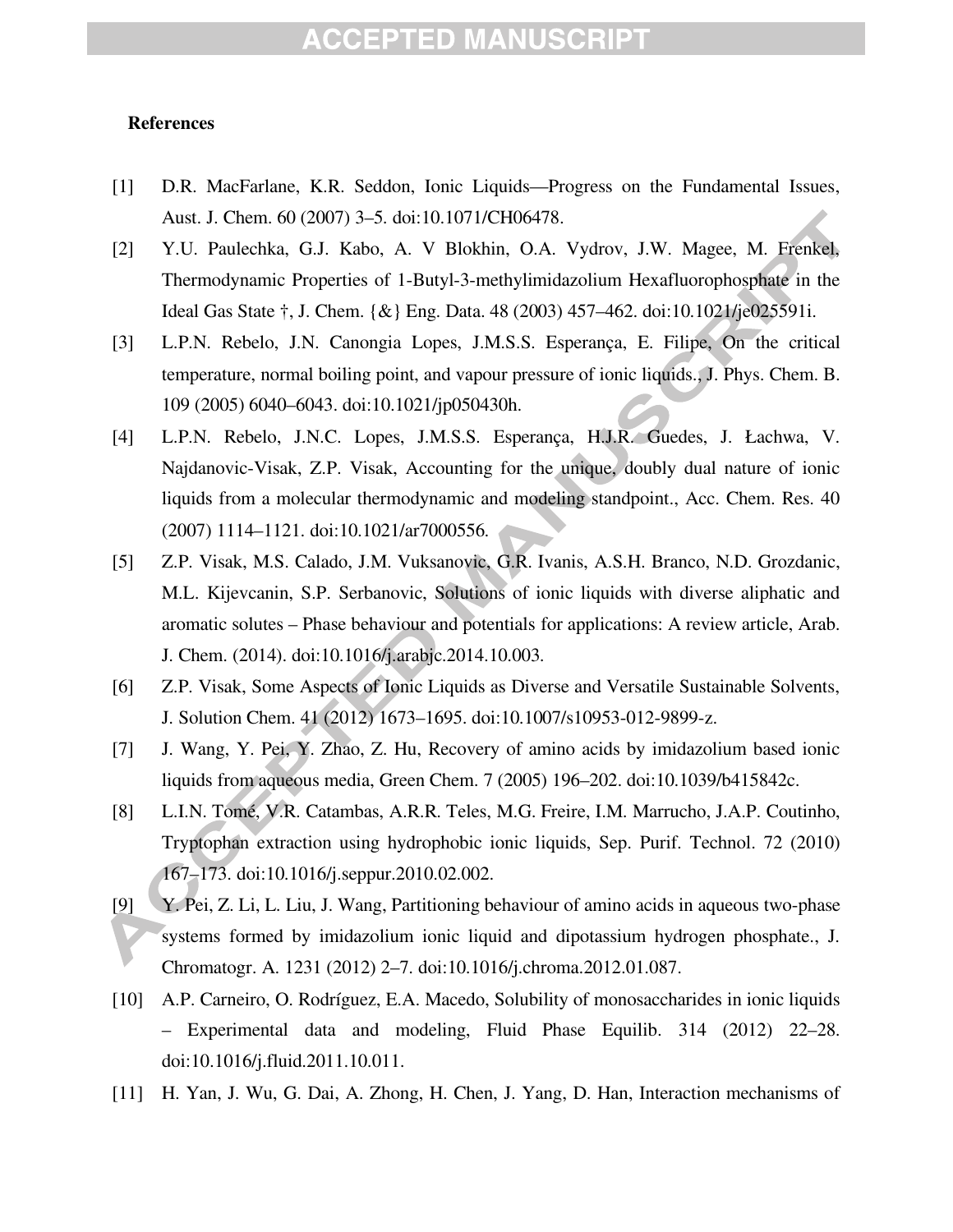ionic liquids [Cnmim]Br (n=4, 6, 8, 10) with bovine serum albumin, J. Lumin. 132 (2012) 622–628. doi:10.1016/j.jlumin.2011.10.026.

- [12] X. Ni, H. Xing, Q. Yang, J. Wang, B. Su, Z. Bao, Y. Yang, Q. Ren, Selective Liquid– Liquid Extraction of Natural Phenolic Compounds Using Amino Acid Ionic Liquids: A Case of -Tocopherol and Methyl Linoleate Separation, Ind. Eng. Chem. Res. 51 (2012) 6480–6488. doi:10.1021/ie201682h.
- [13] H. Yan, M. Gao, J. Qiao, New ionic liquid modified polymeric microspheres for solidphase extraction of four Sudan dyes in foodstuff samples., J. Agric. Food Chem. 60 (2012) 6907–6912. doi:10.1021/jf301224t.
- [14] M.S. Manic, V. Najdanovic-Visak, M.N. da Ponte, Z.P. Visak, Extraction of free fatty acids from soybean oil using ionic liquids or poly(ethyleneglycol)s, AIChE J. 57 (2011) 1344–1355. doi:10.1002/aic.12349.
- [15] J.M. Crosthwaite, S.N.V.K. Aki, E.J. Maginn, J.F. Brennecke, Liquid Phase Behaviour of Imidazolium-Based Ionic Liquids with Alcohols, J. Phys. Chem. B. 108 (2004) 5113– 5119. http://www.scopus.com/inward/record.url?eid=2-s2.0- 2342558605&partnerID=tZOtx3y1.
- [16] K. Fumino, S. Reimann, R. Ludwig, Probing molecular interaction in ionic liquids by low frequency spectroscopy: Coulomb energy, hydrogen bonding and dispersion forces., Phys. Chem. Chem. Phys. 16 (2014) 21903–21929. doi:10.1039/c4cp01476f.
- [17] J. Wang, Y. Tian, Y. Zhao, K. Zhuo, A volumetric and viscosity study for the mixtures of 1-n-butyl-3-methylimidazolium tetrafluoroborate ionic liquid with acetonitrile, dichloromethane, 2-butanone and N, N - dimethylformamide, Green Chem. 5 (2003) 618. doi:10.1039/b303735e.
- [18] L. Crowhurst, P.R. Mawdsley, J.M. Perez-arlandis, P.A. Salter, T. Welton, Solvent–solute interactions in ionic liquids, Phys. Chem. Chem. Phys. 5 (2003) 2790–2794. doi:10.1039/b303095d.
- [19] L. Cammarata, S.G. Kazarian, P.A. Salter, T. Welton, Molecular states of water in room temperature ionic liquids., Phys. Chem. Chem. Phys. 3 (2001) 5192–5200. doi:10.1039/b106900d.
- [20] U. Doma ska, L.M. Casás, Solubility of phosphonium ionic liquid in alcohols, benzene, and alkylbenzenes., J. Phys. Chem. B. 111 (2007) 4109–4115. doi:10.1021/jp070293j.
- [21] J.D. Holbrey, W.M. Reichert, M. Nieuwenhuyzen, O. Sheppard, C. Hardacre, R.D.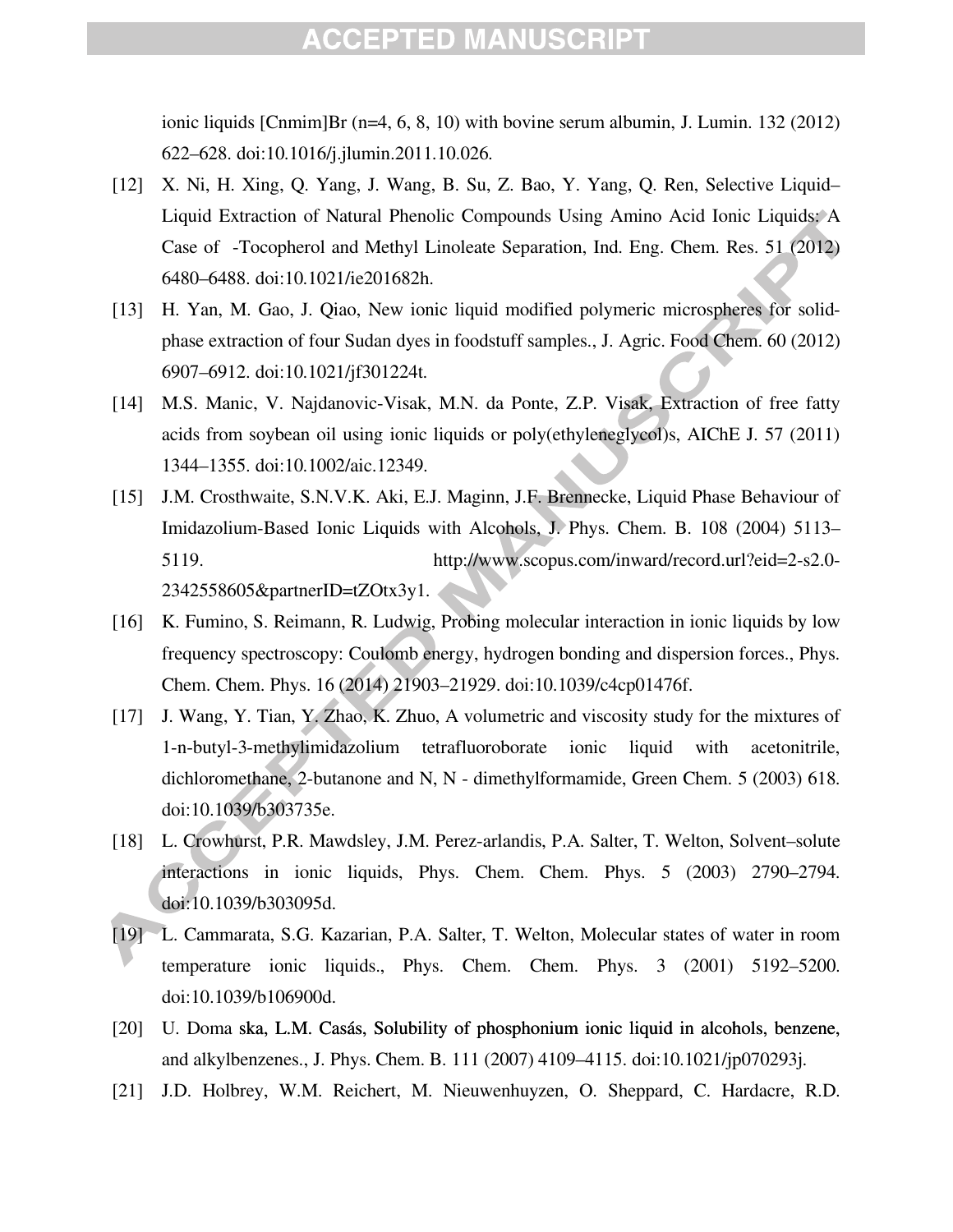Rogers, Liquid clathrate formation in ionic liquid-aromatic mixtures, Chem. Commun. 9 (2003) 476–477.

- [22] M. Deetlefs, C. Hardacre, M. Nieuwenhuyzen, O. Sheppard, A.K. Soper, Structure of ionic liquid-benzene mixtures., J. Phys. Chem. B. 109 (2005) 1593–1598. doi:10.1021/jp047742p.
- [23] J. Lachwa, I. Bento, M.T. Duarte, J.N.C. Lopes, L.P.N. Rebelo, Condensed phase behaviour of ionic liquid-benzene mixtures: congruent melting of a [emim][NTf2].C6H6 inclusion crystal., Chem. Commun. (Camb). (2006) 2445–2447. doi:10.1039/b602675c.
- [24] M.S. Calado, A.S.H. Branco, J.C.F. Diogo, J.M.N.A. Fareleira, Z.P. Visak, Solubility, volumetric properties and viscosity of the sustainable systems of liquid poly(ethylene glycol) 200 with imidazolium- and phosphonium-based ionic liquids: Cation and anion effects, J. Chem. Thermodyn. 80 (2015) 79–91. doi:10.1016/j.jct.2014.08.018.
- [25] M.S. Calado, G.R. Ivanis, J.M. Vuksanovic, M.L. Kijevcanin, S.P. Serbanovic, Z.P. Visak, "Green Meets Green" – Sustainable solutions of imidazolium and phosphonium ionic liquids with poly(ethylene glycol): Solubility and phase behaviour, Fluid Phase Equilib. 344 (2013) 6–12. doi:10.1016/j.fluid.2013.01.019.
- [26] N.D. Grozdanic, V. Najdanovic-Visak, M.L. Kijevcanin, S.P. Serbanovic, M. Nunes da Ponte, Z.P. Visak, Liquid–liquid phase equilibria in nicotine (aqueous) solutions, Fluid Phase Equilib. 310 (2011) 198–206. doi:10.1016/j.fluid.2011.08.022.
- [27] J.M. Vuksanovic, M.S. Calado, G.R. Ivanis, M.L. Kijevcanin, S.P. Serbanovic, Z.P. Visak, Environmentally friendly solutions of liquid poly(ethylene glycol) and imidazolium based ionic liquids with bistriflamide and triflate anions: Volumetric and viscosity studies, Fluid Phase Equilib. 352 (2013) 100–109. doi:10.1016/j.fluid.2013.05.013.
- [28] O. Redlich, A.T. Kister, Algebraic Representation of Thermodynamic Properties and the Classification of Solutions, Ind. Eng. Chem. 40 (1948) 345–348. doi:10.1021/ie50458a036.
- [29] I. Alonso, I. Mozo, I.G. De La Fuente, J.A. González, J.C. Cobos, Thermodynamics of ketone+amine mixtures 7. Volumetric and speed of sound data at (293.15, 298.15 and 303.15) K for 2-pentanone+aniline, +N-methylaniline, or +pyridine systems, J. Mol. Liq. 160 (2011) 180–186. doi:10.1016/j.molliq.2011.03.015.
- [30] N.G. Tsierkezos, M.M. Palaiologou, I.E. Molinou, Densities and Viscosities of 1-Pentanol Binary Mixtures at 293.15 K, J. Chem. Eng. Data. 45 (2000) 272–275.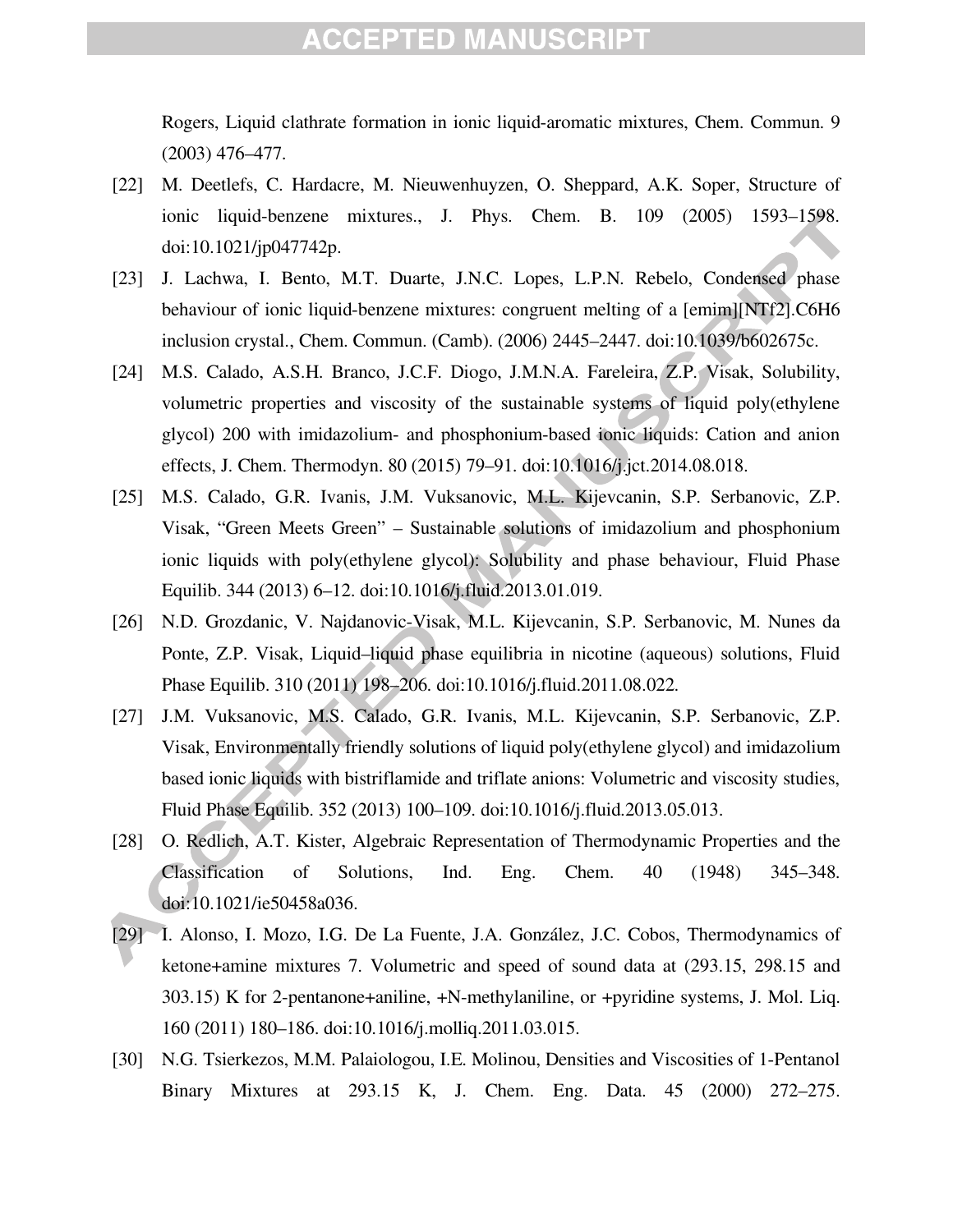doi:10.1021/je9902138.

- [31] H. Migel Katz, M.; Lobo, P.W.; Minano, S.A.; Solimo, Viscosities, Densities, and Refractive Indices of Binary Liquid Mixtures, Can J. Chem. (1971) 2605–2609.
- [32] S.J. Kharat, P.S. Nikam, Density and viscosity studies of binary mixtures of aniline+benzene and ternary mixtures of (aniline+benzene+N,N-dimethylformamide) at 298.15, 303.15, 308.15, and 313.15 K, J. Mol. Liq. 131–132 (2007) 81–86. doi:10.1016/j.molliq.2006.08.053.
- [33] Z.R. Master, N.I. Malek, Molecular interaction study through experimental and theoretical volumetric, acoustic and refractive properties of binary liquid mixtures at several temperatures 1. N,N-dimethylaniline with aryl, and alkyl ethers, J. Mol. Liq. 196 (2014) 120–134. doi:10.1016/j.molliq.2014.03.027.
- [34] A. Arce, H. Rodríguez, A. Soto, Purification of ethyl tert-butyl ether from its mixtures with ethanol by using an ionic liquid, Chem. Eng. J. 115 (2006) 219–223. doi:10.1016/j.cej.2005.10.010.
- [35] M. Vraneš, N. Zec, A. Tot, S. Papovi, S. Doži, S. Gadžuri, Density, electrical conductivity, viscosity and excess properties of 1-butyl-3-methylimidazolium bis(trifluoromethylsulfonyl)imide+propylene carbonate binary mixtures, J. Chem. Thermodyn. 68 (2014) 98–108. doi:10.1016/j.jct.2013.08.034.
- [36] I. Domínguez, E.J. González, R. González, A. Domínguez, Extraction of Benzene from Aliphatic Compounds Using Commercial Ionic Liquids as Solvents: Study of the Liquid– Liquid Equilibrium at  $T = 298.15$  K, J. Chem.  $\{\&\}$  Eng. Data. 56 (2011) 3376–3383. doi:10.1021/je200334e.
- [37] J.M. Vuksanovi, E.M. Živkovi, I.R. Radovi, B.D. Djordjevi, S.P. Šerbanovi, M.L. Kijev anin, Experimental study and modelling of volumetric properties, viscosities and refractive indices of binary liquid mixtures benzene+PEG 200/PEG 400 and toluene+PEG 200/PEG 400, Fluid Phase Equilib. 345 (2013) 28–44. doi:10.1016/j.fluid.2013.02.010.
- [38] R.D. Chirico, M. Frenkel, J.W. Magee, V. Diky, C.D. Muzny, A.F. Kazakov, K. Kroenlein, I. Abdulagatov, G.R. Hardin, W.E. Acree, J.F. Brenneke, P.L. Brown, P.T. Cummings, T.W. De Loos, D.G. Friend, A.R.H. Goodwin, L.D. Hansen, W.M. Haynes, N. Koga, A. Mandelis, K.N. Marsh, P.M. Mathias, C. Mccabe, J.P.O. Connell, Improvement of Quality in Publication of Experimental Thermophysical Property Data: Challenges, Assessment Tools, Global Implementation, and Online Support, (2013).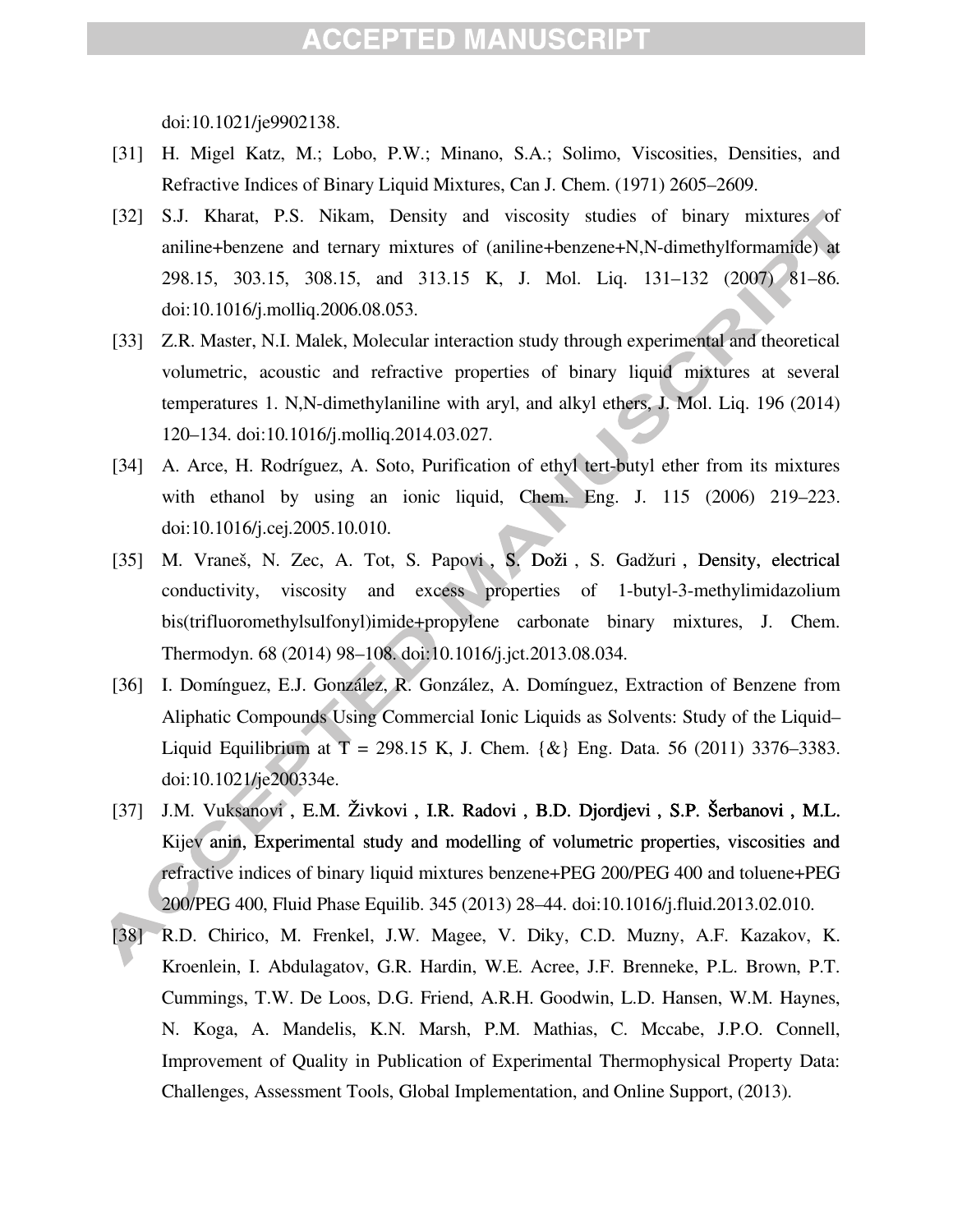- [39] A.I. Vogel, Physical Properties and Chemical Constitution Part XXII. Some Primary Secondary and Tertiary Amines, J. Chem. Soc. (1924) 1825–1833.
- [40] K.M. Sumer, A.R. Thompson, Refraction, dispersion, and densities for methanol solutions of benzene, toluene, aniline, and phenol, J. Chem. Eng. Data. 12 (1967) 489–493. doi:10.1021/je60035a007.
- [41] M. Katz, P.W. Lobo, A. Sancho Minano, H. Solimo, Viscosities, Densities, and Refractive Indices of Binary Liquid Mixtures MIGUEL, Can. J. Chem. 49 (1971) 2605–2609.
- [42] S. Kumar, A. Maken, S. Agarwal, S. Maken, Topological studies of molecular interactions of 1,4-dioxane with formamides or anilines at 308.15 K, J. Mol. Liq. 155 (2010) 115–120. doi:10.1016/j.molliq.2010.05.023.
- [43] M. Almasi, P. Monjezi, Studies on Thermodynamic and Transport Properties of Binary Mixtures Containing Alcohols and Aniline, J. Chem. {&} Eng. Data. 61 (2016) 2510– 2515. doi:10.1021/acs.jced.6b00210.
- [44] J. Costello, S. Bowden, The Temperature Variation of Orthobaric Density Difference in Liquid- Vapour Systems. III, Recueil. 77 (1958) 36–46.
- [45] J.H. MacNeil, R. Palepu, Viscosities and densities of binary liquid mixtures of 2 butoxyethanol with aniline and N-alkylaniline, Thermochim. Acta. 149 (1989) 275–286. doi:10.1016/0040-6031(89)85289-X.
- [46] A.G. Oskoei, N. Safaei, J. Ghasemi, Densities and Viscosities for Binary and Ternary Mixtures of 1, 4-Dioxane + 1-Hexanol + N, N -Dimethylaniline from T  $(283.15$  to 343 . 15 ) K, J. Chem. {&} Eng. Data. 53 (2008) 343–349.
- [47] M. a. Saleh, M. Alauddin, S. Begum, Excess Molar Volume of 1-propanol+Aniline, + N methylaniline, + N,N -dimethylaniline, Phys. Chem. Liq. 39 (2001) 453–464. doi:10.1080/00319100108031676.
- [48] *N. Pandiyan, S.L. Oswal, N.I. Malek, P. Vasantharani, Thermodynamic and acoustic* properties of binary mixtures of ethers. V. Diisopropyl ether or oxolane with 2- or 3 chloroanilines at 303.15, 313.15 and 323.15 K, Thermochim. Acta. 524 (2011) 140–150. doi:10.1016/j.tca.2011.07.005.
- [49] M.H.S. Radwan, A.A. Hanna, Binary azeotropes containing butyric acids, J. Chem. {&} Eng. Data. 21 (1976) 285–289. doi:10.1021/je60070a032.
- [50] M. Kondaiah, D.S. Kumar, K. Sreekanth, D.K. Rao, Densities and Viscosities of Binary Mixtures of Propanoic Acid with N,N-Dimethylaniline and N,N-Diethylaniline at  $T =$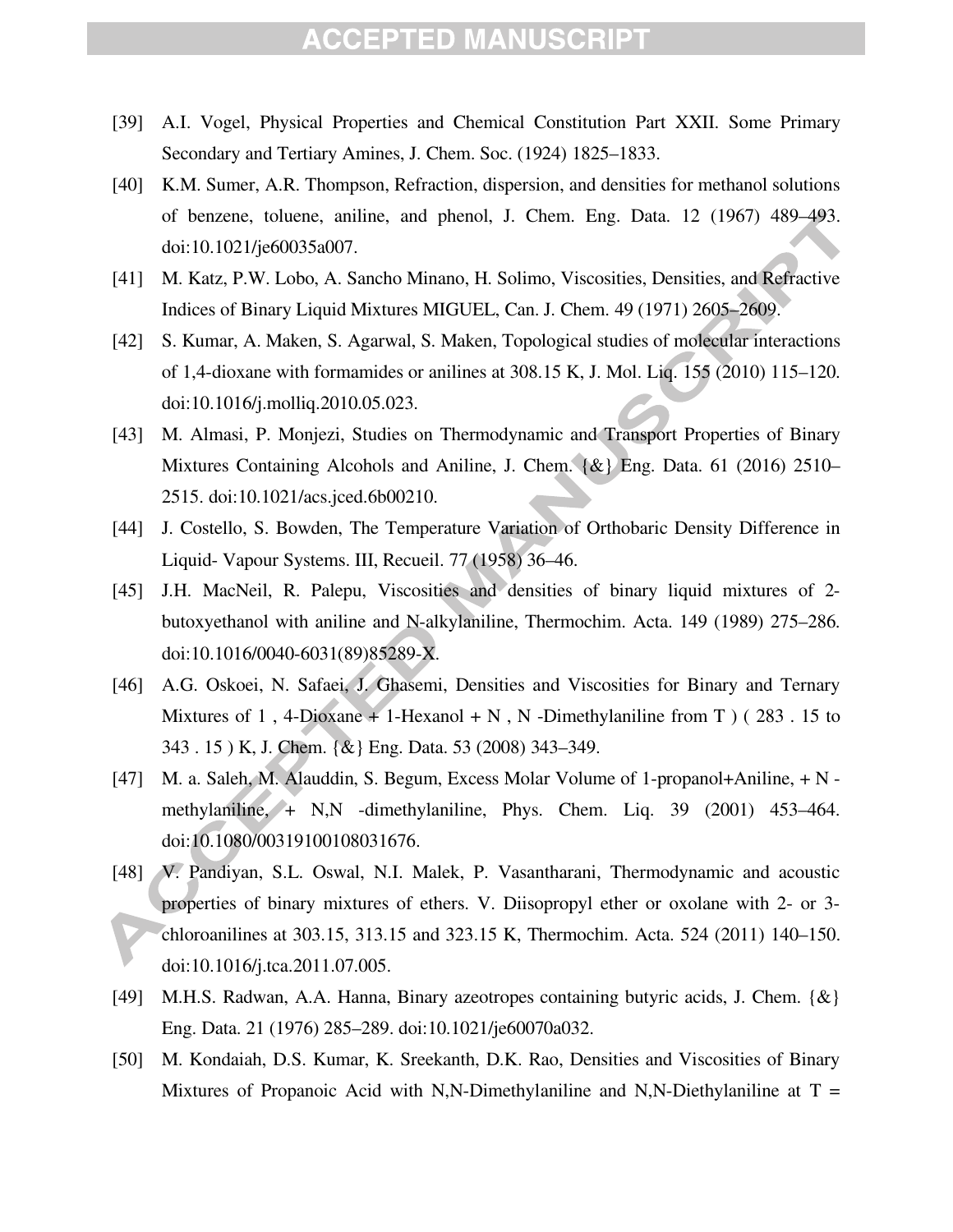(303.15, 313.15, and 323.15) K, J. Chem. Eng. Data. 57 (2012) 352–357. doi:10.1021/je200862b.

- [51] E. Vercher, F.J. Llopis, V. González-Alfaro, P.J. Miguel, A. Martínez-Andreu, Refractive indices and deviations in refractive indices of trifluoromethanesulfonate-based ionic liquids in water, J. Chem. Eng. Data. 56 (2011) 4499–4504. doi:10.1021/je200479e.
- [52] M.G. Montalbán, C.L. Bolívar, F.G. Díaz Baños, G. Víllora, Effect of Temperature, Anion, and Alkyl Chain Length on the Density and Refractive Index of 1-Alkyl-3 methylimidazolium-Based Ionic Liquids, J. Chem. {&} Eng. Data. 60 (2015) 1986–1996. doi:10.1021/je501091q.
- [53] A.N. Soriano, B.T. Doma, M.H. Li, Measurements of the density and refractive index for 1-n-butyl-3-methylimidazolium-based ionic liquids, J. Chem. Thermodyn. 41 (2009) 301– 307. doi:10.1016/j.jct.2008.08.010.
- [54] H. Tokuda, S. Tsuzuki, M.A.B.H. Susan, K. Hayamizu, M. Watanabe, How ionic are room-temperature ionic liquids? An indicator of the physicochemical properties, J. Phys. Chem. B. 110 (2006) 19593–19600. doi:10.1021/jp064159v.
- [55] R.L. Gardas, M.G. Freire, P.J. Caryalho, I.M. Marrucho, I.M.A. Fonseca, A.G.M. Ferreira, J.A.P. Coutinho, High-pressure densities and derived thermodynamic properties of imidazolium-based ionic liquids, J. Chem. Eng. Data. 52 (2007) 80–88. doi:10.1021/je060247x.
- [56] C.P. Fredlake, J.M. Crosthwaite, D.G. Hert, S.N.V.K. Aki, J.F. Brennecke, Thermophysical Properties of Imidazolium-Based Ionic Liquids, J. Chem. {&} Eng. Data. 49 (2004) 954–964. doi:10.1021/je034261a.
- [57] J. Klomfar, M. Sou ková, J. Pátek, Temperature dependence measurements of the density at 0.1 MPa for 1-alkyl-3-methylimidazolium-based ionic liquids with the trifluoromethanesulfonate and tetrafluoroborate anion, J. Chem. Eng. Data. 55 (2010) 4054–4057. doi:10.1021/je100185e.
- [58] M. Shamsipur, A.A.M. Beigi, M. Teymouri, S.M. Pourmortazavi, M. Irandoust, Physical and electrochemical properties of ionic liquids 1-ethyl-3-methylimidazolium tetrafluoroborate, 1-butyl-3-methylimidazolium trifluoromethanesulfonate and 1-butyl-1 methylpyrrolidinium bis(trifluoromethylsulfonyl)imide, J. Mol. Liq. 157 (2010) 43–50. doi:10.1016/j.molliq.2010.08.005.
- [59] B.E. Mbondo Tsamba, S. Sarraute, M. Traïkia, P. Husson, Transport Properties and Ionic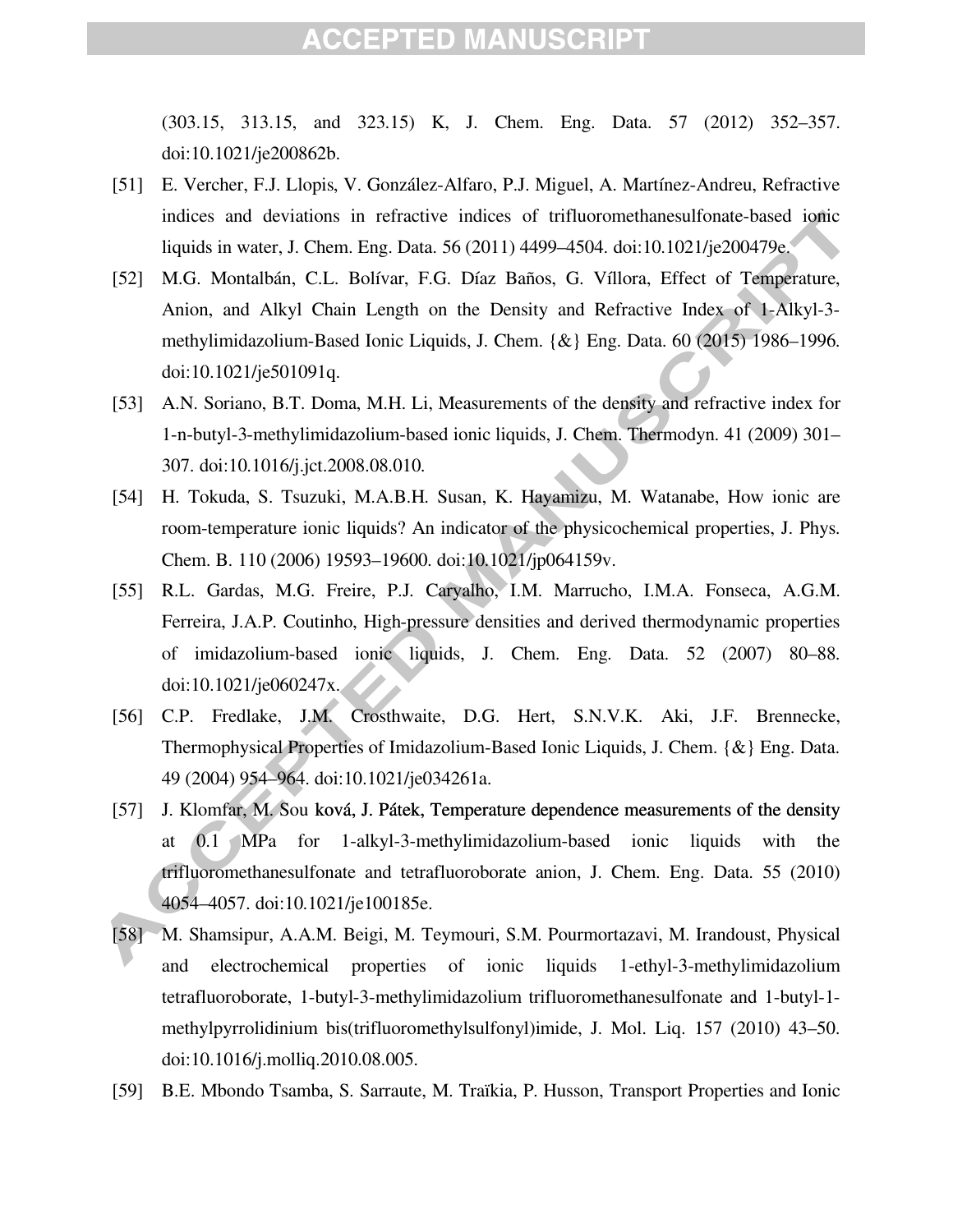Association in Pure Imidazolium-Based Ionic Liquids as a Function of Temperature, J. Chem. {&} Eng. Data. 59 (2014) 1747–1754. doi:10.1021/je400841s.

- [60] M.L.S. Batista, L.I.N. Tomé, C.M.S.S. Neves, J.R.B. Gomes, J.A.P. Coutinho, Characterization of systems of thiophene and benzene with ionic liquids, J. Mol. Liq. 192 (2014) 26–31. doi:10.1016/j.molliq.2013.10.014.
- [61] G. Mchale, C. Hardacre, R. Ge, N. Doy, R.W.K. Allen, J.M. Macinnes, M.R. Bown, M.I. Newton, Density - Viscosity Product of Small-Volume Ionic Liquid Samples Using Quartz Crystal Impedance Analysis, Ann. Chem. 80 (2008) 5806–5811.
- [62] Y. Hiraga, A. Kato, Y. Sato, R.L. Smith, Densities at pressures up to 200 MPa and atmospheric pressure viscosities of ionic liquids 1-ethyl-3-methylimidazolium methylphosphate, 1-ethyl-3-methylimidazolium diethylphosphate, 1-butyl-3 methylimidazolium acetate, and 1-butyl-3-methylimidazolium Bis(, J. Chem. Eng. Data. 60 (2015) 876–885. doi:10.1021/je5009679.
- [63] M. Kanakubo, K.R. Harris, Density of 1-butyl-3-methylimidazolium bis(trifluoromethanesulfonyl)amide and 1-hexyl-3-methylimidazolium bis(trifluoromethanesulfonyl)amide over an extended pressure range up to 250 MPa, J. Chem. Eng. Data. 60 (2015) 1408–1418. doi:10.1021/je501118w.
- [64] C.A.N. de Castro, E. Langa, A.L. Morais, M.L.M. Lopes, M.J. V Lourenço, F.J. V Santos, M.S.C.S. Santos, J.N.C. Lopes, H.I.M. Veiga, M. Macatrão, J.M.S.S. Esperança, C.S. Marques, L.P.N. Rebelo, C.A.M. Afonso, Studies on the density, heat capacity, surface tension and infinite dilution diffusion with the ionic liquids [C4mim][NTf2], [C4mim][dca], [C2mim][EtOSO3] and [Aliquat][dca], Fluid Phase Equilib. 294 (2010) 157–179. doi:10.1016/j.fluid.2010.03.010.
- [65] J. Jacquemin, P. Husson, V. Mayer, I. Cibulka, L. De Thermodynamique, B.P. Cnrs, High-Pressure Volumetric Properties of Imidazolium-Based Ionic Liquids•: Effect of the Anion, J. Chem. Eng. Data. 52 (2007) 2204–2211. doi:10.1021/je700224j.
- [66] E. Widowati, M.J. Lee, P-V-T properties of binary mixtures of the ionic liquid 1-butyl-3methylimidazolium bis(trifluoromethylsulfonyl)imide with anisole or acetophenone at elevated pressures, J. Chem. Thermodyn. 63 (2013) 95–101. doi:10.1016/j.jct.2013.04.008.
- [67] M.R. Currás, P. Husson, A.A.H. Pádua, M.F. Costa Gomes, J. García, High-pressure densities of 2,2,2-trifluoroethanol + ionic liquid mixtures useful for possible applications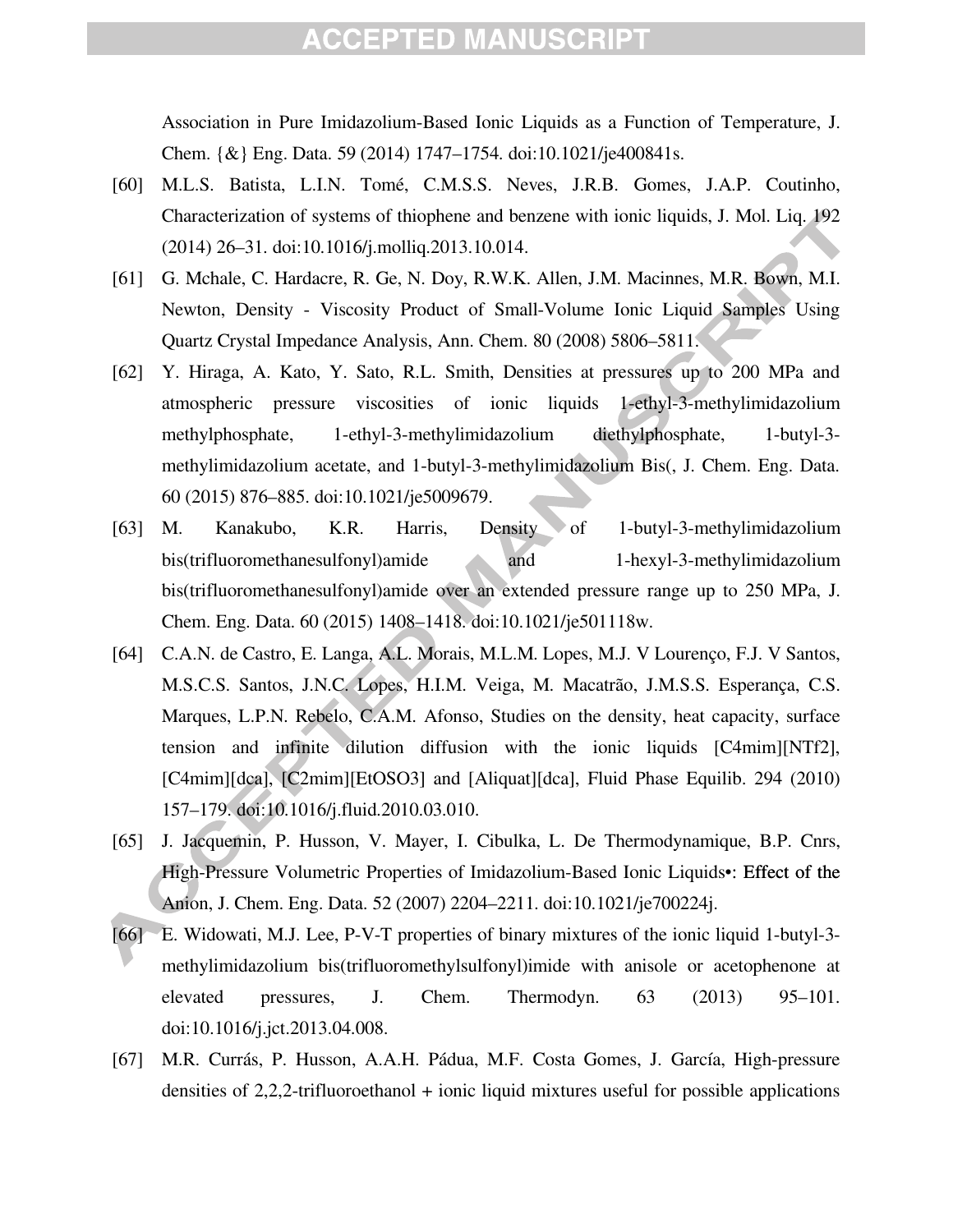in absorption cycles, Ind. Eng. Chem. Res. 53 (2014) 10791–10802. doi:10.1021/ie5008568.

- [68] R. Gomes De Azevedo, J.M.S.S. Esperança, J. Szydlowski, Z.P. Visak, P.F. Pires, H.J.R. Guedes, L.P.N. Rebelo, Thermophysical and thermodynamic properties of ionic liquids over an extended pressure range: [bmim][NTf2] and [hmim][NTf2], J. Chem. Thermodyn. 37 (2005) 888–899. doi:10.1016/j.jct.2005.04.018.
- **Imide** At High<br>(2015) 303–316. [69] R. Hamidova, I. Kul, J. Safarov, A. Shahverdiyev, E. Hassel, Thermophysical Properties Of 1-Butyl-3-Methylimidazolium Bis(Trifluoromethylsulfonyl) Imide At High Temperatures And Pressures, Brazilian J. Chem. Eng. 32 doi:10.1590/0104-6632.20150321s00003120.
- [70] M. Tariq, A.P. Serro, J.L. Mata, B. Saramago, J.M.S.S. Esperança, J.N.C. Lopes, L.P.N. Rebelo, High-temperature surface tension and density measurements of 1-alkyl-3 methylimidazolium bistriflamide ionic liquids, Fluid Phase Equilib. 294 (2010) 131–138. doi:10.1016/j.fluid.2010.02.020.
- [71] J. Jacquemin, P. Nancarrow, D.W. Rooney, M.F. Costa Gomes, P. Husson, V. Majer, A. a. H. Pádua, C. Hardacre, Prediction of Ionic Liquid Properties. I. Volumetric Properties as a Function of Temperature and Pressure at 0.1 MPa, J. Chem. Eng. Data. 53 (2008) 716– 726. doi:10.1021/je8002817.
- [72] Q. Zhang, Z. Li, J. Zhang, S. Zhang, L. Zhu, J. Yang, X. Zhang, Y. Deng, Physicochemical properties of nitrile-functionalized ionic liquids, J. Phys. Chem. B. 111 (2007) 2864–2872. doi:10.1021/jp067327s.
- [73] M. Tariq, P.A.S. Forte, M.F.C. Gomes, J.N.C. Lopes, L.P.N. Rebelo, Densities and refractive indices of imidazolium- and phosphonium-based ionic liquids: Effect of temperature, alkyl chain length, and anion, J. Chem. Thermodyn. 41 (2009) 790–798. doi:10.1016/j.jct.2009.01.012.
- [74] R.G. Seoane, E.J. González, B. González, 1-Alkyl-3-methylimidazolium bis(trifluoromethylsulfonyl)imide ionic liquids as solvents in the separation of azeotropic mixtures, J. Chem. Thermodyn. 53 (2012) 152–157. doi:10.1016/j.jct.2012.04.026.
- [75] K.R. Harris, M. Kanakubo, L.A. Woolf, Temperature and pressure dependence of the viscosity of the ionic liquids 1-hexyl-3-methylimidazolium hexafluorophosphate and 1 butyl-3-methylimidazolium BiS(trifluoromethylsulfonyl)imide, J. Chem. Eng. Data. 52 (2007) 1080–1085. doi:10.1021/je700032n.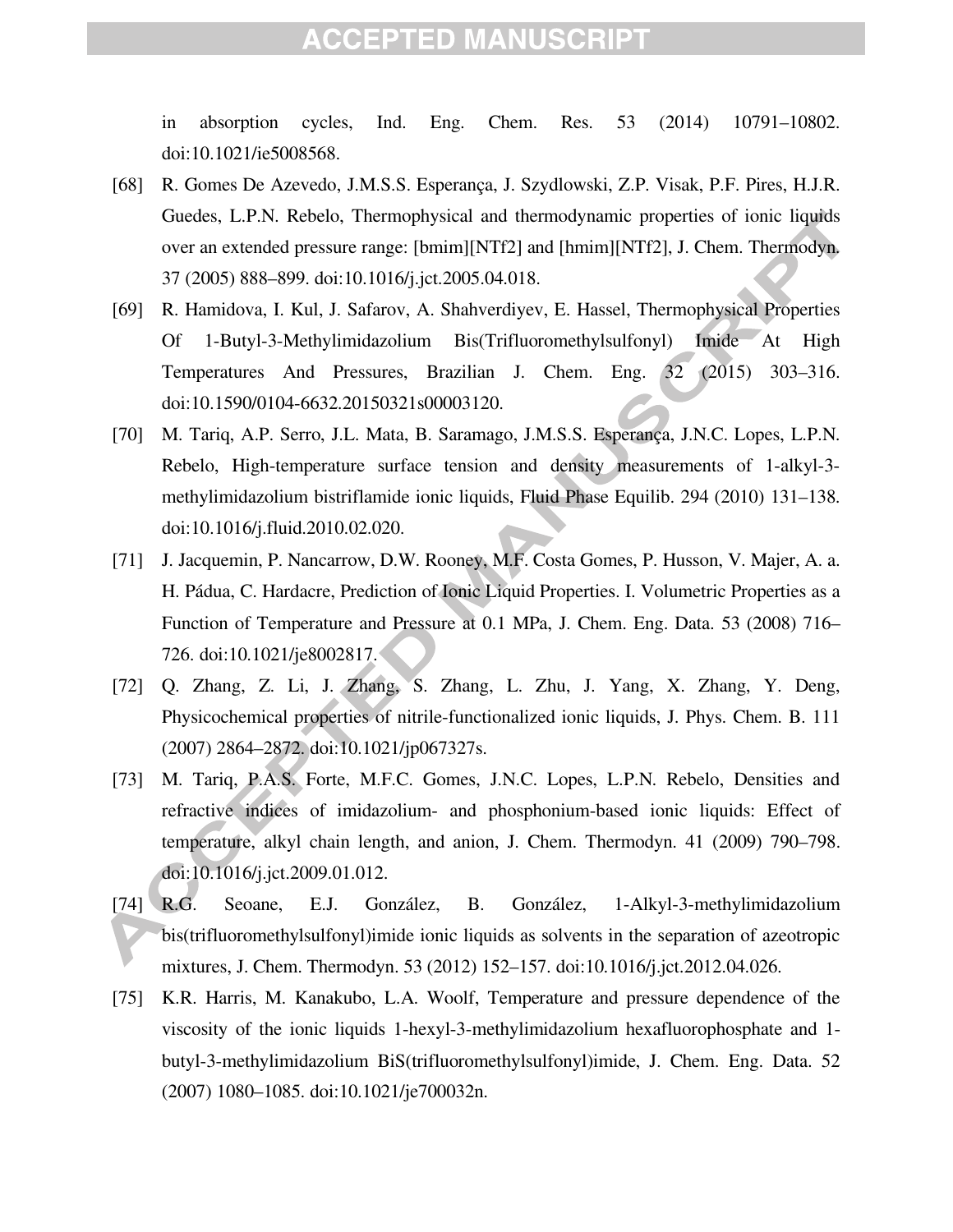- [76] M. Atilhan, J. Jacquemin, D. Rooney, M. Khraisheh, S. Aparicio, Viscous behaviour of imidazolium-based ionic liquids, Ind. Eng. Chem. Res. 52 (2013) 16774–16785. doi:10.1021/ie403065u.
- [77] J. Salgado, T. Regueira, L. Lugo, J. Vijande, J. Fernández, J. García, Density and viscosity of three (2,2,2-trifluoroethanol+1-butyl-3-methylimidazolium) ionic liquid binary systems, J. Chem. Thermodyn. 70 (2014) 101–110. doi:10.1016/j.jct.2013.10.027.
- [78] K.R. Seddon, A. Stark, M.-J. Torres, Viscosity and Density of 1-Alkyl-3 methylimidazolium Ionic Liquids, in: Clean Solvents, ACS Symp. Ser., 2002: pp. 34–49. doi:doi:10.1021/bk-2002-0819.ch004.
- [79] M. Tariq, P.J. Carvalho, J.A.P. Coutinho, I.M. Marrucho, J.N.C. Lopes, L.P.N. Rebelo, Viscosity of (C2-C14) 1-alkyl-3-methylimidazolium bis(trifluoromethylsulfonyl)amide ionic liquids in an extended temperature range, Fluid Phase Equilib. 301 (2011) 22–32. doi:10.1016/j.fluid.2010.10.018.
- [80] M.S. Calado, Z. Petrovski, M.S. Manic, V. Najdanovic-Visak, E.A. Macedo, Z.P. Visak, Liquid–liquid equilibria of imidazolium ionic liquids having bistriflamide or triflate anions with aromatic non-polar and polar compounds, Fluid Phase Equilib. 337 (2013) 67–72. doi:10.1016/j.fluid.2012.10.007.
- [81] S.I. Santos, E. Bogel-Łukasik, R. Bogel-Łukasik, The ionic liquid effect on solubility of aniline, a simple aromatic amine: Perspective of solvents' mixture, Fluid Phase Equilib. 325 (2012) 105–110. doi:10.1016/j.fluid.2012.04.015.
- [82] M.S. Calado, Z. Petrovski, M.S. Manic, V. Najdanovic-Visak, E.A. Macedo, Z.P. Visak, Liquid–liquid equilibria of imidazolium ionic liquids having bistriflamide or triflate anions with aromatic non-polar and polar compounds, Fluid Phase Equilib. 337 (2013) 67–72. doi:10.1016/j.fluid.2012.10.007.
- [83] S.I. Santos, E. Bogel-Łukasik, R. Bogel-Łukasik, The ionic liquid effect on solubility of aniline, a simple aromatic amine: Perspective of solvents' mixture, Fluid Phase Equilib. 325 (2012) 105–110. doi:10.1016/j.fluid.2012.04.015.
- [84] R. Garriga, F. Sánchez, P. Pérez, M. Gracia, Excess Gibbs energies at seven temperatures and excess enthalpies and volumes at 298.15 K of butanone with 1-propanol or 2 propanol, Fluid Phase Equilib. 124 (1996) 123–134.
- [85] R.B. Tôrres, A.Z. Francesconi, P.L.O. Volpe, Excess molar volumes of binary mixtures of acetonitrile and chloroalkanes at 298.15 K and atmospheric pressure with application of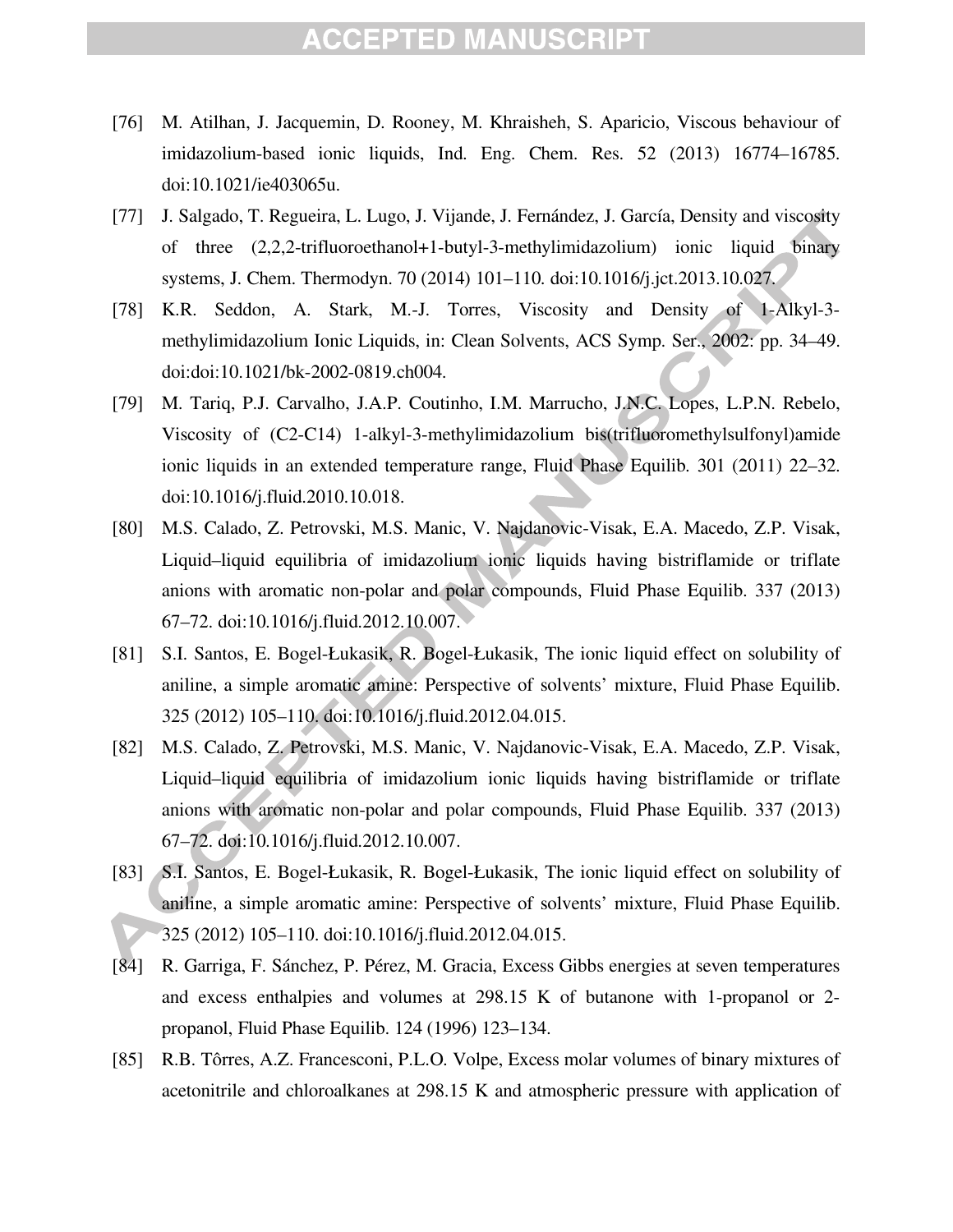the ERAS-Model, Fluid Phase Equilib. 200 (2002) 1–10. doi:10.1016/S0378- 3812(01)00817-2.

- [86] M. Lj, B.D. Djordjevi, I.R. Radovi, E.M. Živkovi, A.Ž. Tasi, S.P. Šerbanovi, Modeling of Volumetric Properties of Organic Mixtures Based on Molecular Interactions, (n.d.).
- [87] I. FISCHER, Dipole Moments of some Ortho-Substituted Anilines, Nature. 165 (1950) 239. doi:10.1038/165239a0.
- [88] M.H. Abraham, P.L. Grellier, D. V Prior, P.P. Duce, J.J. Morris, P.J. Taylor, Hydrogen bonding. Part 7. A scale of solute hydrogen-bond acidity based on log K values for complexation in tetrachloromethane, J. Chem. Soc. Perkin Trans. 2. (1989) 699–711.
- [89] M.H. Abraham, P.L. Grellier, D. V. Prior, J.J. Morris, P.J. Taylor, Hydrogen Bonding. Part 10. A Scale of Solute Hydrogen-bond Basicity using log K Values for Complexation in Tetrachloromethane, J. Chem. Soc. Perkin Trans. 2. (1990) 521–529.
- [90] M.A. Ab Rani, A. Brant, L. Crowhurst, A. Dolan, M. Lui, N.H. Hassan, J.P. Hallett, P.A. Hunt, H. Niedermeyer, J.. M. Perez-Arlandis, M. Schrems, T. Welton, R. Wilding, Understanding the polarity of ionic liquids, Phys. Chem. Chem. Phys. 13 (2011) 16831– 16840. doi:10.1039/c1cp21262a.
- [91] M. Blesic, J.N.C. Lopes, A.A.H. Pádua, K. Shimizu, M.F.C. Gomes, L.P.N. Rebelo, Phase equilibria in ionic liquid-aromatic compound mixtures, including benzene fluorination effects., J. Phys. Chem. B. 113 (2009) 7631–7636. doi:10.1021/jp902178g.
- [92] A.R. Ferreira, M.G. Freire, J.C. Ribeiro, F.M. Lopes, J.G. Crespo, J.A.P. Coutinho, An Overview of the Liquid−Liquid Equilibria of (Ionic Liquid + Hydrocarbon) Binary Systems and Their Modeling by the Conductor-like Screening Model for Real Solvents, Ind. {&} Eng. Chem. Res. 50 (2011) 5279–5294. doi:10.1021/ie102471b.
- [93] W. Gordy, Spectroscopic evidence of hydrogen bonds: Aniline and some substituted phenols, J. Chem. Phys. 7 (1939) 167–171.
- [94] H. Kehiaian, K. Sosnkowska-Kehiaian, Thermodynamic properties of some binary mixtures of specifically interacting non-electrolytes: Part 1. - Aniline+toluene, Trans. Faraday Soc. 62 (1966) 838–847.
- [95] A.M. Fernandes, M.A.A. Rocha, M.G. Freire, I.M. Marrucho, J.A.P. Coutinho, L.M.N.B.F. Santos, Evaluation of Cation-Anion Interaction Strength in Ionic Liquids, J. Phys. Chem. B. 115 (2011) 4033–4041. doi:10.1021/jp201084x.
- [96] R. Bini, O. Bortolini, C. Chiappe, D. Pieraccini, T. Siciliano, Development of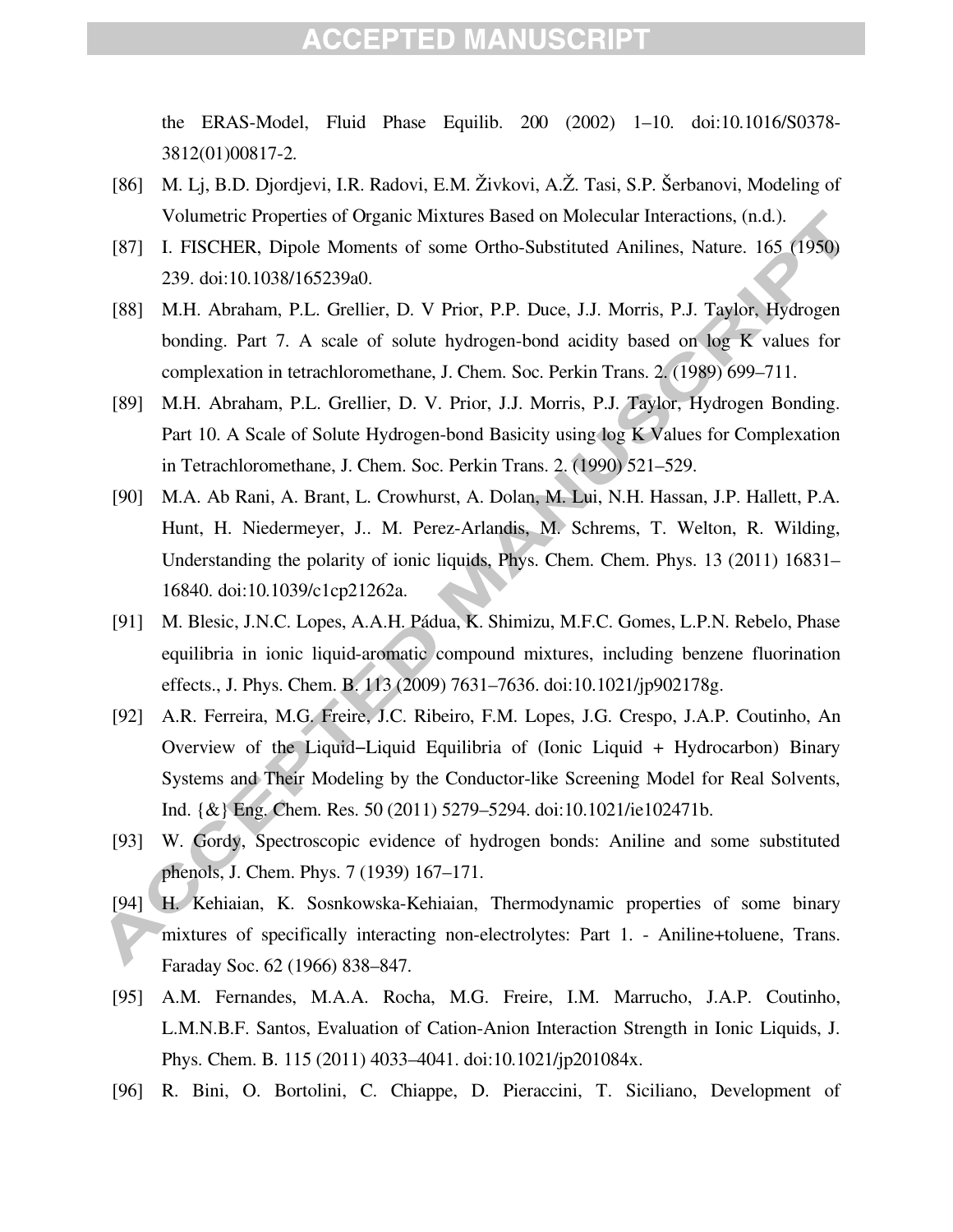Cation/Anion "Interaction" Scales for Ionic Liquids through ESI-MS Measurements, J. Phys. Chem. B. 111 (2007) 598–604. doi:10.1021/jp0663199.

- [97] B. Schwenzer, S.N. Kerisit, M. Vijayakumar, Anion pairs in room temperature ionic liquids predicted by molecular dynamics simulation, verified by spectroscopic characterization, RSC Adv. 4 (2014) 5457–5464. doi:10.1039/c3ra46069j.
- [98] A. Yokozeki, D.J. Kasprzak, M.B. Shiflett, Thermal effect on C-H stretching vibrations of the imidazolium ring in ionic liquids., Phys. Chem. Chem. Phys. 9 (2007) 5018–5026. doi:10.1039/b706497g.
- [99] at R.P. M. Mayer, R. Mayer, J. Metzger, Étude comparative entre les enthalpies libres d´excés d´activation du flot visqueux et les enthalpies libres d´excés de solution, in: ÉTUDE Thermodyn. DES MÉLANGES Bin. Chim.Phys., 1971: pp. 406–412.
- [100] M.A. Chowdhury, M.A. Majid, M.A. Saleh, Volumetric and viscometric behaviour of binary systems: (1-hexanol + hydrocarbons), J. Chem. Thermodyn. 33 (2001) 347–360. doi:10.1006/jcht.2000.0751.

ACCEPTED